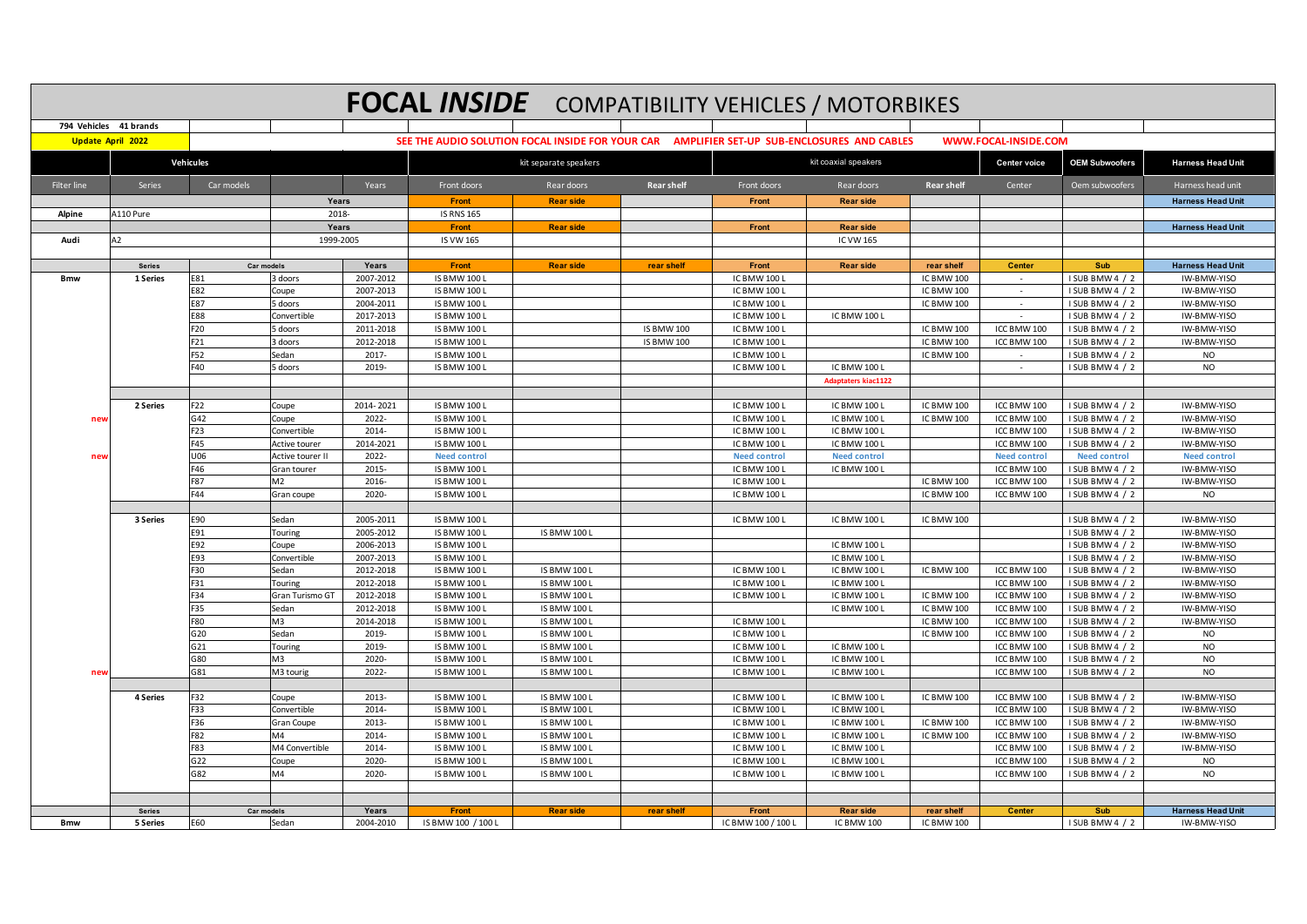|            |                  | E61             | Touring           | 2004-2010 | IS BMW 100 / 100 L  |                     |                   | IC BMW 100 / 100 L | IC BMW 100        |                 |             | I SUB BMW 4 / 2 | IW-BMW-YISO                |
|------------|------------------|-----------------|-------------------|-----------|---------------------|---------------------|-------------------|--------------------|-------------------|-----------------|-------------|-----------------|----------------------------|
|            |                  | F07             | Gran Tourismo GT  | 2009-2017 | IS BMW 100 / 100 L  | <b>IS BMW 100</b>   |                   | IC BMW 100 / 100 L | IC BMW 100        | IC BMW 100      | ICC BMW 100 | I SUB BMW 4 / 2 | IW-BMW-YISO                |
|            |                  | F10             | Sedan             | 2010-2016 | <b>IS BMW 100 L</b> |                     |                   | IC BMW 100 L       |                   | IC BMW 100      | ICC BMW 100 | I SUB BMW 4 / 2 | IW-BMW-YISO                |
|            |                  | F11             | Touring           | 2010-2016 | IS BMW 100 L        |                     |                   | IC BMW 100 L       |                   | IC BMW 100      | ICC BMW 100 | I SUB BMW 4 / 2 | IW-BMW-YISO                |
|            |                  | F18             | Long sedan        | 2010-2017 | IS BMW 100 L        | <b>IS BMW 100 L</b> |                   | IC BMW 100 L       | IC BMW 100 L      |                 | ICC BMW 100 | I SUB BMW 4 / 2 | IW-BMW-YISO                |
|            |                  | F90             | Sedan M           | 2016-     | <b>IS BMW 100 L</b> | <b>IS BMW 100 L</b> |                   | IC BMW 100 L       | IC BMW 100 L      | IC BMW 100      | ICC BMW 100 | I SUB BMW 4 / 2 | IW-BMW-YISO before 06/2019 |
|            |                  | G30             | Sedan             | 2016-     | IS BMW 100 L        | <b>IS BMW 100 L</b> |                   | IC BMW 100 L       | IC BMW 100 L      | IC BMW 100      | ICC BMW 100 | I SUB BMW 4 / 2 | IW-BMW-YISO before 06/2019 |
|            |                  | G31             |                   | 2016-     | IS BMW 100 L        | <b>IS BMW 100 L</b> |                   | IC BMW 100 L       | IC BMW 100 L      |                 | ICC BMW 100 | I SUB BMW 4 / 2 | IW-BMW-YISO before 06/2019 |
|            |                  |                 | Touring           |           |                     |                     |                   |                    |                   |                 |             |                 |                            |
|            |                  | G38             | Long sedan        | 2017-     | <b>IS BMW 100 L</b> | IS BMW 100 L        |                   | IC BMW 100 L       | IC BMW 100 L      |                 | ICC BMW 100 | I SUB BMW 4 / 2 | IW-BMW-YISO before 06/2019 |
|            |                  |                 |                   |           |                     |                     |                   |                    |                   |                 |             |                 |                            |
|            |                  |                 |                   |           |                     |                     |                   |                    |                   |                 |             |                 |                            |
|            | 6 Series         | E63             | Coupé             | 2004-2011 | <b>IS BMW 100 L</b> | <b>IS BMW 100 L</b> |                   |                    | IC BMW 100 L      |                 | ICC BMW 100 | I SUB BMW 4 / 2 | IW-BMW-YISO                |
|            |                  | E64             | Cabriolet         | 2004-2011 | <b>IS BMW 100 L</b> | <b>IS BMW 100 L</b> |                   |                    | IC BMW 100 L      |                 | ICC BMW 100 | I SUB BMW 4 / 2 | IW-BMW-YISO                |
|            |                  | F06             | Gran coupé        | 2011-2017 | IS BMW 100 L        |                     |                   |                    |                   | IC BMW 100 L    | ICC BMW 100 | I SUB BMW 4 / 2 | IW-BMW-YISO                |
|            |                  | F12             | Coupe             | 2011-2017 | <b>IS BMW 100 L</b> |                     |                   | IC BMW 100 L       |                   |                 | ICC BMW 100 | I SUB BMW 4 / 2 | IW-BMW-YISO                |
|            |                  | F13             | Convertible       | 2011-2017 | <b>IS BMW 100 L</b> |                     |                   | IC BMW 100 L       |                   | IC BMW 100      | ICC BMW 100 | I SUB BMW 4 / 2 | IW-BMW-YISO                |
|            |                  | G32             | Gran turismo Gt   | 2017-     | <b>IS BMW 100 L</b> |                     |                   |                    | IC BMW 100        | IC BMW 100      | ICC BMW 100 | I SUB BMW 4 / 2 | IW-BMW-YISO before 06/2019 |
|            |                  |                 |                   |           |                     |                     |                   |                    |                   |                 |             |                 |                            |
|            | 7 Series         | E65             | Sedan             | 2001-2008 | $\mathbf 0$         |                     |                   | $\mathbf 0$        |                   | $\mathsf 0$     |             | I SUB BMW 4 / 2 | <b>NO</b>                  |
|            |                  | E66             | Sedan             | 2001-2008 | $\mathbf{0}$        |                     |                   | $\mathbf{0}$       |                   | $\overline{0}$  |             | I SUB BMW 4 / 2 | <b>NO</b>                  |
|            |                  | FO1             | Sedan             | 2008-2015 | <b>IS BMW 100</b>   | <b>IS BMW 100</b>   |                   | IC BMW 100         |                   | IC BMW 100      | ICC BMW 100 | I SUB BMW 4 / 2 | <b>NO</b>                  |
|            |                  | FO <sub>2</sub> | Long sedan        | 2008-2015 | <b>IS BMW 100</b>   | <b>IS BMW 100</b>   |                   | <b>IC BMW 100</b>  |                   | IC BMW 100      | ICC BMW 100 | I SUB BMW 4 / 2 | <b>NO</b>                  |
|            |                  | F04             | Long sedan Hybrid | 2008-2012 | <b>IS BMW 100</b>   | <b>IS BMW 100</b>   |                   | IC BMW 100         |                   | IC BMW 100      | ICC BMW 100 | I SUB BMW 4 / 2 | <b>NO</b>                  |
|            |                  | G11             | Sedan             | 2015-     | IS BMW 100 L        | <b>IS BMW 100 L</b> |                   | IC BMW 100 L       | IC BMW 100 L      | IC BMW 100      | ICC BMW 100 | I SUB BMW 4 / 2 | <b>NO</b>                  |
|            |                  | G12             | Long sedan        | 2015-     | <b>IS BMW 100 L</b> | IS BMW 100 L        |                   | IC BMW 100 L       | IC BMW 100 L      | IC BMW 100      | ICC BMW 100 | I SUB BMW 4 / 2 | <b>NO</b>                  |
|            |                  |                 |                   |           |                     |                     |                   |                    |                   |                 |             |                 |                            |
| nev        | 8 Series         | G15             | Coupe             | 2018-     | <b>IS BMW 100 L</b> | <b>IS BMW 100 L</b> |                   | IC BMW 100 L       | IC BMW 100 L      | IC BMW 100      | ICC BMW 100 | I SUB BMW 4 / 2 |                            |
|            |                  | G16             | Gran coupé        | 2018-     | IS BMW 100 L        | <b>IS BMW 100 L</b> |                   | IC BMW 100 L       | IC BMW 100 L      | IC BMW 100      | ICC BMW 100 | I SUB BMW 4 / 2 |                            |
|            |                  | F92             | M coupe           | 2018-     | <b>IS BMW 100 L</b> | <b>IS BMW 100 L</b> |                   | IC BMW 100 L       | IC BMW 100 L      | IC BMW 100      | ICC BMW 100 | I SUB BMW 4 / 2 |                            |
|            |                  | F93             | M gran coupe      | 2018-     | <b>IS BMW 100 L</b> | <b>IS BMW 100 L</b> |                   | IC BMW 100 L       | IC BMW 100 L      | IC BMW 100      | ICC BMW 100 | I SUB BMW 4 / 2 |                            |
|            |                  |                 |                   |           |                     |                     |                   |                    |                   |                 |             |                 |                            |
|            | i Series         | i3 (i01)        | Hatchback         | 2013-2017 | <b>IS BMW 100 L</b> |                     |                   | IC BMW 100 L       | IC BMW 100 L      |                 | ICC BMW 100 |                 | IW-BMW-YISO                |
|            |                  | (i01)           | Hatchback         | 2017-     | <b>IS BMW 100 L</b> |                     |                   | IC BMW 100 L       | IC BMW 100 L      |                 | ICC BMW 100 |                 | IW-BMW-YISO                |
|            |                  | 3s (i01)        | Hatchback         | 2017-     | <b>IS BMW 100 L</b> |                     |                   | IC BMW 100 L       | IC BMW 100 L      |                 | ICC BMW 100 |                 | IW-BMW-YISO                |
|            |                  |                 | Sedan             | 2022-     | no                  |                     |                   |                    |                   |                 |             |                 |                            |
|            |                  |                 |                   |           |                     |                     |                   |                    |                   |                 |             |                 |                            |
|            |                  | (i12)           | Coupe             | 2014-2019 | <b>IS BMW 100 L</b> |                     |                   | IC BMW 100 L       | IC BMW 100 L      |                 | ICC BMW 100 |                 | IW-BMW-YISO                |
|            |                  | (i12)           | Roadster          | 2018-2019 | <b>IS BMW 100 L</b> |                     |                   | IC BMW 100 L       | IC BMW 100 L      |                 | ICC BMW 100 |                 | IW-BMW-YISO                |
|            |                  | iX3 (g08)       | Suv               | 2021-     | IS BMW 100 L        | <b>IS BMW 100 L</b> |                   |                    |                   | IC BMW 100      | ICC BMW 100 | I SUB BMW 4 / 2 | IW-BMW-YISO before 06/2019 |
| new        |                  | need control    | Suv               | $2022 -$  | <b>IS BMW 100 L</b> | <b>IS BMW 100 L</b> |                   |                    |                   | <b>ICBMW100</b> | ICC BMW 100 | I SUB BMW 4 / 2 | IW-BMW-YISO before 06/2019 |
|            |                  |                 |                   |           |                     |                     |                   |                    |                   |                 |             |                 |                            |
|            |                  |                 |                   |           |                     |                     |                   |                    |                   |                 |             |                 |                            |
|            | <b>Z4 Series</b> | E85             | Coupe cab         | 2003-2008 | <b>IS BMW 100</b>   |                     |                   | <b>IC BMW 100</b>  | IC BMW 100        | IC BMW 100      | ICC BMW 100 |                 |                            |
|            |                  | E89             | Coupe cab         | 2009-2016 | <b>IS BMW 100</b>   |                     |                   | <b>IC BMW 100</b>  | IC BMW 100        | IC BMW 100      | ICC BMW 100 | I SUB BMW 4 / 2 | IW-BMW-YISO                |
|            |                  | G29             | Convertible       | 2018      | <b>IS BMW 100 L</b> |                     |                   |                    | IC BMW 100 L      |                 | ICC BMW 100 | I SUB BMW 4 / 2 | IW-BMW-YISO                |
|            |                  |                 |                   |           |                     |                     |                   |                    |                   |                 |             |                 |                            |
|            |                  |                 |                   |           |                     |                     |                   |                    |                   |                 |             |                 |                            |
|            | X1 Series        | E84             | Suv               | 2009-2015 | <b>IS BMW 100 L</b> |                     | <b>IS BMW 100</b> | IC BMW 100 L       |                   | IC BMW 100      |             | I SUB BMW 4 / 2 | IW-BMW-YISO                |
|            |                  | F48             | Suv               | 2015-     | <b>IS BMW 100 L</b> | <b>IS BMW 100 L</b> |                   |                    | <b>IC BMW 100</b> |                 | ICC BMW 100 | I SUB BMW 4 / 2 | IW-BMW-YISO                |
|            |                  | F49             | Suv M long        | 2016-     | <b>IS BMW 100 L</b> | <b>IS BMW 100 L</b> |                   |                    | IC BMW 100        |                 | ICC BMW 100 | I SUB BMW 4 / 2 | IW-BMW-YISO                |
|            |                  |                 |                   |           |                     |                     |                   |                    |                   |                 |             |                 |                            |
|            |                  |                 |                   |           |                     |                     |                   |                    |                   |                 |             |                 |                            |
| <b>Bmw</b> | X2 Series        | F39             | Suv Coupé         | 2018-     | <b>IS BMW 100 L</b> | <b>IS BMW 100 L</b> |                   | IC BMW 100 L       | IC BMW 100 L      |                 | ICC BMW 100 | I SUB BMW 4 / 2 | IW-BMW-YISO                |
|            |                  |                 |                   |           |                     |                     |                   |                    |                   |                 |             |                 |                            |
|            |                  |                 |                   |           |                     |                     |                   |                    |                   |                 |             |                 |                            |
|            | X3 Series        | E83             | Suv               | 2004-2010 | <b>IS BMW 100</b>   | <b>IS BMW 100</b>   |                   | <b>IC BMW 100</b>  | IC BMW 100        |                 |             | I SUB BMW 4 / 2 | IW-BMW-YISO                |
|            |                  | F25             | Suv               | 2010-2017 | <b>IS BMW 100 L</b> | <b>IS BMW 100 L</b> |                   |                    |                   | IC BMW 100      | ICC BMW 100 | I SUB BMW 4 / 2 | IW-BMW-YISO                |
|            |                  | G01             | Suv               | 2017-     | <b>IS BMW 100 L</b> | <b>IS BMW 100 L</b> |                   |                    |                   | IC BMW 100      | ICC BMW 100 | I SUB BMW 4 / 2 | IW-BMW-YISO before 06/2019 |
|            |                  | G08             | Suv               | 2017-     | <b>IS BMW 100 L</b> | IS BMW 100 L        |                   |                    |                   | IC BMW 100      | ICC BMW 100 | I SUB BMW 4 / 2 | IW-BMW-YISO before 06/2019 |
|            |                  | F97             | Suv M             | 2017-2019 | <b>IS BMW 100 L</b> | <b>IS BMW 100 L</b> |                   |                    |                   | IC BMW 100      | ICC BMW 100 | I SUB BMW 4 / 2 | IW-BMW-YISO                |
|            |                  |                 |                   |           |                     |                     |                   |                    |                   |                 |             |                 |                            |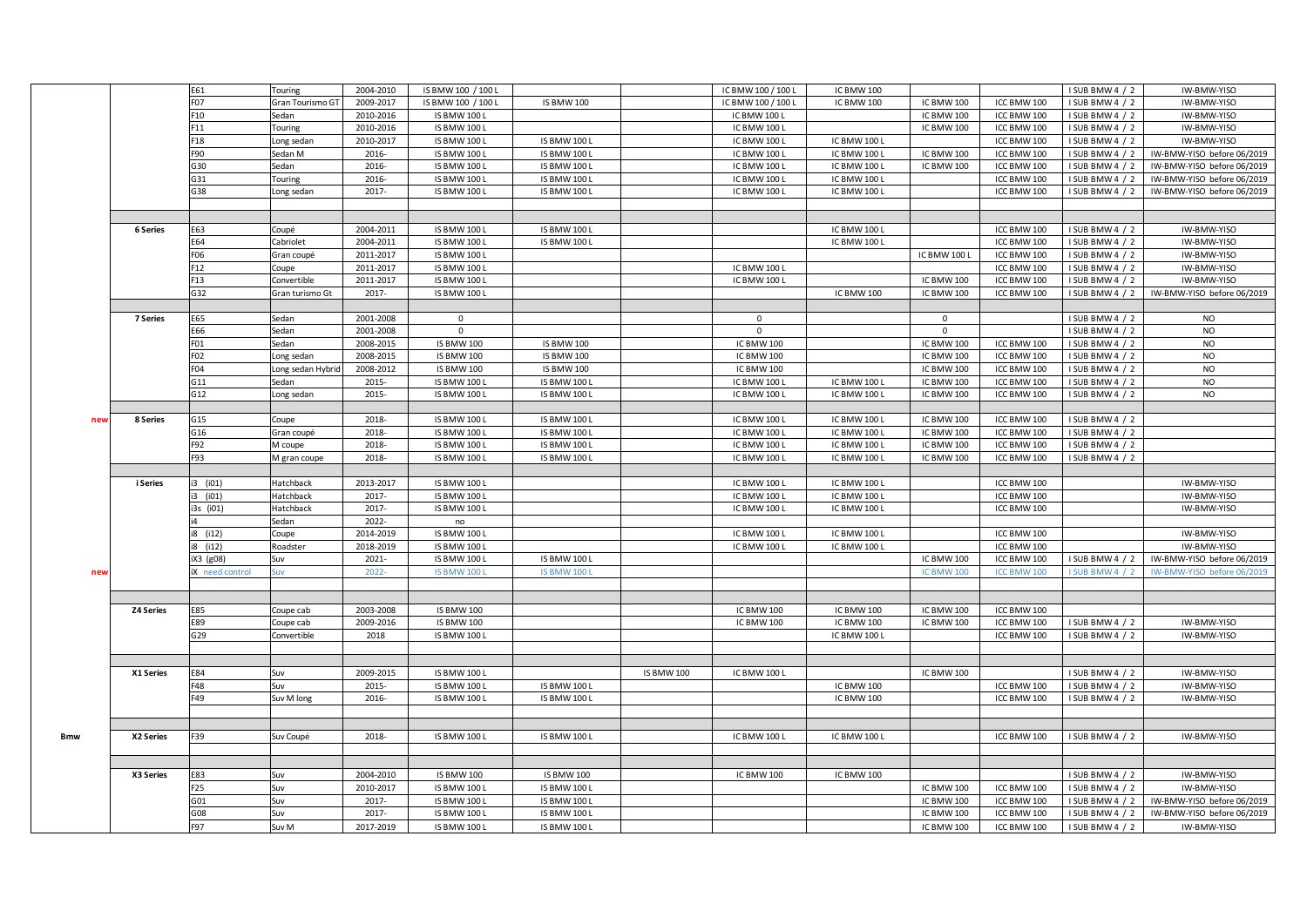|         | X4 Series            | F26             | Suv        | 2014-2018 | <b>IS BMW 100 L</b>                 | <b>IS BMW 100 L</b>   |                     | IC BMW 100 L        | <b>IC BMW 100 L</b>                                                               |                   | ICC BMW 100 | I SUB BMW 4 / 2 | IW-BMW-YISO                |
|---------|----------------------|-----------------|------------|-----------|-------------------------------------|-----------------------|---------------------|---------------------|-----------------------------------------------------------------------------------|-------------------|-------------|-----------------|----------------------------|
|         |                      | G02             | Suv        | 2018-     | <b>IS BMW 100 L</b>                 | <b>IS BMW 100 L</b>   |                     | IC BMW 100 L        | IC BMW 100 L                                                                      |                   | ICC BMW 100 | I SUB BMW 4 / 2 | IW-BMW-YISO before 08/2019 |
|         |                      | F98             | Suv M      | 2017-2019 | <b>IS BMW 100 L</b>                 | <b>IS BMW 100 L</b>   |                     | <b>IC BMW 100 L</b> | IC BMW 100 L                                                                      |                   | ICC BMW 100 | I SUB BMW 4 / 2 | IW-BMW-YISO before 08/2019 |
|         |                      |                 |            |           |                                     |                       |                     |                     |                                                                                   |                   |             |                 |                            |
|         | X5 Series            | E70             | Suv        | 2007-2013 | <b>IS BMW 100</b>                   | <b>IS BMW 100</b>     | <b>IS BMW 100</b>   | IC BMW 100          | IC BMW 100                                                                        | ICBMW100          | ICC BMW 100 | I SUB BMW 4 / 2 | IW-BMW-YISO                |
|         |                      | F <sub>15</sub> | Suv        | 2013-2018 | <b>IS BMW 100 L</b>                 | <b>IS BMW 100</b>     | <b>IS BMW 100</b>   |                     | IC BMW 100                                                                        | IC BMW 100        | ICC BMW 100 | I SUB BMW 4 / 2 | IW-BMW-YISO                |
|         |                      |                 |            |           | Adaptaters kiac1122                 | Adaptaters kiac1122   | Adaptaters kiac1122 |                     | Adaptaters kiac1122                                                               |                   |             |                 |                            |
|         |                      | F85             | Suv M      | 2015-2018 | <b>IS BMW 100 L</b>                 | <b>IS BMW 100</b>     | <b>IS BMW 100</b>   |                     | IC BMW 100                                                                        | IC BMW 100        | ICC BMW 100 | I SUB BMW 4 / 2 | IW-BMW-YISO                |
|         |                      |                 |            |           | Adaptaters kiac1122                 | Adaptaters kiac1122   | Adaptaters kiac1122 |                     | Adaptaters kiac1122                                                               |                   |             |                 |                            |
|         |                      | G05             | Suv        | 2018-     | <b>IS BMW 100 L</b>                 | IS BMW 100 L          |                     | IC BMW 100 L        | IC BMW 100 L                                                                      |                   | ICC BMW 100 | I SUB BMW 4 / 2 | <b>NO</b>                  |
|         |                      | G05 M50         | Suv M      | 2018-     | <b>IS BMW 100 L</b>                 | <b>IS BMW 100 L</b>   |                     | IC BMW 100 L        | IC BMW 100 L                                                                      |                   | ICC BMW 100 | I SUB BMW 2     | <b>NO</b>                  |
|         |                      |                 |            |           |                                     |                       |                     |                     |                                                                                   |                   |             |                 |                            |
|         |                      |                 |            |           |                                     |                       |                     |                     |                                                                                   |                   |             |                 |                            |
|         |                      |                 |            |           |                                     |                       |                     |                     |                                                                                   |                   |             |                 |                            |
|         | X6 Series            | E71             | Suv        | 2008-2014 | <b>IS BMW 100</b>                   | <b>IS BMW 100</b>     | <b>IS BMW 100</b>   | IC BMW 100          | IC BMW 100                                                                        | <b>IC BMW 100</b> | ICC BMW 100 | I SUB BMW 4 / 2 | IW-BMW-YISO                |
|         |                      | E72             | Suv hybrid | 2009-2010 | <b>IS BMW 100</b>                   | <b>IS BMW 100</b>     | <b>IS BMW 100</b>   | IC BMW 100          | IC BMW 100                                                                        | ICBMW100          | ICC BMW 100 | I SUB BMW 4 / 2 | IW-BMW-YISO                |
|         |                      | F16             | Suv        | 2014-2019 | <b>IS BMW 100 L</b>                 | <b>IS BMW 100 L</b>   | <b>IS BMW 100</b>   |                     | IC BMW 100 L                                                                      | ICBMW100          | ICC BMW 100 | I SUB BMW 4 / 2 | IW-BMW-YISO                |
|         |                      |                 |            |           |                                     |                       |                     |                     |                                                                                   |                   |             |                 |                            |
|         |                      |                 |            |           | Adaptaters kiac1122                 | Adaptaters kiac1122   | Adaptaters kiac1122 |                     | Adaptaters kiac1122                                                               |                   |             |                 |                            |
|         |                      | F86             | Suv M      | 2015-2019 | <b>IS BMW 100 L</b>                 | <b>IS BMW 100 L</b>   | <b>IS BMW 100</b>   |                     | IC BMW 100 L                                                                      | ICBMW100          | ICC BMW 100 | I SUB BMW 4 / 2 | IW-BMW-YISO                |
|         |                      |                 |            |           | Adaptaters kiac1122                 | Adaptaters kiac1122   | Adaptaters kiac1122 |                     | Adaptaters kiac1122                                                               |                   |             |                 |                            |
|         |                      | G06             | Suv        | 2019-     | <b>IS BMW 100 L</b>                 | <b>IS BMW 100 L</b>   |                     | IC BMW 100 L        | IC BMW 100 L                                                                      |                   | ICC BMW 100 | I SUB BMW 4 / 2 | <b>NO</b>                  |
|         |                      |                 |            |           |                                     |                       |                     |                     |                                                                                   |                   |             |                 |                            |
|         |                      |                 |            |           |                                     |                       |                     |                     |                                                                                   |                   |             |                 |                            |
|         |                      |                 |            |           |                                     |                       |                     |                     |                                                                                   |                   |             |                 |                            |
|         | X7 Series            | G07             | Suv        | 2019-     | IS BMW 100 L                        | IS BMW 100 L          | <b>IS BMW 100</b>   |                     |                                                                                   |                   | ICC BMW 100 | I SUB BMW 4 / 2 | <b>NO</b>                  |
|         |                      |                 |            |           |                                     |                       |                     |                     |                                                                                   |                   |             |                 |                            |
|         |                      |                 |            |           |                                     |                       |                     |                     |                                                                                   |                   |             |                 |                            |
|         |                      |                 |            |           |                                     |                       |                     |                     |                                                                                   |                   |             |                 |                            |
|         |                      |                 |            |           |                                     |                       |                     |                     | BMW HARNESS FOCAL NOT COMPATIBLE WITH ORIGINAL OEM AMP AND HEAD UNIT BOX IN TRUNK |                   |             |                 |                            |
|         |                      |                 |            |           |                                     |                       |                     |                     |                                                                                   |                   |             |                 |                            |
|         |                      |                 |            |           |                                     |                       |                     |                     |                                                                                   |                   |             |                 |                            |
|         |                      |                 |            |           |                                     |                       |                     |                     |                                                                                   |                   |             |                 |                            |
|         |                      |                 |            |           |                                     |                       |                     |                     |                                                                                   |                   |             |                 |                            |
|         |                      |                 |            |           |                                     |                       |                     |                     |                                                                                   |                   |             |                 |                            |
|         |                      |                 |            |           |                                     |                       |                     |                     |                                                                                   |                   |             |                 |                            |
|         | Vehicules            |                 |            |           |                                     | kit separate speakers |                     |                     | kit coaxial speakers                                                              |                   |             |                 |                            |
|         |                      |                 |            | Years     | Front                               | <b>Rear side</b>      |                     | Front               | <b>Rear side</b>                                                                  |                   |             |                 | <b>Harness Head Unit</b>   |
| Byd     | E6                   |                 |            | 2009-     | IS TOY 165 TWU Without front tw pod |                       |                     |                     | IC 690 toy                                                                        |                   |             |                 |                            |
|         | F <sub>3</sub>       |                 |            | 2012-2020 | IS TOY 165 TWU Without front tw pod |                       |                     |                     | <b>IC TOY 165</b>                                                                 |                   |             |                 |                            |
|         | F <sub>3</sub> R     |                 |            | 2008-2013 |                                     |                       |                     |                     |                                                                                   |                   |             |                 |                            |
|         |                      |                 |            |           | IS TOY 165 TWU Without front tw pod |                       |                     |                     | IC 690 toy                                                                        |                   |             |                 |                            |
|         | F6                   |                 |            | 2008-2013 | IS TOY 165 TWU Without front tw pod |                       |                     |                     |                                                                                   |                   |             |                 |                            |
|         | G3                   |                 |            | 2012-2017 | IS TOY 165 TWU Without front tw pod |                       |                     |                     | IC 690 toy                                                                        |                   |             |                 |                            |
|         | G5                   |                 |            | 2018-     | IS TOY 165 TWU Without front tw pod |                       |                     |                     | <b>IC TOY 165</b>                                                                 |                   |             |                 |                            |
|         | G6                   |                 |            | 2019-     | IS TOY 165 TWU Without front tw pod |                       |                     |                     | <b>IC TOY 165</b>                                                                 |                   |             |                 |                            |
|         | L3                   |                 |            | 2015-2019 | IS TOY 165 TWU Without front tw pod |                       |                     |                     | IC 690 toy                                                                        |                   |             |                 |                            |
|         | S6                   |                 |            | 2017-     | <b>IS TOY 690</b>                   |                       |                     |                     | <b>IC TOY 165</b>                                                                 |                   |             |                 |                            |
|         | S7                   |                 |            | 2006-2016 | <b>IS TOY 690</b>                   |                       |                     |                     | <b>IC TOY 165</b>                                                                 |                   |             |                 |                            |
|         | Song MAX             |                 |            | 2012-2020 | IS TOY 165 TWU Without front tw pod |                       |                     |                     | <b>IC TOY 165</b>                                                                 |                   |             |                 |                            |
|         | Song PRO             |                 |            | 2019-     | IS TOY 165 TWU Without front tw pod |                       |                     |                     | <b>IC TOY 165</b>                                                                 |                   |             |                 |                            |
|         |                      |                 |            | 2014-     | IS TOY 165 TWU Without front tw pod |                       |                     |                     | <b>IC TOY 165</b>                                                                 |                   |             |                 |                            |
|         | Surui (replace f6)   |                 |            |           |                                     |                       |                     |                     |                                                                                   |                   |             |                 |                            |
|         | Tang                 |                 |            | 2012-2020 | <b>IS TOY 690</b>                   |                       |                     |                     |                                                                                   |                   |             |                 |                            |
|         | Yuan                 |                 |            | 2012-2020 | IS TOY 165 TWU Without front tw pod |                       |                     |                     |                                                                                   |                   |             |                 |                            |
|         |                      |                 |            |           |                                     |                       |                     |                     |                                                                                   |                   |             |                 |                            |
|         |                      |                 |            |           |                                     |                       |                     |                     |                                                                                   |                   |             |                 |                            |
|         |                      |                 |            | Years     | Front                               | <b>Rear side</b>      |                     | Front               | <b>Rear side</b>                                                                  |                   |             |                 | <b>Harness Head Unit</b>   |
| Citroën | Berlingo II (phase3) |                 |            | 2015-2018 | <b>IS PSA 165</b>                   |                       |                     | <b>IC PSA 165</b>   | <b>IC PSA 165</b>                                                                 |                   |             |                 |                            |
|         | Berlingo III         |                 |            | 2018-2022 | <b>Not compatible</b>               |                       |                     |                     | Not compatible                                                                    |                   |             |                 | IW-PSA-YISO                |
|         |                      |                 |            |           |                                     |                       |                     |                     |                                                                                   |                   |             |                 |                            |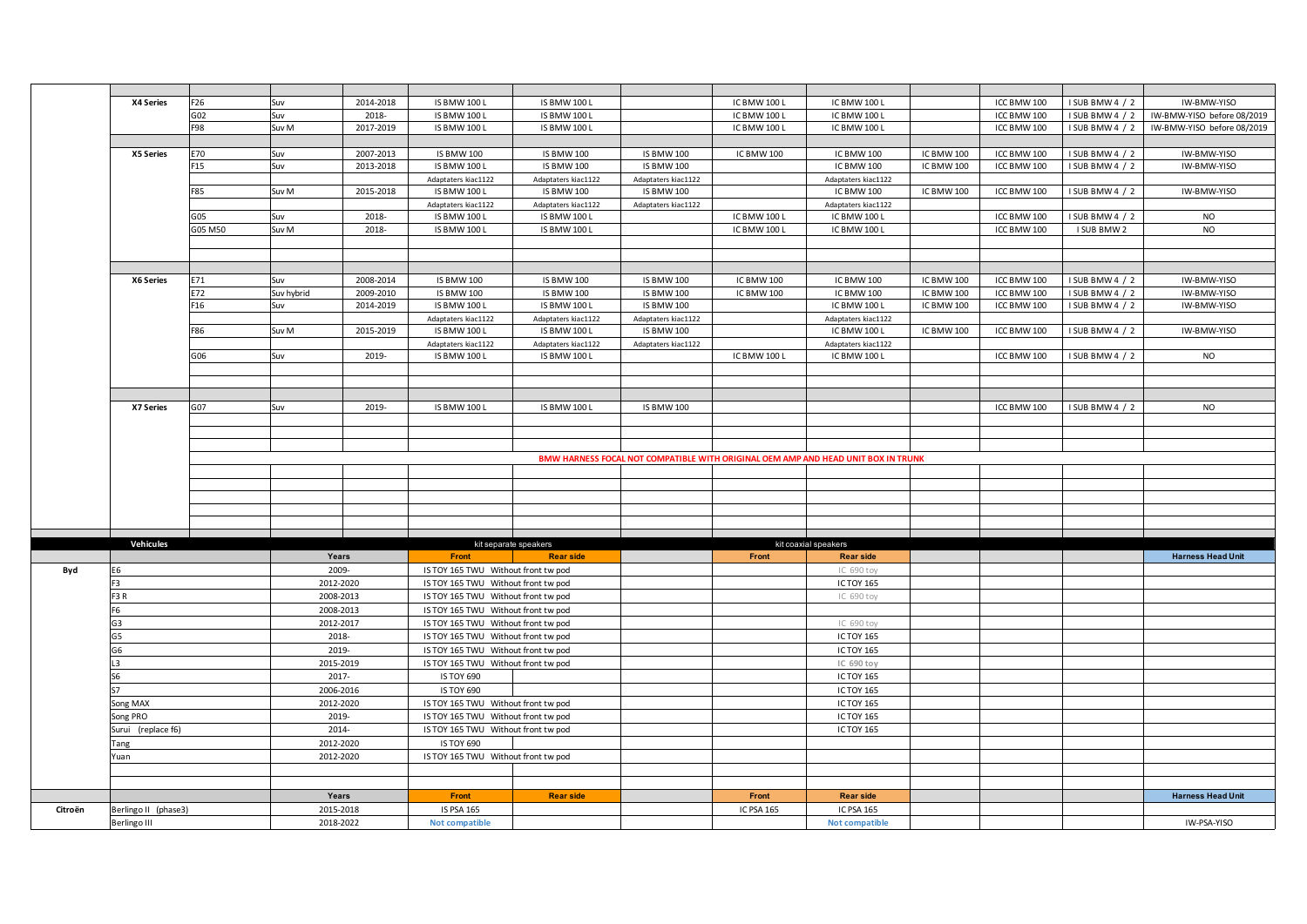|                      | C1                     | 2014-2022 | <b>IS TOY 165</b>                   |                                             |                   |                     |  |                          |
|----------------------|------------------------|-----------|-------------------------------------|---------------------------------------------|-------------------|---------------------|--|--------------------------|
|                      | C <sub>3</sub>         | 2002-2015 |                                     | IS PSA 165 Need to cut rear support on door |                   | no                  |  |                          |
|                      | C3 III                 | 2016-2022 | <b>IS PSA 165</b>                   |                                             | <b>IC PSA 165</b> | <b>IC PSA 165</b>   |  | IW-PSA-YISO              |
| new                  | C3 IV                  | 2022-     | <b>Need control</b>                 |                                             |                   | <b>Need control</b> |  | IW-PSA-YISO              |
|                      | new C3 suv             | 2022-     | <b>Need control</b>                 |                                             |                   | <b>Need control</b> |  | IW-PSA-YISO              |
|                      | C3 Aircross            | 2017-2022 |                                     | IS PSA 165 Front spacer of 1.7 cm necessary |                   | IC PSA 165          |  | IW-PSA-YISO              |
|                      | C4 Grans Space Tourer  | 2013-2018 |                                     | IS PSA 165 Front spacer of 1.7 cm necessary |                   | IC PSA 165          |  | IW-PSA-YISO after 2016   |
|                      | C4 II                  | 2015-2019 | <b>IS PSA 165</b>                   |                                             |                   | <b>IC PSA 165</b>   |  |                          |
|                      | C4 III                 | 2020-     | <b>Not compatible</b>               |                                             |                   | IC PSA 165          |  |                          |
|                      | C4 Cactus              | 2014-2017 | <b>IS PSA 165</b>                   |                                             | <b>IC PSA 165</b> | <b>IC PSA 165</b>   |  |                          |
|                      | C4 Cactus II           | 2017-     | <b>IS PSA 165</b>                   |                                             | IC PSA 165        | IC PSA 165          |  | IW-PSA-YISO              |
|                      | C4 Space Tourer        | 2013-2018 |                                     | IS PSA 165 Front spacer of 1.7 cm necessary | IC PSA 165        | <b>IC PSA 165</b>   |  | IW-PSA-YISO after 2016   |
|                      | C5 aircross            | 2017-     | <b>IS PSA 165</b>                   |                                             | IC PSA 165        | IC PSA 165          |  | IW-PSA-YISO              |
|                      | Jumpy III / IV         | 2016-     | <b>IS PSA 165</b>                   |                                             |                   |                     |  | IW-PSA-YISO              |
|                      | Space Tourer           | 2016-     | <b>IS PSA 165</b>                   |                                             | IC PSA 165        | IC PSA 165          |  | IW-PSA-YISO              |
|                      |                        |           |                                     |                                             |                   |                     |  |                          |
|                      |                        |           |                                     |                                             |                   |                     |  |                          |
|                      |                        |           | Front                               | <b>Rear side</b>                            | Front             | <b>Rear side</b>    |  | <b>Harness Head Unit</b> |
| Datsun               | Go                     | 2014-     | <b>IS RNS 165</b>                   |                                             | <b>IC RNS 165</b> |                     |  |                          |
|                      | $Go +$                 | 2014-     | <b>IS RNS 165</b>                   |                                             | <b>IC RNS 165</b> |                     |  |                          |
|                      |                        | 2018-     |                                     |                                             |                   |                     |  |                          |
|                      | Go Cross               |           | <b>IS RNS 165</b>                   |                                             | <b>IC RNS 165</b> |                     |  |                          |
|                      |                        |           |                                     |                                             |                   |                     |  |                          |
|                      |                        |           |                                     |                                             |                   |                     |  |                          |
|                      |                        |           |                                     |                                             |                   |                     |  |                          |
|                      |                        |           |                                     |                                             |                   |                     |  |                          |
|                      |                        |           | Front                               | <b>Rear side</b>                            | Front             | <b>Rear side</b>    |  | <b>Harness Head Unit</b> |
| <b>DS Automobile</b> | DS3                    | 2009-2017 | <b>IS PSA 165</b>                   | Need to cut rear support on door            | IC PSA 165        | IC PSA 165          |  | IW-PSA-YISO after 2016   |
|                      | DS3 Cabrio             | 2012-2017 | <b>IS PSA 165</b>                   | Veed to cut rear support on doo             | IC PSA 165        | <b>IC PSA 165</b>   |  | IW-PSA-YISO after 2016   |
|                      | DS3 Crossback          | 2019-     | <b>IS PSA 165</b>                   | IS PSA 165                                  | IC PSA 165        | <b>IC PSA 165</b>   |  | IW-PSA-YISO              |
|                      | DS4                    | 2011-2018 | <b>IS PSA 165</b>                   |                                             | IC PSA 165        | <b>IC PSA 165</b>   |  |                          |
|                      | DS4 Crossback          | 2015-2018 | <b>IS PSA 165</b>                   | IS PSA 165                                  | IC PSA 165        | <b>IC PSA 165</b>   |  | IW-PSA-YISO              |
|                      | DS4                    | 2021-     | <b>IS PSA 165</b>                   | <b>IS PSA 165</b>                           |                   | IC PSA 165          |  |                          |
|                      | DS5                    | 2011-2018 | <b>IS PSA 165</b>                   |                                             |                   | <b>IC PSA 165</b>   |  | IW-PSA-YISO after 2016   |
|                      | DS7 Crossback          | 2018-     | <b>IS PSA 165</b>                   | IS PSA 165                                  | IC PSA 165        | IC PSA 165          |  | IW-PSA-YISO              |
|                      |                        |           |                                     |                                             |                   |                     |  |                          |
|                      |                        |           |                                     |                                             |                   |                     |  |                          |
|                      |                        | Years     | Front                               | <b>Rear side</b>                            | Front             | <b>Rear side</b>    |  | <b>Harness Head Unit</b> |
| Daihatsu             | Materia                | 2004-2010 | IS TOY 165 TWU Without front tw pod |                                             | <b>ICTOY 165</b>  | <b>IC TOY 165</b>   |  |                          |
|                      | Ayla                   | 2004-2010 | IS TOY 165 TWU Without front tw pod |                                             | <b>ICTOY 165</b>  |                     |  |                          |
|                      | new Xenia III          | 2022-     | <b>Need control</b>                 |                                             |                   |                     |  | IW-TOY-YISO              |
|                      |                        | Years     | Front                               | <b>Rear side</b>                            | Front             | <b>Rear side</b>    |  | <b>Harness Head Unit</b> |
| Dacia                | Dokker Dokker Steepway | 2012-     | <b>IS RNS 165</b>                   |                                             | <b>IC RNS 165</b> | <b>IC REN 130</b>   |  | IW-REN-YISO              |
|                      | Dokker VU              | 2012-     | <b>IS RNS 165</b>                   |                                             | <b>IC RNS 165</b> |                     |  | IW-REN-YISO              |
|                      | Duster I               | 2010-2017 | <b>IS REN 130</b>                   |                                             | <b>IC REN 130</b> | <b>IC REN 130</b>   |  | IW-REN-YISO              |
|                      | Duster II              | 2017-     | <b>IS RNS 165</b>                   |                                             | <b>IC RNS 165</b> | <b>IC RNS 165</b>   |  | IW-REN-YISO              |
|                      | Lodgy                  | 2012-     | <b>IS REN 165</b>                   |                                             | <b>IC RNS 165</b> | <b>IC RNS 165</b>   |  | IW-REN-YISO              |
|                      | Lodgy Steepway         | 2012-     | <b>IS REN 165</b>                   |                                             | <b>IC RNS 165</b> | <b>IC RNS 165</b>   |  | IW-REN-YISO              |
|                      | Logan I                | 2004-2012 | <b>IS REN 130</b>                   |                                             | <b>IC REN 130</b> | <b>IC REN 130</b>   |  | IW-REN-YISO              |
|                      | Logan II               | 2012-     | <b>IS RNS 165</b>                   |                                             | <b>IC RNS 165</b> | <b>IC REN 130</b>   |  | IW-REN-YISO              |
|                      | Logan MCV I            | 2006-2013 | <b>IS REN 130</b>                   |                                             | <b>IC REN 130</b> | <b>IC REN 130</b>   |  | IW-REN-YISO              |
|                      | Logan MCV II           | 2013-     | <b>IS RNS 165</b>                   |                                             | <b>IC RNS 165</b> | <b>IC REN 130</b>   |  | IW-REN-YISO              |
|                      | Logan MCV II Steepway  | 2013-     | <b>IS RNS 165</b>                   |                                             | <b>IC RNS 165</b> | <b>IC REN 130</b>   |  | IW-REN-YISO              |
|                      | Jogger                 | 2022-     | <b>Need control</b>                 |                                             |                   |                     |  |                          |
|                      | Sandero I              | 2007-2016 | <b>IS REN 130</b>                   |                                             | <b>IC REN 130</b> | <b>IC REN 130</b>   |  | IW-REN-YISO              |
|                      | Sandero II             | 2016-2021 | <b>IS RNS 165</b>                   |                                             | <b>IC RNS 165</b> | <b>IC REN 130</b>   |  | IW-REN-YISO              |
|                      | Sandero II Steepway    | 2016-2021 | <b>IS RNS 165</b>                   |                                             | <b>IC RNS 165</b> | <b>IC REN 130</b>   |  | IW-REN-YISO              |
|                      |                        |           |                                     |                                             |                   |                     |  |                          |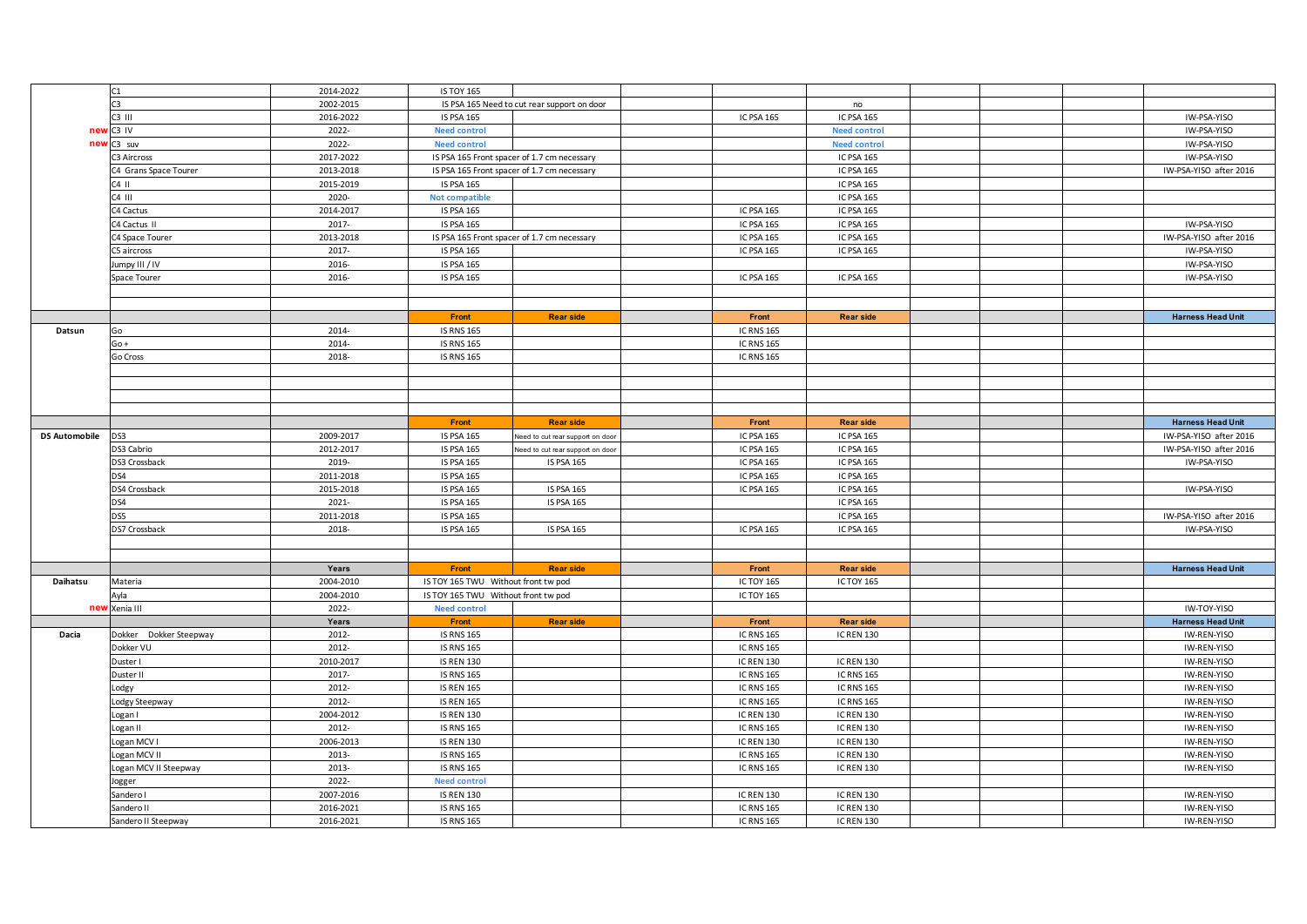|      | Sandero III           | 2021-     | <b>IS RNS 165</b>      | Need to adapt the fix holes on door          |                   | <b>IC RNS 165</b>    |  |                          |
|------|-----------------------|-----------|------------------------|----------------------------------------------|-------------------|----------------------|--|--------------------------|
|      | Sandero III Steepway  | 2021-     | <b>IS RNS 165</b>      | Need to adapt the fix holes on door          |                   | <b>IC RNS 165</b>    |  |                          |
|      |                       |           |                        |                                              |                   |                      |  |                          |
|      |                       |           |                        |                                              |                   |                      |  |                          |
|      |                       |           |                        |                                              |                   |                      |  |                          |
|      |                       | Years     | Front                  | <b>Rear side</b>                             | Front             | <b>Rear side</b>     |  | <b>Harness Head Unit</b> |
| Fiat | Nuovo Scudo           | 2016-2021 | <b>IS PSA 165</b>      |                                              | IC PSA 165        |                      |  |                          |
|      | Scudo                 | 2022-     | <b>IS PSA 165</b>      |                                              |                   |                      |  |                          |
|      | Scudo III             | 2022-     | <b>IS PSA 165</b>      |                                              | IC PSA 165        |                      |  |                          |
|      | Talento               | 2016-     | <b>IS RNS 165</b>      |                                              | <b>IC RNS 165</b> | <b>IC REN 130</b>    |  | IW-REN-YISO              |
|      | Talento VU            | 2016-     | <b>IS RNS 165</b>      |                                              | <b>IC RNS 165</b> |                      |  | IW-REN-YISO              |
|      | Ulysse                | 2022-     | <b>IS PSA 165</b>      |                                              | <b>IC PSA 165</b> |                      |  |                          |
|      | 124 spider            | 2015-2020 | IS FORD 165            |                                              | IC FORD 165       |                      |  |                          |
|      |                       |           |                        |                                              |                   |                      |  |                          |
|      |                       |           |                        |                                              |                   |                      |  |                          |
|      |                       |           |                        |                                              |                   |                      |  |                          |
|      | Vehicules             |           |                        | kit separate speakers                        |                   | kit coaxial speakers |  |                          |
|      |                       | Years     | Front                  | <b>Rear side</b>                             | Front             | <b>Rear side</b>     |  | <b>Harness Head Unit</b> |
| Ford | B-Max                 | 2013-     | IS FORD 165            |                                              |                   | IC FORD 165          |  | IW-FOR-YISO-V2           |
|      | Bronco 4 doors        | 2021-     | IS FORD 165            | weeters fixation need to adapt.              |                   | No 4 " (use icu100)  |  | IW-FOR-YISO              |
|      | Bronco sport          | 2021-     | IS FORD 165            |                                              |                   | IC FORD 165          |  | IW-FOR-YISO              |
|      | C-Max                 | 2011-2017 | IS FORD 165            |                                              |                   | IC FORD 165          |  | IW-FOR-YISO-V2           |
|      | Ecosport              | 2013-2022 | IS FORD 165            |                                              |                   | IC FORD 165          |  | IW-FOR-YISO-V2           |
|      | Edge                  | 2011-2014 | IS FORD 165            |                                              |                   | IC FORD 165          |  | <b>NO</b>                |
|      | Edge II               | 2014-2022 | IS FORD 165            |                                              |                   | IC FORD 165          |  | IW-FOR-YISO-V2           |
|      | Endura                | 2014-     | IS FORD 165            |                                              |                   | IC FORD 165          |  |                          |
|      | ndeavour II           | 2015-2021 | IS FORD 165            |                                              |                   | IC FORD 165          |  |                          |
| ney  | Equator               | 2021-     | <b>Need control</b>    |                                              |                   | <b>Need control</b>  |  |                          |
|      | Escape                | 2013-2019 | IS FORD 165            |                                              |                   | IC FORD 165          |  |                          |
|      | Escape                | 2020-     | IS FORD 165            |                                              |                   | IC FORD 165          |  |                          |
|      | Escort                | 2014-2018 | IS FORD 165            |                                              |                   | IC FORD 165          |  |                          |
|      | Everest II            | 2015-2021 | IS FORD 165            |                                              |                   | IC FORD 165          |  |                          |
| nev  |                       | 2022-     | <b>Need control</b>    |                                              |                   | <b>Need control</b>  |  |                          |
| nev  | Everest III<br>Evos   | 2022-     | <b>Need control</b>    |                                              |                   | <b>Need control</b>  |  |                          |
|      | Expedition            | 2018-2022 | IS FORD 690            | IS FORD 165                                  | IC FORD 690       | IC FORD 165          |  |                          |
|      | <b>Expedition Max</b> | 2020-     | IS FORD 690            | IS FORD 165                                  | IC FORD 690       | IC FORD 165          |  |                          |
|      |                       |           |                        |                                              |                   |                      |  |                          |
|      | Explorer V            | 2003-2019 | IS FORD 690            | IS FORD 165                                  | IC FORD 690       | IC FORD 165          |  |                          |
|      | Explorer VI           | 2019-2021 | IS FORD 690            | IS FORD 165                                  | IC FORD 690       | IC FORD 165          |  |                          |
| nev  | E-series              | 2022-     | <b>Need control</b>    |                                              |                   | <b>Need control</b>  |  |                          |
|      | $F-150$               | 2015-2020 | IS FORD 690            | IS FORD 165                                  | IC FORD 690       | IC FORD 165          |  | IW-FOR-YISO-V2           |
|      | -150 Raptor II        | 2017-2020 | IS FORD 690            | IS FORD 165                                  | IC FORD 690       | IC FORD 165          |  | IW-FOR-YISO-V2           |
|      | $-150$                | 2021-     | IS FORD 690            | IS FORD 165                                  | IC FORD 690       | IC FORD 165          |  | IW-FOR-YISO              |
|      | $F-250$               | 2018-     | IS FORD 690            | IS FORD 165                                  | IC FORD 690       | IC FORD 165          |  | IW-FOR-YISO-V2           |
|      | F-350                 | 2018-     | IS FORD 690            | IS FORD 165                                  | IC FORD 690       | IC FORD 165          |  | IW-FOR-YISO-V2           |
|      | F-450 Super Duty      | 2017-2021 | IS FORD 690            | IS FORD 165                                  | IC FORD 690       | IC FORD 165          |  | IW-FOR-YISO-V2           |
|      | Fiesta VI             | 2008-2011 | IS FORD 165            |                                              |                   | IC FORD 165          |  | <b>NO</b>                |
|      | Fiesta VII            | 2011-2016 | IS FORD 165            | weeters connexion need to adapt in facelift. |                   | IC FORD 165          |  | IW-FOR-YISO-V2           |
|      | Fiesta VIII           | 2017-2021 | IS FORD 165            |                                              |                   | IC FORD 165          |  | IW-FOR-YISO              |
|      | Figo                  | 2014-     | IS FORD 165            | f oem tweeter location                       | IC FORD 165       | IC FORD 165          |  |                          |
|      | Figo aspire           | 2015-     | IS FORD 165            | oem tweeter location                         | IC FORD 165       | IC FORD 165          |  |                          |
|      | Focus III             | 2011-2017 | IS FORD 165            | IS FORD 165                                  |                   | IC FORD 165          |  | IW-FOR-YISO-V2           |
|      | Focus IV              | 2018-2022 | IS FORD 165            | IS FORD 165                                  |                   | IC FORD 165          |  | IW-FOR-YISO              |
|      | Focus IV Active       | 2018-2022 | IS FORD 165            | IS FORD 165                                  |                   | IC FORD 165          |  | IW-FOR-YISO              |
|      | reestyle india        | 2018-2021 | no component only coax |                                              | IC FORD 165       | IC FORD 165          |  |                          |
|      | Fusion                | 2013-2020 | IS FORD 165            |                                              |                   | IC FORD 165          |  |                          |
|      | Galaxy II             | 2006-2015 | IS FORD 165            |                                              |                   | IC FORD 165          |  | <b>NO</b>                |
|      | Galaxy III            | 2015-     | IS FORD 165            |                                              |                   | IC FORD 165          |  | IW-FOR-YISO-V2           |
|      |                       |           |                        |                                              |                   |                      |  |                          |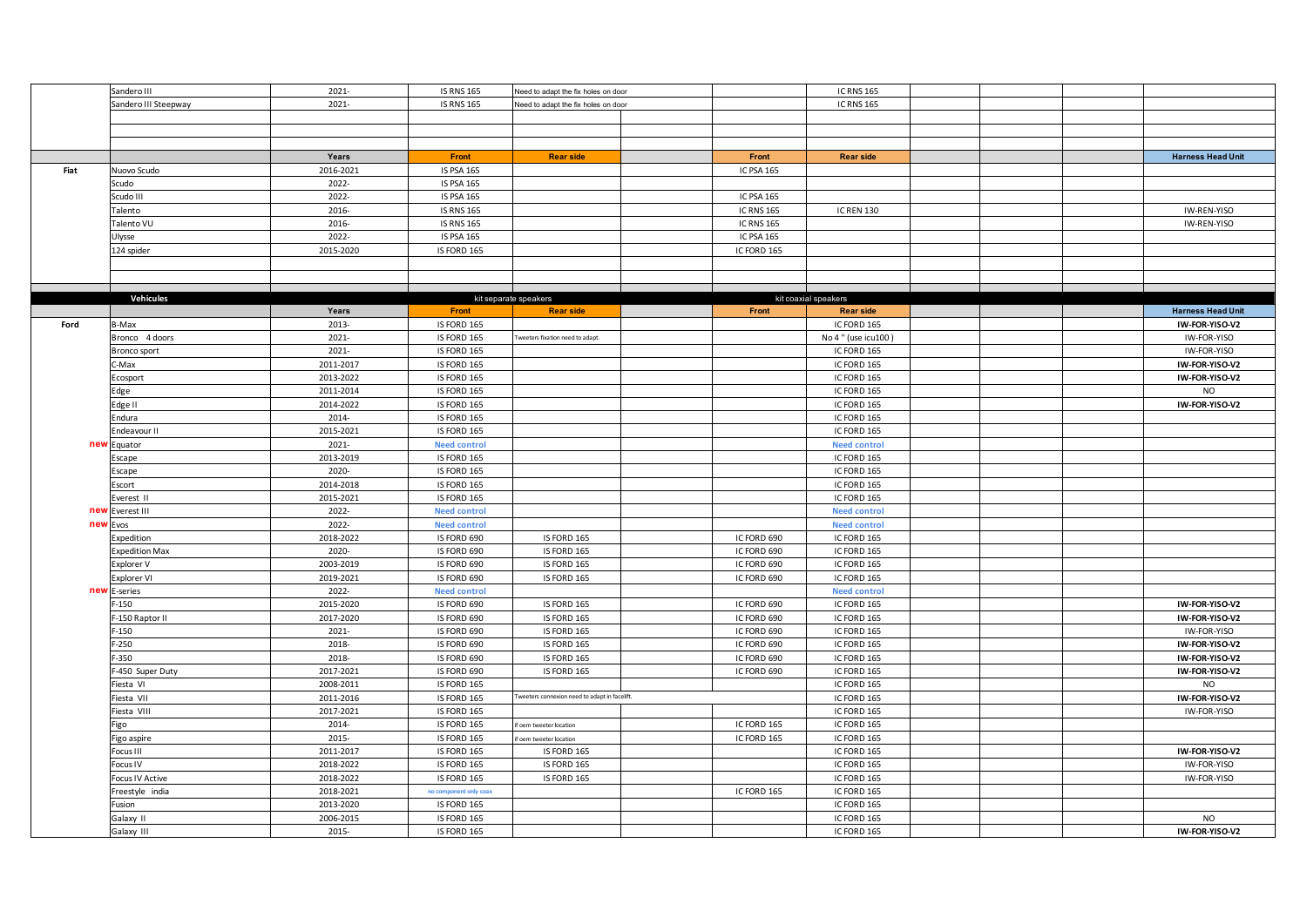|       | Ka +                     | 2014-     | IS FORD 165                         | if oem tweeter location                                                      | IC FORD 165 | IC FORD 165          |  | IW-FOR-YISO-V2            |
|-------|--------------------------|-----------|-------------------------------------|------------------------------------------------------------------------------|-------------|----------------------|--|---------------------------|
|       |                          | 2014-     | IS FORD 165                         |                                                                              |             |                      |  |                           |
|       | Ka Sedan / Urban         |           |                                     | foem tweeter location                                                        | IC FORD 165 | IC FORD 165          |  |                           |
|       | kuga II                  | 2013-2019 | IS FORD 165                         |                                                                              |             | IC FORD 165          |  | IW-FOR-YISO-V2            |
|       | kuga III                 | 2020-     | IS FORD 165 need spacer             | IS FORD 165                                                                  |             | IC FORD 165          |  | IW-FOR-YISO               |
|       | Lobo                     | 2015-2020 | IS FORD 690                         | IS FORD 165                                                                  | IC FORD 690 | IC FORD 165          |  | IW-FOR-YISO-V2            |
|       | Lobo                     | 2021-     | IS FORD 690                         | IS FORD 165                                                                  | IC FORD 690 | IC FORD 165          |  |                           |
|       | new Maverick             | 2022-     | IS FORD 165                         | rning need depth control                                                     |             | No 4" speakers size  |  |                           |
|       | Mondeo III               | 2007-2014 | IS FORD 165                         |                                                                              |             | IC FORD 165          |  | <b>NO</b>                 |
| Ford  | Mondeo IV                | 2014-2022 | IS FORD 165                         |                                                                              |             | IC FORD 165          |  | IW-FOR-YISO-V2            |
| new   | Mondeo V                 | 2022-     | <b>Need control</b>                 |                                                                              |             | <b>Need control</b>  |  | IW-FOR-YISO-V2            |
|       | Mustang VI               | 2015-2020 | IS FORD 165                         | Only 2 way system                                                            |             | IC FORD 165          |  | IW-FOR-YISO-V2            |
|       | Mustang VI Convertible   | 2015-2020 | IS FORD 165                         | Only 2 way system                                                            |             | IC FORD 165          |  | IW-FOR-YISO-V2            |
|       | Mustang Match E          | 2020-     | IS FORD 165                         |                                                                              |             | IC FORD 165          |  | need control              |
|       | Puma II                  | 2020-     | IS FORD 165                         | front driver door, need to adapt filter woofer (touch plastic rear location) |             | IC FORD 165          |  | IW-FOR-YISO               |
|       | Ranger III               | 2012-2017 | IS FORD 165                         |                                                                              | IC FORD 165 | IC FORD 165          |  | IW-FOR-YISO-V2            |
|       | Ranger III Super Cab     | 2018-     | IS FORD 165                         |                                                                              | IC FORD 165 | IC FORD 165          |  | IW-FOR-YISO-V2            |
|       | Ranger III Supercrew Cab | 2018-     | IS FORD 165                         |                                                                              | IC FORD 165 | IC FORD 165          |  | IW-FOR-YISO-V2            |
|       | Ranger III Simple Cab    | 2018-     | IS FORD 165                         |                                                                              |             |                      |  | IW-FOR-YISO-V2            |
|       | Ranger Raptor            | 2019-     | IS FORD 165                         |                                                                              | IC FORD 165 | IC FORD 165          |  | IW-FOR-YISO-V2            |
|       | new Ranger IV            | 2022-     | <b>Need control</b>                 |                                                                              |             | <b>Need control</b>  |  |                           |
|       | Sharp                    | 2018-     | IS FORD 165                         | IS FORD 165                                                                  |             | IC FORD 165          |  | IW-FOR-YISO               |
|       | S-Max II                 | 2015-     | IS FORD 165                         |                                                                              |             | IC FORD 165          |  | IW-FOR-YISO-V2            |
|       | Taurus VII               | 2016-2021 | <b>NO</b>                           |                                                                              |             |                      |  |                           |
| new   | Territory                | 2018-     | <b>Need control</b>                 |                                                                              |             |                      |  |                           |
|       | Tourneo Connect          | 2012-2021 | IS FORD 165                         |                                                                              |             | IC FORD 165          |  | IW-FOR-YISO after 09/2018 |
| new   | Tourneo Connect          | 2022-     | <b>Need control</b>                 |                                                                              |             | <b>Need control</b>  |  | need control              |
|       | Tourneo Courier          | 2014-2021 | IS FORD 165                         |                                                                              |             |                      |  | IW-FOR-YISO after 09/2018 |
|       | Tourneo Custom           | 2012-2021 | IS FORD 165                         |                                                                              |             | IC FORD 165          |  | IW-FOR-YISO after 09/2018 |
|       | <b>Transit Connect</b>   | 2012-2019 | IS FORD 165                         |                                                                              |             | IC FORD 165          |  | need control              |
|       | <b>Transit Connect</b>   | 2019-2021 | IS FORD 165                         |                                                                              |             | IC FORD 165          |  | IW-FOR-YISO               |
|       | <b>Transit Courier</b>   | 2014-2021 | IS FORD 165                         |                                                                              |             |                      |  | need control              |
|       | <b>Transit Custom</b>    | 2012-2018 | IS FORD 165                         |                                                                              |             | IC FORD 165          |  | need control              |
|       | <b>Transit Custom</b>    | 2018-2021 | IS FORD 165                         |                                                                              |             | IC FORD 165          |  | IW-FOR-YISO Sync 3 radio  |
|       | Transit Van              | 2012-2021 | IS FORD 165                         |                                                                              |             |                      |  | need control              |
|       |                          |           |                                     |                                                                              |             |                      |  |                           |
|       |                          |           |                                     |                                                                              |             |                      |  |                           |
|       |                          |           |                                     |                                                                              |             |                      |  |                           |
|       |                          |           |                                     |                                                                              |             |                      |  |                           |
|       |                          |           |                                     |                                                                              |             |                      |  |                           |
|       | Vehicules                |           |                                     | kit separate speakers                                                        |             | kit coaxial speakers |  |                           |
|       |                          |           | Front                               | <b>Rear side</b>                                                             | Front       | <b>Rear side</b>     |  | <b>Harness Head Unit</b>  |
| Geely | GS                       | 2018-     | IS TOY 165 TWU Without front tw pod |                                                                              |             | <b>IC TOY 165</b>    |  |                           |
|       | Boyue                    | 2016-     | IS TOY 165 TWU Without front tw pod |                                                                              |             | <b>IC TOY 165</b>    |  |                           |
|       | Borui                    | 2013-2020 | IS TOY 165 TWU Without front tw pod |                                                                              |             | <b>IC TOY 165</b>    |  |                           |
|       | Atlas                    | 2018-     | IS TOY 165 TWU Without front tw pod |                                                                              |             | <b>IC TOY 165</b>    |  |                           |
|       | NL3                      | 2017-     | IS TOY 165 TWU Without front tw pod |                                                                              |             | <b>IC TOY 165</b>    |  |                           |
|       | Emgrand x7 sport         | 2019-     | IS TOY 165 TWU Without front tw pod |                                                                              |             | <b>IC TOY 165</b>    |  |                           |
|       | Emgrand X3               | 2017-     | IS TOY 165 TWU Without front tw pod |                                                                              |             | IC TOY 165           |  |                           |
|       |                          |           |                                     |                                                                              |             |                      |  |                           |
|       |                          |           |                                     |                                                                              |             |                      |  |                           |
|       |                          |           |                                     |                                                                              |             |                      |  |                           |
|       |                          |           |                                     |                                                                              |             |                      |  |                           |
|       |                          |           |                                     |                                                                              |             |                      |  |                           |
|       |                          |           |                                     |                                                                              |             |                      |  |                           |
|       |                          |           |                                     |                                                                              |             |                      |  |                           |
|       |                          |           |                                     |                                                                              |             |                      |  |                           |
|       |                          |           | Front                               | <b>Rear side</b>                                                             | Front       | <b>Rear side</b>     |  | <b>Harness Head Unit</b>  |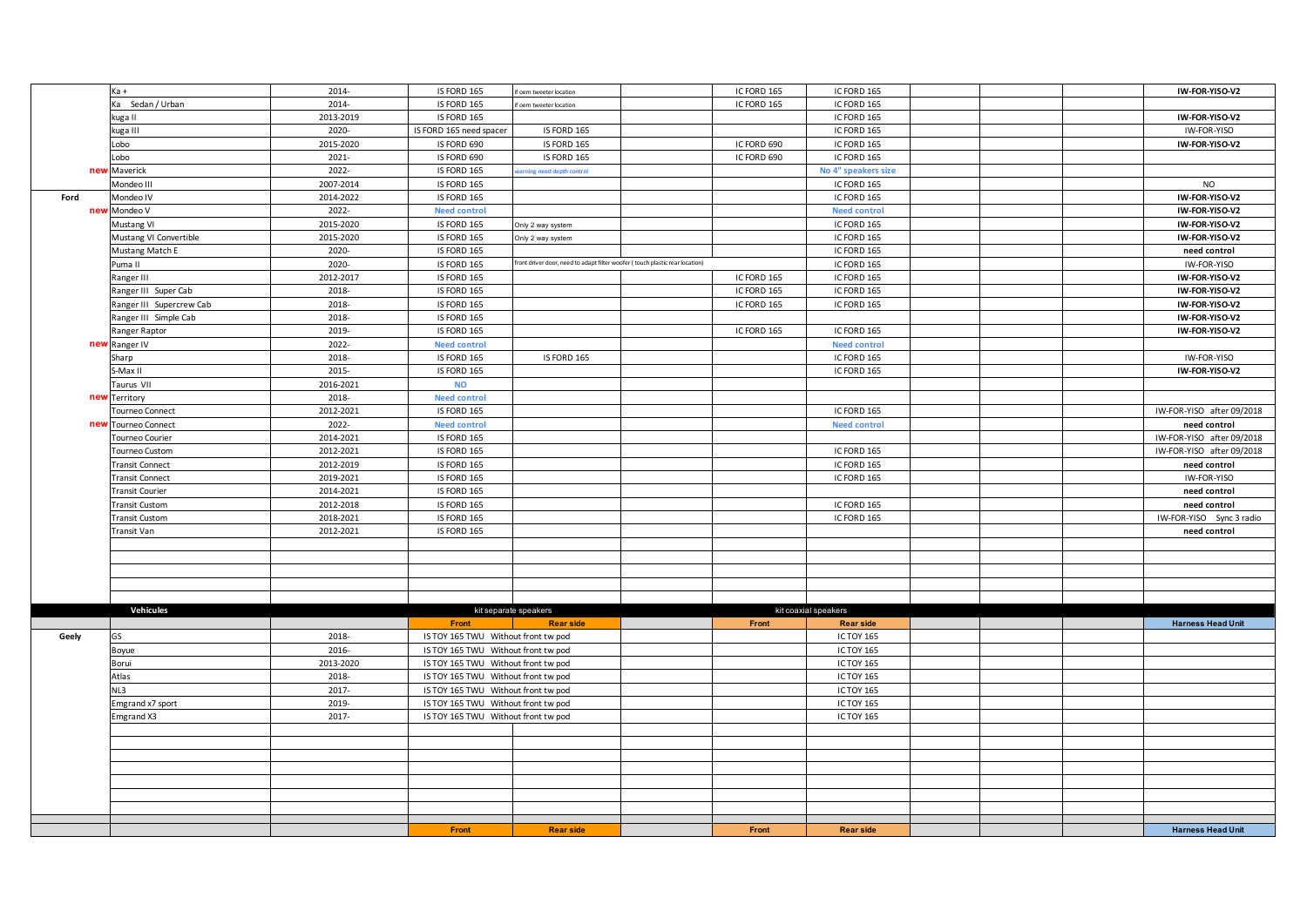| Infiniti   | <b>FX35</b>      | 2006-2016              | <b>IS RNS 165</b>                      |                                                                          |                                 |                   | <b>IC RNS 165</b>               |  |                            |
|------------|------------------|------------------------|----------------------------------------|--------------------------------------------------------------------------|---------------------------------|-------------------|---------------------------------|--|----------------------------|
|            |                  | 2002-2013              | No                                     |                                                                          |                                 |                   | <b>IC RNS 165</b>               |  |                            |
|            | G35              | 2008                   | <b>IS RNS 165</b>                      |                                                                          |                                 |                   | <b>IC RNS 165</b>               |  |                            |
|            | 130              | 1996-2004              | <b>IS RNS 165</b>                      |                                                                          |                                 |                   | <b>IC RNS 165</b>               |  |                            |
|            | 135              | 2006                   | <b>IS RNS 165</b>                      |                                                                          |                                 |                   | <b>IC RNS 165</b>               |  |                            |
|            | M35/M45          | 2005-2010              | <b>IS RNS 165</b>                      |                                                                          |                                 |                   | <b>IC RNS 165</b>               |  |                            |
|            | Q45              | 2002-2006              | <b>IS RNS 165</b>                      |                                                                          |                                 |                   | <b>IC RNS 165</b>               |  |                            |
|            | Q45 / Q50        | 2013-2018              | <b>IS RNS 165</b>                      |                                                                          |                                 |                   | <b>IC RNS 165</b>               |  |                            |
|            |                  |                        |                                        |                                                                          |                                 |                   |                                 |  |                            |
|            | QX56             | 2004-2013              |                                        |                                                                          |                                 |                   | <b>IC RNS 165</b>               |  |                            |
|            |                  |                        |                                        |                                                                          |                                 |                   |                                 |  |                            |
|            |                  |                        |                                        |                                                                          |                                 |                   |                                 |  |                            |
|            |                  |                        |                                        |                                                                          |                                 |                   |                                 |  |                            |
|            |                  |                        |                                        |                                                                          |                                 |                   |                                 |  |                            |
|            |                  |                        | Front                                  | <b>Rear side</b>                                                         |                                 | Front             | <b>Rear side</b>                |  | <b>Harness Head Unit</b>   |
| Isuzu      | Dmax             | 2015-2020              |                                        | IS TOY 690 Tweeter cable requires modification                           |                                 |                   | <b>IC TOY 165</b>               |  |                            |
|            | Mu-XII           | 2013-2020              |                                        | IS TOY 690 Tweeter cable requires modification                           |                                 |                   | <b>IC TOY 165</b>               |  |                            |
|            |                  |                        |                                        |                                                                          |                                 |                   |                                 |  |                            |
| <b>NEW</b> |                  |                        | Front                                  | <b>Rear side</b>                                                         |                                 | Front             | <b>Rear side</b>                |  | <b>Harness Head Unit</b>   |
| Jaguar     | e-pace           | 2008-2011              | IS FORD 165                            |                                                                          | Need control connector tweeters |                   | IC FORD 165                     |  |                            |
|            | F-pace           | 2016-2022              | IS FORD 165                            | ront spacer of 1.7 cm necessary, and tweeter connector need modificatio  |                                 |                   | IC FORD 165                     |  |                            |
|            | -pace            | 2018-2022              | IS FORD 165                            |                                                                          | Need control connector tweeters |                   | IC FORD 165                     |  |                            |
|            | XE               | 2015-2022              | IS FORD 165                            | ront spacer of 1.7 cm necessary, and tweeter connector need modification |                                 |                   | IC FORD 165                     |  |                            |
|            | <b>XF</b>        | 2008-2011              | IS FORD 165                            |                                                                          | Need control connector tweeter  |                   | IC FORD 165                     |  |                            |
|            |                  |                        | Front                                  | <b>Rear side</b>                                                         |                                 | Front             | <b>Rear side</b>                |  | <b>Harness Head Unit</b>   |
| Lada       | Largus Cross     |                        | <b>IS RNS 165</b>                      |                                                                          |                                 | <b>IC RNS 165</b> | <b>IC REN 130</b>               |  |                            |
|            | Largus Universal |                        | <b>IS RNS 165</b>                      |                                                                          |                                 | <b>IC RNS 165</b> | <b>IC REN 130</b>               |  |                            |
|            | Largus Wagon VU  |                        | <b>IS RNS 165</b>                      |                                                                          |                                 | <b>IC RNS 165</b> |                                 |  |                            |
|            |                  | 2015-                  | <b>IS RNS 165</b>                      |                                                                          |                                 |                   | <b>IC REN 130</b>               |  |                            |
|            | Vesta            | 2015-                  | <b>IS RNS 165</b>                      |                                                                          |                                 |                   |                                 |  |                            |
|            | Vesta Sw         |                        |                                        |                                                                          |                                 |                   | <b>IC REN 130</b>               |  |                            |
|            | Xray             | 2019-                  | <b>IS RNS 165</b>                      |                                                                          |                                 |                   |                                 |  |                            |
|            |                  |                        |                                        |                                                                          |                                 |                   |                                 |  |                            |
| <b>NEW</b> |                  |                        | Front                                  | <b>Rear side</b>                                                         |                                 | Front             | <b>Rear side</b>                |  | <b>Harness Head Unit</b>   |
| Land rover | Evoque           | 2014-2022              | IS FORD 165 2 way component            | IS FORD 165                                                              | Need control connector tweeters |                   | IC FORD 165                     |  |                            |
|            | Defender II      |                        |                                        |                                                                          | eed control connector tweeters  |                   |                                 |  |                            |
|            |                  | 2020-                  | IS FORD 165                            | IS FORD 165                                                              |                                 |                   | IC FORD 165                     |  |                            |
|            | Discovery sport  | 2015-2022              | IS FORD 165 2 way componen             | IS FORD 165                                                              | leed control connector tweeters |                   | IC FORD 165                     |  |                            |
|            |                  |                        |                                        |                                                                          |                                 |                   |                                 |  |                            |
|            | Vehicules        |                        |                                        | kit separate speakers                                                    |                                 |                   | kit coaxial speakers            |  |                            |
|            |                  |                        | Front                                  | <b>Rear side</b>                                                         |                                 | Front             | <b>Rear side</b>                |  | <b>Harness Head Unit</b>   |
| Lexus      | CT               | 2009-2017              | <b>IS TOY 690</b>                      |                                                                          |                                 |                   | <b>IC TOY 165</b>               |  | IW-TOY-YISO                |
|            | <b>CT</b>        | 2018-2022              | No new size 170                        |                                                                          |                                 |                   | <b>IC TOY 165</b>               |  |                            |
|            | ES V             | 2002-2012              | <b>IS TOY 165</b>                      |                                                                          |                                 | ICTOY 165         | <b>IC TOY 165</b>               |  |                            |
|            | ES VI            | 2012-2018              | No new size 170                        |                                                                          |                                 |                   | <b>IC TOY 165</b>               |  |                            |
|            | ES VII           | 2019-2022              | No new size 170                        |                                                                          |                                 |                   | no <sup>3</sup>                 |  |                            |
|            | GS III           | 2006-2011              | <b>IS TOY 165</b>                      |                                                                          |                                 | ICTOY 165         | <b>IC TOY 165</b>               |  |                            |
|            | GS IV            | 2012-2020              | <b>IS TOY 165</b>                      |                                                                          |                                 | <b>ICTOY 165</b>  | <b>IC TOY 165</b>               |  |                            |
|            | GX               | 2003-2013              | IS TOY 690                             |                                                                          |                                 |                   | <b>IC TOY 165</b>               |  | IW-TOY-YISO                |
| Lexus      | GX               | 2014-2022              | IS TOY 690                             |                                                                          |                                 |                   | <b>IC TOY 165</b>               |  | IW-TOY-YISO                |
|            |                  |                        |                                        |                                                                          |                                 |                   |                                 |  |                            |
|            | $IS$ $II$        | 2001-2006<br>2006-2012 | <b>IS TOY 165</b><br><b>IS TOY 165</b> |                                                                          |                                 |                   | no 6x9 coax<br>no 6x9 coax      |  | IW-TOY-YISO                |
|            | IS III           |                        |                                        |                                                                          |                                 |                   |                                 |  |                            |
|            |                  | 2012-2020              | <b>IS TOY 165</b>                      |                                                                          |                                 |                   | no 6x9 coax                     |  |                            |
|            | IS IV            | 2020-2022              | <b>IS TOY 165</b>                      | <b>IS TOY 165</b>                                                        |                                 |                   | <b>IC TOY 165</b>               |  |                            |
|            | LM               | 2020-2022              | No new size 170                        | <b>IS TOY 165</b>                                                        |                                 |                   | <b>IC TOY 165</b>               |  |                            |
|            | LS IV            | 2007-2017              | <b>IS TOY 690</b>                      |                                                                          |                                 |                   | <b>IC TOY 165</b>               |  | IW-TOY-YISO                |
|            | LS V             | 2018-2022              | No new size 170                        |                                                                          |                                 |                   | <b>IC TOY 165</b>               |  |                            |
|            | LX II<br>LX III  | 2007-2018<br>2018-2020 | <b>IS TOY 690</b><br><b>IS TOY 690</b> |                                                                          |                                 |                   | IC TOY 165<br><b>IC TOY 165</b> |  | IW-TOY-YISO<br>IW-TOY-YISO |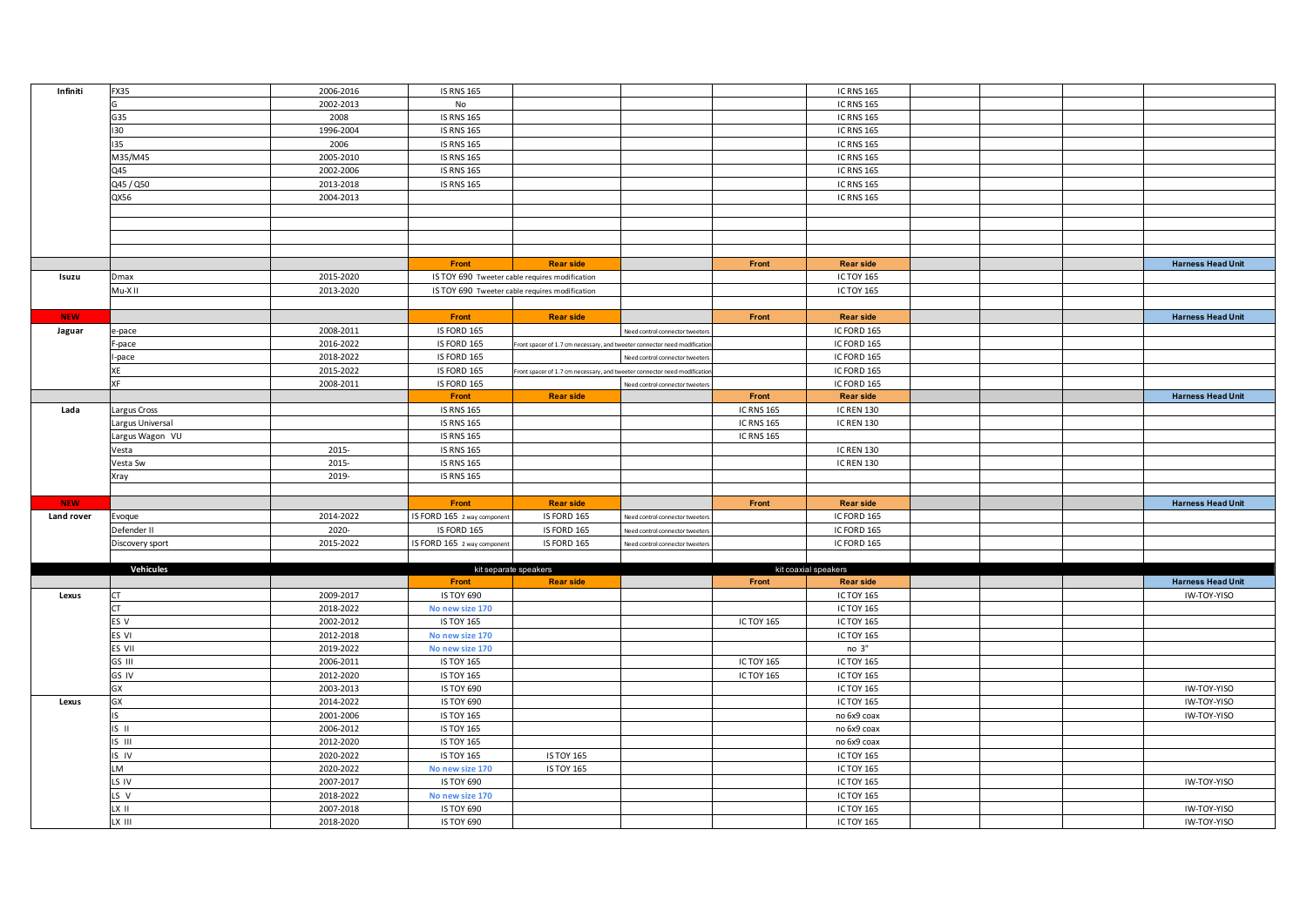|                 | <b>NX</b>              |                     |                               | 2015-2021              | <b>IS TOY 165</b>                      |                                        |            | ICTOY 165         | <b>IC TOY 165</b>                      |                            |                            |                                      |                                    |
|-----------------|------------------------|---------------------|-------------------------------|------------------------|----------------------------------------|----------------------------------------|------------|-------------------|----------------------------------------|----------------------------|----------------------------|--------------------------------------|------------------------------------|
|                 | NX II                  |                     |                               | 2021-2022              | <b>IS TOY 165</b>                      | <b>IS TOY 165</b>                      |            |                   | <b>IC TOY 165</b>                      |                            |                            |                                      |                                    |
|                 | RC F                   |                     |                               | 2014-2022              |                                        |                                        |            |                   | <b>IC TOY 165</b>                      |                            |                            |                                      |                                    |
|                 |                        |                     |                               |                        | no                                     |                                        |            |                   |                                        |                            |                            |                                      |                                    |
|                 | <b>RX</b>              |                     |                               | 1998-2003              | <b>IS TOY 165</b>                      |                                        |            | <b>ICTOY 165</b>  | <b>IC TOY 165</b>                      |                            |                            |                                      |                                    |
|                 | RXII/III               |                     |                               | 2004-2015              | <b>IS TOY 690</b>                      |                                        |            |                   | <b>IC TOY 165</b>                      |                            |                            |                                      |                                    |
|                 | <b>RXIV</b>            |                     |                               | 2016-2022              | No new size 170                        |                                        |            |                   | <b>IC TOY 165</b>                      |                            |                            |                                      |                                    |
|                 | RX <sub>L</sub>        |                     |                               | 2018-2022              | No new size 170                        |                                        |            |                   | <b>IC TOY 165</b>                      |                            |                            |                                      |                                    |
|                 | <b>UX</b>              |                     |                               | 2018-2022              | No new size 170                        |                                        |            |                   | <b>IC TOY 165</b>                      |                            |                            |                                      |                                    |
|                 |                        |                     |                               | Years                  | Front                                  | <b>Rear side</b>                       |            | Front             | <b>Rear side</b>                       |                            |                            |                                      | <b>Harness Head Unit</b>           |
| Lincoln         | Continental            |                     |                               | 2018-2021              |                                        | IS FORD 165                            |            | IC FORD 690       | IC FORD 165                            |                            |                            |                                      |                                    |
| Ne <sup>®</sup> | Navigator              |                     |                               | 2018-2021              | IS FORD 690                            | IS FORD 165                            |            | IC FORD 690       | IC FORD 165                            |                            |                            |                                      |                                    |
|                 | Nautilus               |                     |                               | 2018-2021              |                                        | IS FORD 165                            |            | IC FORD 690       | IC FORD 165                            |                            |                            |                                      |                                    |
|                 | Mkx                    |                     |                               | 2015-2021              | IS FORD 165                            |                                        |            |                   | IC FORD 165                            |                            |                            |                                      |                                    |
| <b>Ne</b>       | Mkt                    |                     |                               | 2013-2020              |                                        |                                        |            |                   | IC FORD 165                            |                            |                            |                                      |                                    |
| <b>Ne</b>       | <b>Mkz</b>             |                     |                               | 2013-2020              |                                        |                                        |            |                   | IC FORD 165                            |                            |                            |                                      |                                    |
|                 | <b>New Mkc</b>         |                     |                               | 2013-2020              |                                        |                                        |            |                   | IC FORD 165                            |                            |                            |                                      |                                    |
|                 |                        |                     |                               | Years                  | Front                                  | <b>Rear side</b>                       |            | Front             | <b>Rear side</b>                       |                            |                            |                                      | <b>Harness Head Unit</b>           |
|                 |                        |                     |                               |                        |                                        |                                        |            |                   |                                        |                            |                            |                                      |                                    |
| Mazda           | $-2$ $  $              |                     |                               | 2007-2014              |                                        |                                        |            | IC FORD 165       | IC FORD 165                            |                            |                            |                                      |                                    |
|                 | $-2$<br>$\blacksquare$ |                     |                               | 2015-2021              | IS FORD 165                            | w grill need modification adpatation   |            |                   | IC FORD 165                            |                            |                            |                                      |                                    |
| $new - 2$       | IV hybrid              |                     |                               | 2022-                  | <b>IS TOY 165</b>                      |                                        |            |                   | <b>IC TOY 165</b>                      |                            |                            |                                      |                                    |
|                 | Bm/Bn 5 Doors          |                     |                               | 2014-2019              | no                                     |                                        |            |                   | IC FORD 165                            |                            |                            |                                      |                                    |
|                 | GJ/ GL Sedan/ wagon    |                     |                               | 2012-2017              | no                                     |                                        |            |                   | IC FORD 165                            |                            |                            |                                      |                                    |
|                 | sedan                  |                     |                               | 2017-                  | no                                     |                                        |            |                   | IC FORD 165                            |                            |                            |                                      |                                    |
|                 | / atenza Japan         |                     |                               | 2012-2017              | no                                     |                                        |            |                   | IC FORD 165                            |                            |                            |                                      |                                    |
|                 | $Cx-3$                 |                     |                               | 2015-2019              | IS FORD 165                            | w grill need modification adpatation   |            |                   | IC FORD 165                            |                            |                            |                                      |                                    |
|                 | $Cx-3$                 |                     |                               | 2018-                  | IS FORD 165                            | w grill need modification adpatation   |            |                   | IC FORD 165                            |                            |                            |                                      |                                    |
|                 | $Cx-5$                 |                     |                               | 2012-2017              | no                                     |                                        |            |                   | IC FORD 165                            |                            |                            |                                      |                                    |
|                 | $Cx-5$ II              |                     |                               | 2017-                  | IS FORD 165                            |                                        |            |                   | IC FORD 165                            |                            |                            |                                      |                                    |
|                 | $Cx-60$                |                     |                               | 2022-                  |                                        |                                        |            |                   |                                        |                            |                            |                                      |                                    |
|                 | $Cx-9$                 |                     |                               | 2017-                  | no                                     |                                        |            |                   | IC FORD 165                            |                            |                            |                                      |                                    |
|                 | Demio III              |                     |                               | 2015-2022              | IS FORD 165                            | w grill need modification adpatation   |            |                   | IC FORD 165                            |                            |                            |                                      |                                    |
|                 | Mz-5 Miata ND          |                     |                               | 2015-                  | IS FORD 165                            |                                        |            |                   | non                                    |                            |                            |                                      |                                    |
|                 | Mz-5 Miata RF/Fastback |                     |                               | 2016-                  | IS FORD 165                            |                                        |            |                   | non                                    |                            |                            |                                      |                                    |
|                 | Bt-50 II picK up       |                     |                               | 2012-2020              | IS FORD 165                            |                                        |            |                   | IC FORD 165                            |                            |                            |                                      |                                    |
|                 | Bt-50 III picK up      |                     |                               | 2020-                  | need control                           |                                        |            |                   |                                        |                            |                            |                                      |                                    |
|                 |                        |                     |                               |                        |                                        |                                        |            |                   |                                        |                            |                            |                                      |                                    |
|                 | Vehicules              |                     |                               |                        |                                        | kit separate speakers                  |            |                   | kit coaxial speakers                   |                            |                            |                                      |                                    |
|                 | <b>Series</b>          | Car models          |                               | Years                  | Front                                  | <b>Rear side</b>                       | rear shelf | Front             | <b>Rear side</b>                       | rear shelf                 | <b>Center</b>              | Sub                                  | <b>Harness Head Unit</b>           |
| <b>Mercedes</b> |                        |                     |                               |                        |                                        | if tweeter placement front /rear door  |            |                   |                                        | f placement rear sheff     |                            | Sub Not compatible right hand driver |                                    |
|                 | C class                | W205                | Sedan                         | 2014-2021              | <b>IS MBZ 100</b>                      | <b>IS MBZ 100</b>                      |            |                   | <b>IC MBZ 100</b>                      | ICR MBZ 100                | ICC MBZ 100                | I SUB MBZ 2                          | IW-MBZ-YISO                        |
|                 |                        | V205<br>C205        | Limousine                     | 2014-2021<br>2015-2022 | <b>IS MBZ 100</b><br><b>IS MBZ 100</b> | <b>IS MBZ 100</b><br><b>IS MBZ 100</b> |            | <b>IC MBZ 100</b> | <b>IC MBZ 100</b><br><b>IC MBZ 100</b> | ICR MBZ 100<br>ICR MBZ 100 | ICC MBZ 100<br>ICC MBZ 100 | I SUB MBZ 2<br>I SUB MBZ 2           | IW-MBZ-YISO<br>IW-MBZ-YISO         |
|                 |                        |                     | Coupe                         |                        | <b>IS MBZ 100</b>                      |                                        |            |                   |                                        |                            |                            |                                      |                                    |
|                 |                        | A205<br><b>S205</b> | Convertible<br><b>Break T</b> | 2016-2022              | <b>IS MBZ 100</b>                      | <b>IS MBZ 100</b><br><b>IS MBZ 100</b> |            | <b>IC MBZ 100</b> | <b>IC MBZ 100</b><br><b>IC MBZ 100</b> | ICR MBZ 100<br>ICR MBZ 100 | ICC MBZ 100<br>ICC MBZ 100 | I SUB MBZ 2<br>I SUB MBZ 2           | IW-MBZ-YISO<br>IW-MBZ-YISO         |
| new             |                        | W206                | Sedan                         | 2014-2022<br>2022-     | No new speaker                         | No new speaker                         |            |                   | No new speaker                         | No new speake              | ICC MBZ 100                | No new speaker                       | <b>Need control</b>                |
|                 |                        |                     |                               |                        |                                        |                                        |            |                   |                                        |                            |                            |                                      |                                    |
|                 | E class                | W213                | Sedan                         | 2016-2023              | <b>IS MBZ 100</b>                      | <b>IS MBZ 100</b>                      |            |                   | IC MBZ 100                             | ICR MBZ 100                | ICC MBZ 100                | I SUB MBZ 2                          | iw mbz y iso hamess before 06/2020 |
|                 |                        | V213                | Limousine                     | 2016-2023              | <b>IS MBZ 100</b>                      | <b>IS MBZ 100</b>                      |            |                   | IC MBZ 100                             | ICR MBZ 100                | ICC MBZ 100                | I SUB MBZ 2                          | iw mbz y iso hamess before 06/2020 |
|                 |                        | C238                | Coupe                         | 2017-2023              | <b>IS MBZ 100</b>                      | <b>IS MBZ 100</b>                      |            |                   | <b>IC MBZ 100</b>                      | ICR MBZ 100                | ICC MBZ 100                | I SUB MBZ 2                          | IW-MBZ-YISO                        |
|                 |                        | A238                | Convertible                   | 2017-2023              | <b>IS MBZ 100</b>                      | <b>IS MBZ 100</b>                      |            |                   | ICMBZ 100                              | ICR MBZ 100                | ICC MBZ 100                | I SUB MBZ 2                          | IW-MBZ-YISO                        |
|                 |                        | <b>S213</b>         | <b>Break</b>                  | 2016-2023              | <b>IS MBZ 100</b>                      | <b>IS MBZ 100</b>                      |            |                   | <b>IC MBZ 100</b>                      | ICR MBZ 100                | ICC MBZ 100                | I SUB MBZ 2                          | iw mbz y iso hamess before 06/2020 |
|                 |                        |                     |                               |                        |                                        |                                        |            |                   |                                        |                            |                            |                                      |                                    |
|                 | S class                | W222                | Sedan                         | 2013-2021              | <b>IS MBZ 100</b>                      | <b>IS MBZ 100</b>                      |            |                   |                                        | ICR MBZ 100                | ICC MBZ 100                | I SUB MBZ 2                          | IW-MBZ-YISO                        |
|                 |                        | V222                | <i>imousine</i>               | 2013-2021              | <b>IS MBZ 100</b>                      | <b>IS MBZ 100</b>                      |            |                   |                                        | ICR MBZ 100                | ICC MBZ 100                | Need control                         | IW-MBZ-YISO                        |
|                 |                        | C <sub>217</sub>    | Coupe                         | 2014-2022              | <b>IS MBZ 100</b>                      | <b>IS MBZ 100</b>                      |            |                   |                                        | ICR MBZ 100                | ICC MBZ 100                |                                      | IW-MBZ-YISO                        |
|                 |                        | A217                | Convertible                   | 2014-2022              | <b>IS MBZ 100</b>                      | <b>IS MBZ 100</b>                      |            |                   |                                        | ICR MBZ 100                | ICC MBZ 100                |                                      | IW-MBZ-YISO                        |
|                 |                        | W223                | Sedan                         | 2022-                  | No new speaker                         | No new speaker                         |            |                   |                                        | <b>No new speaker</b>      | ICC MBZ 100                | No new speaker                       |                                    |
| new             |                        |                     |                               |                        |                                        |                                        |            |                   |                                        |                            |                            |                                      |                                    |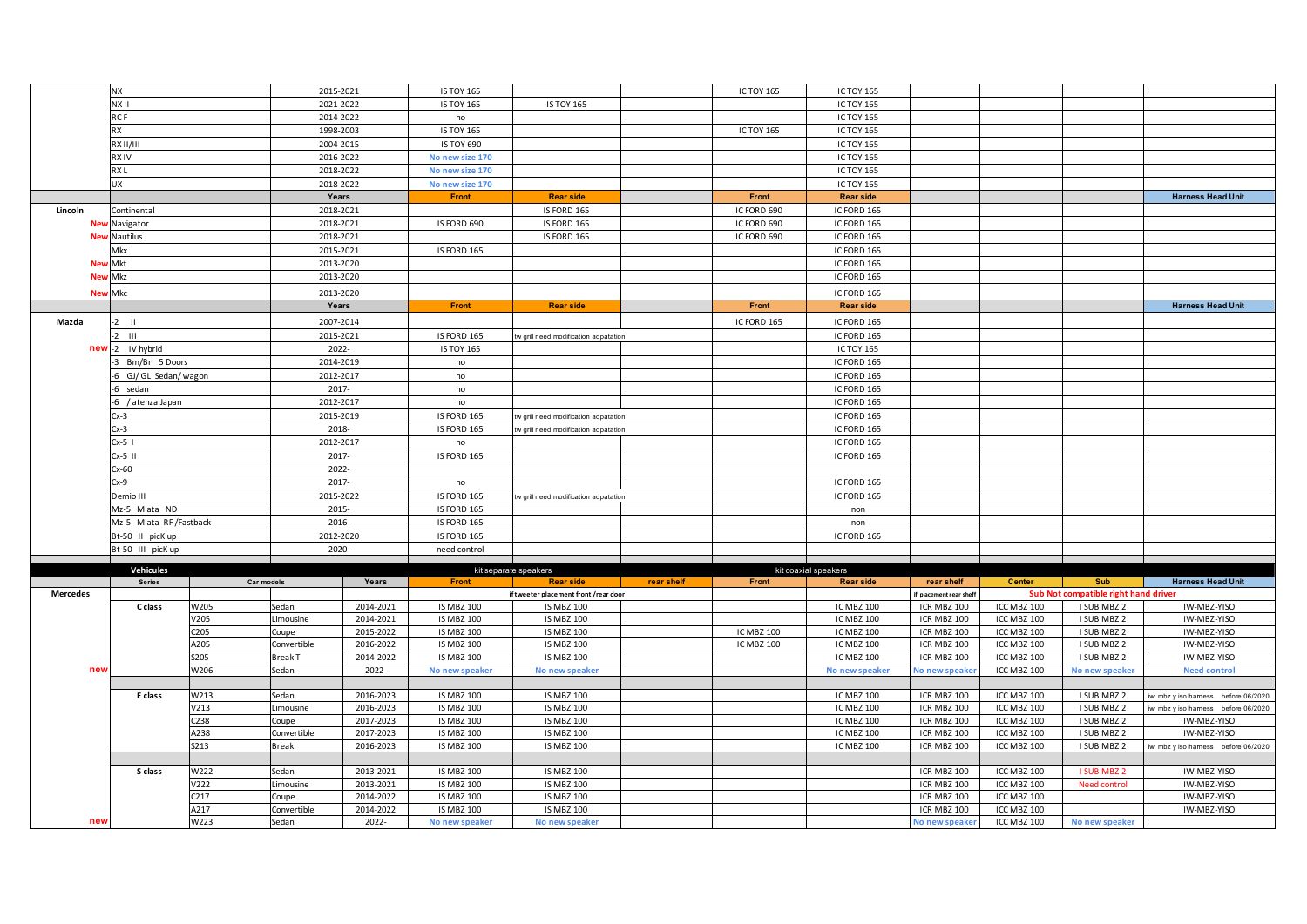|        | <b>GLC</b> class         | X253                   | Suv                    | 2015-2022 | <b>IS MBZ 100</b>                      | <b>IS MBZ 100</b>                                                                                                                         |                      |                                 | IC MBZ 100           | ICC MBZ 100 x2 | ICC MBZ 100 | I SUB MBZ 2     | iw mbz y iso hamess before 04/2019 |
|--------|--------------------------|------------------------|------------------------|-----------|----------------------------------------|-------------------------------------------------------------------------------------------------------------------------------------------|----------------------|---------------------------------|----------------------|----------------|-------------|-----------------|------------------------------------|
|        |                          | C <sub>253</sub>       | Suv coupe              | 2015-2022 | <b>IS MBZ 100</b>                      | <b>IS MBZ 100</b>                                                                                                                         |                      |                                 | <b>IC MBZ 100</b>    | ICC MBZ 100 x2 | ICC MBZ 100 | I SUB MBZ 2     | iw mbz y iso hamess before 04/2019 |
| nev    |                          | X254                   | Suv                    | 2022-     | <b>Need control</b>                    |                                                                                                                                           |                      |                                 |                      |                |             |                 |                                    |
| nev    |                          | C <sub>254</sub>       | Suv coupe              | 2022-     | <b>Need control</b>                    |                                                                                                                                           |                      |                                 |                      |                |             |                 |                                    |
|        |                          |                        |                        |           |                                        |                                                                                                                                           |                      |                                 |                      |                |             |                 |                                    |
| new    | <b>EQC</b> class         | N293                   | E suv                  | 2020-     | <b>Need control</b>                    |                                                                                                                                           |                      |                                 |                      |                |             |                 |                                    |
| nev    | EQE class                |                        | Sedan                  | 2022-     | <b>Need control</b>                    |                                                                                                                                           |                      |                                 |                      |                |             |                 |                                    |
| nev    | EQS class                | V297                   | Sedan                  | 2022-     | No new speaker                         | No new speaker                                                                                                                            |                      |                                 |                      | No new speake  |             | No new speaker  |                                    |
|        |                          |                        |                        |           |                                        |                                                                                                                                           |                      |                                 |                      |                |             |                 |                                    |
| nev    | Citan                    | W415                   | all models             | 2014-2021 | <b>IS REN 130</b>                      | <b>IC REN 130</b>                                                                                                                         |                      | <b>IC REN 130</b>               | <b>IC REN 130</b>    |                |             |                 | IW-REN-YISO                        |
|        |                          |                        |                        |           |                                        |                                                                                                                                           |                      |                                 |                      |                |             |                 |                                    |
|        |                          |                        |                        |           |                                        |                                                                                                                                           |                      |                                 |                      |                |             |                 |                                    |
|        |                          |                        |                        |           |                                        | For the models below, some speakers can be installed, but adjustments are necessary, not direct plug and play. Contact me for more detail |                      |                                 |                      |                |             |                 |                                    |
|        |                          |                        |                        |           |                                        |                                                                                                                                           |                      |                                 |                      |                |             |                 |                                    |
|        | CLS class                | W257                   | Sedan                  | 2018-     | No new speaker                         | No new speaker                                                                                                                            |                      |                                 |                      |                | ICC MBZ 100 | I SUB MBZ 2     |                                    |
|        |                          |                        |                        |           |                                        |                                                                                                                                           |                      |                                 |                      |                |             |                 |                                    |
|        | <b>GLE class</b>         | C292                   | Coupe                  | 2015-     |                                        |                                                                                                                                           |                      |                                 |                      |                |             |                 |                                    |
|        |                          | V/W167                 | Suv                    | 2018-     |                                        |                                                                                                                                           |                      |                                 |                      |                |             |                 |                                    |
|        | GLS class                | X167                   | Suv                    | 2018-     |                                        |                                                                                                                                           |                      |                                 |                      |                |             |                 |                                    |
|        |                          |                        |                        |           |                                        |                                                                                                                                           |                      |                                 |                      |                |             |                 |                                    |
|        | G class                  | W463                   | Suv                    | 2018-     |                                        |                                                                                                                                           |                      |                                 |                      |                |             |                 |                                    |
|        |                          |                        |                        |           |                                        |                                                                                                                                           |                      |                                 |                      |                |             |                 |                                    |
|        | AMG gt 2 doors           |                        | Coupe                  | 2018-     | No new speaker                         | No new speaker                                                                                                                            |                      |                                 |                      |                |             |                 |                                    |
|        | AMG gt 4 doors           | X290                   | Sedan                  | 2018-     | No new speaker                         | No new speaker                                                                                                                            |                      |                                 |                      |                |             |                 |                                    |
|        |                          |                        |                        |           |                                        |                                                                                                                                           |                      |                                 |                      |                |             |                 |                                    |
|        |                          |                        |                        |           |                                        | MERCEDES HARNESS FOCAL NOT COMPATIBLE WITH ORIGINAL OEM AMP AND HEAD UNIT OPTIC BOX IN TRUNK                                              |                      |                                 |                      |                |             |                 |                                    |
|        |                          |                        |                        |           |                                        |                                                                                                                                           |                      |                                 |                      |                |             |                 |                                    |
|        | Vehicules                |                        |                        |           | kit separate speakers                  |                                                                                                                                           |                      |                                 | kit coaxial speakers |                |             |                 |                                    |
|        |                          |                        | Years                  |           | Front                                  | <b>Rear side</b>                                                                                                                          |                      | Front                           | <b>Rear side</b>     |                |             |                 | <b>Harness Head Unit</b>           |
| Mini   | <b>R55</b><br><b>R56</b> | Clubman<br>3 Doors     | 2008-2015<br>2006-2014 |           | <b>IS BMW 100</b><br><b>IS BMW 100</b> |                                                                                                                                           |                      | IC BMW 100<br><b>IC BMW 100</b> |                      |                |             |                 | IW-BMW-YISO<br>IW-BMW-YISO         |
|        | <b>R57</b>               | Cabrio                 | 2006-2014              |           | <b>IS BMW 100</b>                      |                                                                                                                                           |                      | <b>IC BMW 100</b>               |                      |                |             |                 | IW-BMW-YISO                        |
|        | <b>R58</b>               |                        |                        |           |                                        |                                                                                                                                           |                      |                                 |                      |                |             |                 |                                    |
|        | <b>R59</b>               | Coupe                  | 2012-2015<br>2012-2016 |           | <b>IS BMW 100</b>                      |                                                                                                                                           |                      | IC BMW 100                      |                      |                |             |                 | IW-BMW-YISO                        |
|        | R60                      | Roadster               | 2010-2017              |           | <b>IS BMW 100</b>                      | <b>IS BMW 100</b>                                                                                                                         |                      | <b>IC BMW 100</b>               | <b>ICBMW100</b>      |                |             |                 | IW-BMW-YISO                        |
|        | R61                      | Countryman<br>Spaceman | 2013-2017              |           | <b>IS BMW 100</b><br><b>IS BMW 100</b> |                                                                                                                                           |                      | <b>IC BMW 100</b><br>IC BMW 100 |                      |                |             |                 | IW-BMW-YISO<br>IW-BMW-YISO         |
|        | F54                      | Clubman                | 2016-2021              |           | <b>IS BMW 100 L</b>                    | <b>IS BMW 100 L</b>                                                                                                                       |                      | IC BMW 100 L                    | IC BMW 100 L         |                | ICC BMW 100 | I SUB BMW 4 / 2 | IW-BMW-YISO                        |
|        | F55                      | Doors                  | 2014-2021              |           | <b>IS BMW 100 L</b>                    |                                                                                                                                           |                      | IC BMW 100 L                    | IC BMW 100 L         |                | ICC BMW 100 | I SUB BMW 4 / 2 | IW-BMW-YISO                        |
|        | F56                      | <b>B</b> Doors         | 2014-2021              |           | <b>IS BMW 100 L</b>                    |                                                                                                                                           |                      | IC BMW 100 L                    | IC BMW 100 L         |                | ICC BMW 100 | I SUB BMW 4 / 2 | IW-BMW-YISO                        |
|        | F56 SE eletric           | 3 Doors                | 2020-2021              |           | <b>IS BMW 100 L</b>                    |                                                                                                                                           |                      | IC BMW 100 L                    | IC BMW 100 L         |                | ICC BMW 100 | I SUB BMW 4 / 2 | IW-BMW-YISO                        |
|        | F57                      | Cabrio                 | 2016-2021              |           | <b>IS BMW 100 L</b>                    |                                                                                                                                           |                      | IC BMW 100 L                    | IC BMW 100 L         |                | ICC BMW 100 | I SUB BMW 4 / 2 | IW-BMW-YISO                        |
|        | F60                      | Countryman             | 2017-2021              |           | <b>IS BMW 100 L</b>                    |                                                                                                                                           |                      | IC BMW 100 L                    | IC BMW 100 L         |                | ICC BMW 100 | I SUB BMW 4 / 2 | IW-BMW-YISO                        |
|        |                          |                        |                        |           |                                        |                                                                                                                                           |                      |                                 |                      |                |             |                 |                                    |
|        |                          |                        |                        |           |                                        | BMW / MINI HARNESS FOCAL NOT COMPATIBLE WITH ORIGINAL OEM AMP AND HEAD UNIT BOX IN TRUNK                                                  |                      |                                 |                      |                |             |                 |                                    |
|        |                          |                        |                        |           |                                        |                                                                                                                                           |                      |                                 |                      |                |             |                 |                                    |
|        |                          |                        |                        |           |                                        |                                                                                                                                           |                      |                                 |                      |                |             |                 |                                    |
|        | Vehicules                |                        |                        |           | kit separate speakers                  |                                                                                                                                           | kit coaxial speakers |                                 |                      |                |             |                 |                                    |
|        |                          |                        | Years                  |           | Front                                  | <b>Rear side</b>                                                                                                                          |                      | Front                           | <b>Rear side</b>     |                |             |                 | <b>Harness Head Unit</b>           |
| Nissan | 350Z                     |                        | 2003-2009              |           | <b>IS RNS 165</b>                      |                                                                                                                                           |                      |                                 |                      |                |             |                 | <b>NO</b>                          |
|        | 370Z                     |                        | 2009-2021              |           | <b>IS RNS 165</b>                      |                                                                                                                                           |                      |                                 |                      |                |             |                 | IW-NIS-YISO                        |
|        | Altima                   |                        | 2002-2007              |           | <b>IS RNS 165</b>                      |                                                                                                                                           |                      |                                 |                      |                |             |                 | IW-NIS-YISO                        |
|        | Altima                   |                        | 2007-2019              |           | <b>IS RNS 165</b>                      |                                                                                                                                           |                      |                                 |                      |                |             |                 | IW-NIS-YISO                        |
|        | Armada                   |                        | 2017-2020              |           | <b>IS RNI 690</b>                      |                                                                                                                                           |                      |                                 | <b>IC RNS 165</b>    |                |             |                 | IW-NIS-YISO                        |
|        | Cube                     |                        | 2009-2014              |           | <b>IS RNS 165</b>                      |                                                                                                                                           |                      | <b>IC RNS 165</b>               | <b>IC RNS 165</b>    |                |             |                 | IW-NIS-YISO                        |
|        | Frontier                 |                        | 2015-2019              |           | <b>IS RNI 690</b>                      |                                                                                                                                           |                      |                                 | <b>IC RNS 165</b>    |                |             |                 | IW-NIS-YISO                        |
|        | GTR                      |                        | 2007-                  |           | <b>IS RNS 165</b>                      |                                                                                                                                           |                      |                                 |                      |                |             |                 | IW-NIS-YISO                        |
|        | Juke                     |                        | 2010-                  |           | <b>IS RNS 165</b>                      |                                                                                                                                           |                      | <b>IC RNS 165</b>               | <b>IC RNS 165</b>    |                |             |                 | IW-NIS-YISO                        |
|        |                          |                        |                        |           |                                        |                                                                                                                                           |                      |                                 |                      |                |             |                 |                                    |
|        | Kicks                    |                        | 2016-                  |           | <b>IS RNS 165</b>                      |                                                                                                                                           |                      | <b>IC RNS 165</b>               | <b>IC RNS 165</b>    |                |             |                 |                                    |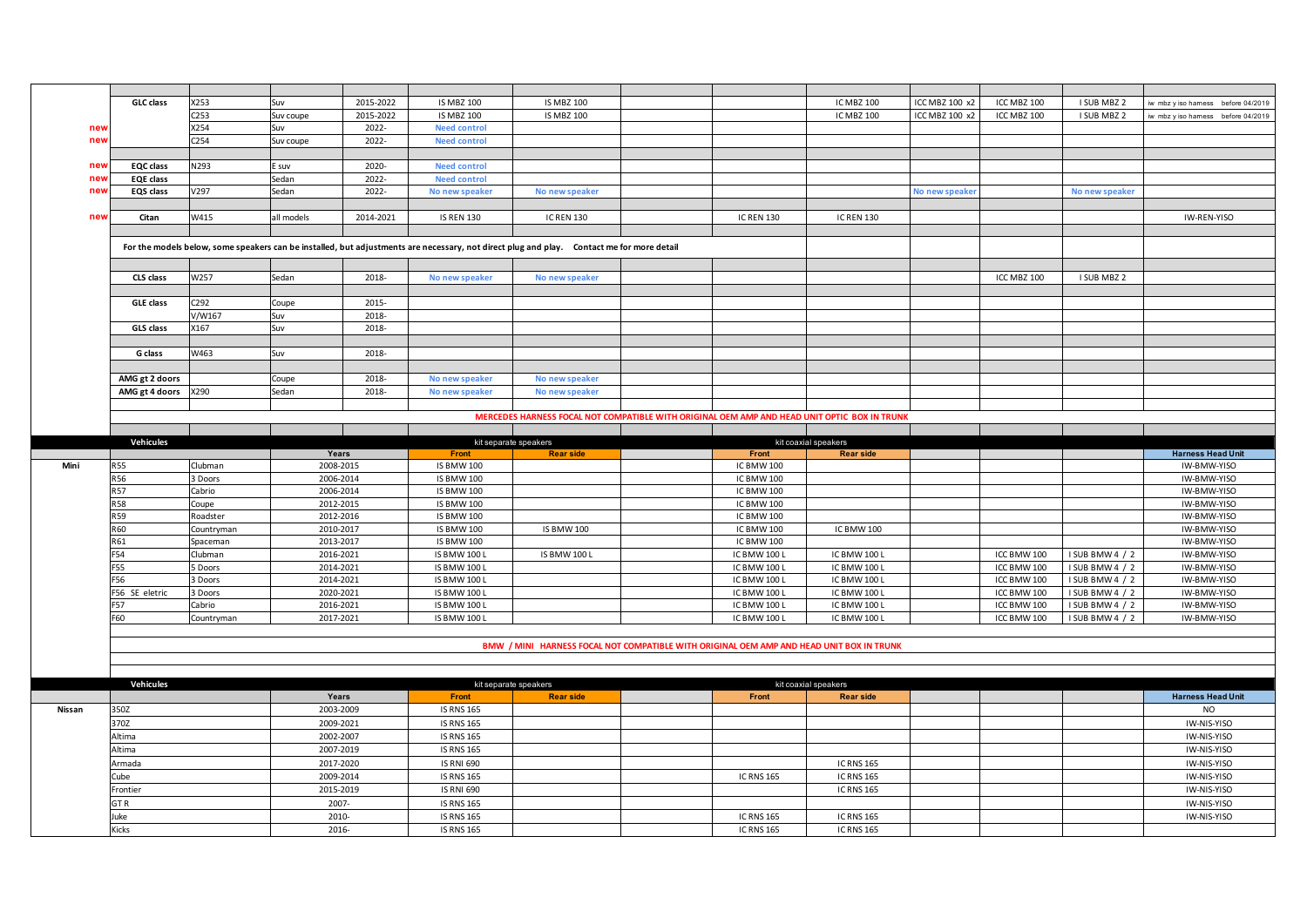|               | Leaf                 | 2010-2018 | <b>IS RNS 165</b>   |                                  | <b>IC RNS 165</b> | <b>IC RNS 165</b> |  | IW-NIS-YISO               |
|---------------|----------------------|-----------|---------------------|----------------------------------|-------------------|-------------------|--|---------------------------|
|               | Liwie                | 2014-2020 | <b>IS RNS 165</b>   |                                  | <b>IC RNS 165</b> | <b>IC RNS 165</b> |  |                           |
|               | March                | 2008-2015 | no                  |                                  | <b>IC RNS 165</b> | <b>IC RNS 165</b> |  |                           |
|               | March                | 2017-     | <b>IS RNS 165</b>   |                                  | <b>IC RNS 165</b> |                   |  |                           |
|               | Maxima               | 2000-2008 | <b>IS RNS 165</b>   |                                  | <b>IC RNS 165</b> |                   |  |                           |
|               | Maxima               | 2009-2019 | no                  |                                  | <b>IC RNS 165</b> |                   |  |                           |
|               | Micra                | 2016-     | <b>IS RNS 165</b>   |                                  | <b>IC RNS 165</b> |                   |  | IW-NIS-YISO               |
|               | Murano               | 2003-2019 | <b>IS RNS 165</b>   |                                  |                   | <b>IC RNS 165</b> |  | IW-NIS-YISO after 08/2008 |
|               | Navara Double Cab    | 2010-2019 | <b>IS RNI 690</b>   |                                  |                   | <b>IC RNS 165</b> |  | IW-NIS-YISO               |
|               | Navara Simple Cab    | 2010-2019 | <b>IS RNI 690</b>   |                                  |                   | <b>IC RNS 165</b> |  | IW-NIS-YISO               |
|               | Note                 | 2017-2019 | <b>IS RNS 165</b>   |                                  | <b>IC RNS 165</b> | <b>IC RNS 165</b> |  | IW-NIS-YISO               |
|               | Np 200               | 2008-     | <b>IS REN 130</b>   |                                  | <b>IC REN 130</b> |                   |  | IW-NIS-YISO               |
|               | Np 300               | 2015-2019 | <b>IS RNI 690</b>   |                                  |                   | <b>IC RNS 165</b> |  | IW-REN-YISO               |
|               | Nv 300               | 2016-2021 | <b>IS RNS 165</b>   |                                  | <b>IC RNS 165</b> |                   |  | IW-REN-YISO               |
|               |                      |           |                     |                                  |                   |                   |  | <b>NO</b>                 |
|               | Nv 400               | 2010-2021 | <b>IS RNS 165</b>   |                                  | <b>IC RNS 165</b> |                   |  |                           |
| <b>Nissan</b> | Pathfinder           | 1998-2004 | <b>IS RNS 165</b>   |                                  | <b>IC RNS 165</b> | <b>IC RNS 165</b> |  | IW-NIS-YISO               |
|               | Pathfinder           | 2008-2019 |                     |                                  |                   | <b>IC RNS 165</b> |  | IW-NIS-YISO               |
|               | Patrol y62           | 2010-2020 | <b>IS RNI 690</b>   |                                  |                   | <b>IC RNS 165</b> |  | IW-NIS-YISO               |
|               | Pulsar               | 2014-2018 | <b>IS RNS 165</b>   | <b>IS RNS 165</b>                | <b>IC RNS 165</b> | <b>IC RNS 165</b> |  | IW-NIS-YISO               |
|               | Qashqai              | 2014-2017 | <b>IS RNS 165</b>   |                                  | <b>IC RNS 165</b> | <b>IC RNS 165</b> |  | IW-NIS-YISO               |
|               | Qijun                | 2013-2020 | <b>IS RNS 165</b>   |                                  |                   | <b>IC RNS 165</b> |  | IW-NIS-YISO               |
|               | Quest                | 2004-2010 | <b>IS RNI 165</b>   |                                  |                   | <b>IC RNS 165</b> |  | <b>NO</b>                 |
|               | Quest                | 2011-2017 | <b>IS RNI 690</b>   |                                  |                   | <b>IC RNS 165</b> |  | <b>NO</b>                 |
|               | Rogue                | 2014-2020 | <b>IS RNS 165</b>   |                                  | <b>IC RNS 165</b> | <b>IC RNS 165</b> |  |                           |
|               | Sentra / Sylphy      | 2000-2006 | <b>IS RNS 165</b>   |                                  |                   | <b>IC RNS 165</b> |  | IW-NIS-YISO               |
|               | Sentra / Sylphy      | 2014-2019 | <b>IS RNS 165</b>   |                                  |                   | <b>IC RNS 165</b> |  | IW-NIS-YISO               |
|               | Serena               | 2005-2019 | <b>IS RNS 165</b>   |                                  | <b>IC RNS 165</b> | <b>IC RNS 165</b> |  | IW-NIS-YISO               |
|               | Terrano III          | 2014-2018 | <b>IS REN 130</b>   |                                  | <b>IC REN 130</b> | <b>IC REN 130</b> |  |                           |
|               | Terrano IV           | 2018-     | <b>IS RNS 165</b>   |                                  | <b>IC RNS 165</b> | <b>IC RNS 165</b> |  |                           |
|               | Titan I              | 2003-2019 | <b>IS RNI 690</b>   |                                  |                   | <b>IC RNS 165</b> |  | IW-NIS-YISO               |
|               | Titan II             | 2015-2020 | <b>IS RNI 690</b>   |                                  |                   | <b>IC RNS 165</b> |  | IW-NIS-YISO               |
|               | Teana                | 2008-2020 | <b>IS RNS 165</b>   |                                  |                   | <b>IC RNS 165</b> |  | IW-NIS-YISO               |
|               | Tiida                | 2017-2019 | <b>IS RNS 165</b>   |                                  | <b>IC RNS 165</b> | <b>IC RNS 165</b> |  | IW-NIS-YISO               |
|               | Versa                | 2007-2019 | <b>IS RNS 165</b>   |                                  | <b>IC RNS 165</b> | <b>IC RNS 165</b> |  |                           |
|               | Vera                 | 2017-2019 | <b>IS RNS 165</b>   |                                  | <b>IC RNS 165</b> | <b>IC RNS 165</b> |  | IW-NIS-YISO               |
|               | X-trail              | 2013-     | <b>IS RNS 165</b>   |                                  | <b>IC RNS 165</b> | <b>IC RNS 165</b> |  | IW-NIS-YISO               |
|               | X-terra              | 2005-2015 |                     |                                  |                   | <b>IC RNS 165</b> |  | <b>NO</b>                 |
|               | Urvan                | 2012-     | <b>IS RNS 165</b>   |                                  | <b>IC RNS 165</b> |                   |  | IW-NIS-YISO               |
|               |                      |           |                     |                                  |                   |                   |  |                           |
|               |                      |           |                     |                                  |                   |                   |  |                           |
|               |                      |           |                     |                                  |                   |                   |  |                           |
|               |                      |           |                     |                                  |                   |                   |  |                           |
|               |                      |           | Front               | <b>Rear side</b>                 | Front             | <b>Rear side</b>  |  | <b>Harness Head Unit</b>  |
| Opel Vauxhall | Astra                | 2022-     | <b>Need control</b> |                                  |                   |                   |  |                           |
|               | Astra sport tourer   | 2022-     | <b>Need control</b> |                                  |                   |                   |  |                           |
|               | Astra country tourer | 2022-     | <b>Need control</b> |                                  |                   |                   |  |                           |
|               | Combo D              | 2018-     | <b>IS PSA 165</b>   | Front spacer of 1.5 cm necessary | IC PSA 165        | IC PSA 165        |  |                           |
|               | Corsa F              | 2019-     | <b>IS PSA 165</b>   |                                  |                   | IC PSA 165        |  |                           |
|               | Grandland X          | 2017-     | <b>IS PSA 165</b>   | <b>IS PSA 165</b>                | IC PSA 165        | <b>IC PSA 165</b> |  |                           |
|               | Mokka e              | 2022-     | <b>Need control</b> |                                  |                   |                   |  |                           |
|               |                      |           |                     |                                  |                   |                   |  |                           |
|               | Vivaro II            | 2014-2019 | <b>IS RNS 165</b>   |                                  | <b>IC RNS 165</b> | <b>IC REN 130</b> |  | IW-REN-YISO               |
|               | Vivaro II VU         | 2014-2019 | <b>IS RNS 165</b>   |                                  | <b>IC RNS 165</b> |                   |  | IW-REN-YISO               |
|               | Vivaro III VU        | 2019-     | <b>IS PSA 165</b>   |                                  | IC PSA 165        |                   |  | IW-REN-YISO               |
|               | Zafira Life          | 2019-     | <b>IS PSA 165</b>   |                                  | IC PSA 165        | IC PSA 165        |  |                           |
|               |                      |           |                     |                                  |                   |                   |  |                           |
|               |                      |           |                     |                                  |                   |                   |  |                           |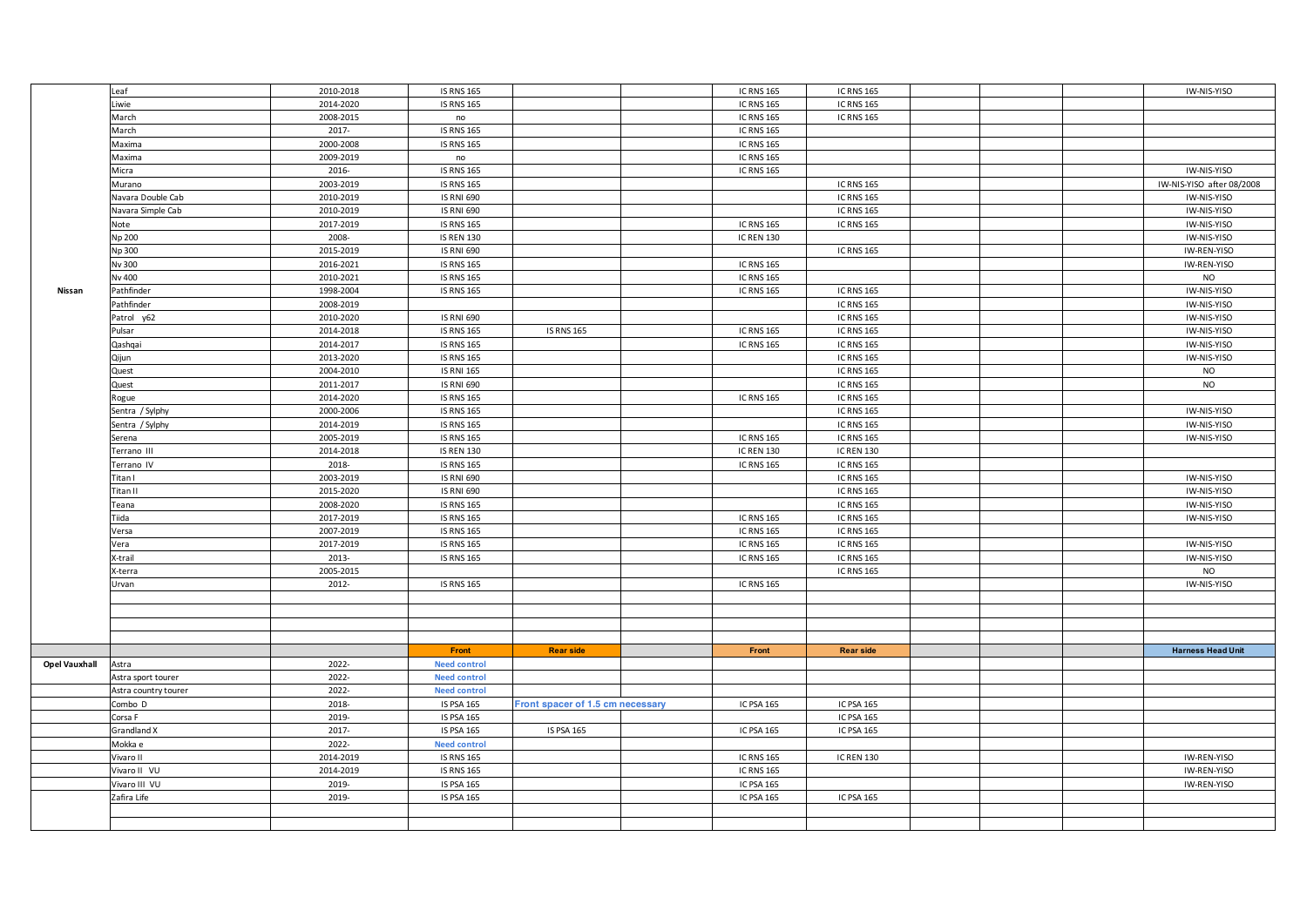|         | Vehicules        | Years     | Front                               | kit separate speakers<br><b>Rear side</b>       | Front             | kit coaxial speakers<br><b>Rear side</b> |  | <b>Harness Head Unit</b> |
|---------|------------------|-----------|-------------------------------------|-------------------------------------------------|-------------------|------------------------------------------|--|--------------------------|
|         | 108              | 2014-2021 | <b>IS TOY 165</b>                   |                                                 |                   |                                          |  |                          |
| Peugeot | 206              | 1998-2012 | <b>IS PSA 165</b>                   |                                                 | <b>IC PSA 165</b> |                                          |  |                          |
|         | 207              | 2009-2012 | <b>IFP 207</b>                      |                                                 |                   | <b>IC PSA 165</b>                        |  |                          |
|         | $207+$           | 2012-2014 |                                     |                                                 | IC PSA 165        | <b>IC PSA 165</b>                        |  |                          |
|         |                  |           | IFP 207 or IS PSA 165               |                                                 | IC PSA 165        |                                          |  |                          |
|         | 208 3 Doors      | 2012-2019 | <b>IS PSA 165</b>                   |                                                 | IC PSA 165        | <b>IC PSA 165</b>                        |  | IW-PSA-YISO after 2016   |
|         | 208 5 Doors      | 2012-2019 | <b>IS PSA 165</b>                   | <b>IS PSA 165</b>                               | <b>IC PSA 165</b> | <b>IC PSA 165</b>                        |  | IW-PSA-YISO after 2016   |
|         | 208 II 5 Doors   | 2019-     | <b>IS PSA 165</b>                   | IS PSA 165                                      | IC PSA 165        | IC PSA 165                               |  | IW-PSA-YISO              |
|         | E 208 II 5 Doors | 2019-     | <b>IS PSA 165</b>                   | IS PSA 165                                      | IC PSA 165        | <b>IC PSA 165</b>                        |  | IW-PSA-YISO              |
|         | 307              | 2005-2012 | IFP 207 or IS PSA 165               |                                                 |                   | 5" speakers size                         |  |                          |
|         | 308              | 2007-2013 | IFP 207 or IS PSA 165               |                                                 |                   | 5" speakers size                         |  |                          |
|         | 308 CC           | 2008-2015 | IFP 207 or IS PSA 165               |                                                 |                   | 6x9 speakers size                        |  |                          |
|         | 308              | 2013-2021 | <b>IS PSA 165</b>                   | <b>IS PSA 165</b>                               | <b>IC PSA 165</b> | IC PSA 165                               |  | IW-PSA-YISO after 2016   |
| new     | 308              | 2021-     |                                     | IS PSA 165 need control IS PSA 165 need control |                   | IC PSA 165 need control                  |  |                          |
|         | 308 SW           | 2013-2021 | <b>IS PSA 165</b>                   | <b>IS PSA 165</b>                               | IC PSA 165        | IC PSA 165                               |  | IW-PSA-YISO after 2016   |
| nev     | 308 SW           | $2021 -$  | IS PSA 165 need control             | IS PSA 165 need control                         |                   | IC PSA 165 need control                  |  |                          |
|         | 407              | 2008-2011 | <b>IS PSA 165</b>                   | <b>IS PSA 165</b>                               | IC PSA 165        | <b>IC PSA 165</b>                        |  |                          |
|         | 407 Coupé        | 2008-2012 | <b>IS PSA 165</b>                   | <b>IS PSA 165</b>                               | <b>IC PSA 165</b> | <b>IC PSA 165</b>                        |  |                          |
|         | 408              | 2014-2020 | <b>IS PSA 165</b>                   | <b>IS PSA 165</b>                               | <b>IC PSA 165</b> | <b>IC PSA 165</b>                        |  |                          |
|         | 508              | 2001-2017 |                                     | IS PSA 165 Front spacer of 1 cm necessary       |                   | IC PSA 165                               |  |                          |
|         | 508 RXH I        | 2001-2017 |                                     | IS PSA 165 Front spacer of 1 cm necessary       |                   | <b>IC PSA 165</b>                        |  |                          |
|         | 508 SW I         | 2001-2017 |                                     | IS PSA 165 Front spacer of 1 cm necessary       |                   | <b>IC PSA 165</b>                        |  |                          |
|         | 508 II 508 sw II | 2018-     | <b>IS PSA 165</b>                   | <b>IS PSA 165</b>                               | <b>IC PSA 165</b> | <b>IC PSA 165</b>                        |  | IW-PSA-YISO              |
|         | 2008             | 2013-2020 | <b>IS PSA 165</b>                   | <b>IS PSA 165</b>                               | IC PSA 165        | <b>IC PSA 165</b>                        |  | IW-PSA-YISO after 2017   |
|         | 2008 II          | 2020-     | <b>IS PSA 165</b>                   | <b>IS PSA 165</b>                               | <b>IC PSA 165</b> | IC PSA 165                               |  | IW-PSA-YISO              |
|         | E 2008 II        | 2020-     | <b>IS PSA 165</b>                   | <b>IS PSA 165</b>                               | IC PSA 165        | <b>IC PSA 165</b>                        |  | IW-PSA-YISO              |
|         | 3008             | 2016-     | <b>IS PSA 165</b>                   | <b>IS PSA 165</b>                               | IC PSA 165        | IC PSA 165                               |  | IW-PSA-YISO              |
|         | 5008             | 2016-     | <b>IS PSA 165</b>                   | <b>IS PSA 165</b>                               | IC PSA 165        | IC PSA 165                               |  | IW-PSA-YISO              |
|         | Expert III VU    | 2017-     | <b>IS PSA 165</b>                   |                                                 | IC PSA 165        |                                          |  | IW-PSA-YISO              |
|         | Partner III      | 2018-2022 |                                     | IS PSA 165 Front spacer of 2 cm necessary       |                   | Not compatible                           |  | IW-PSA-YISO              |
|         | <b>RCZ</b>       | 2010-2015 | <b>IS PSA 165</b>                   |                                                 |                   | 6x9 speakers size                        |  |                          |
|         | Rifter           | 2018-     |                                     | IS PSA 165 Front spacer of 2 cm necessary       |                   | IC PSA 165                               |  | IW-PSA-YISO              |
|         | Traveler III     | 2017-     | <b>IS PSA 165</b>                   | <b>IS PSA 165</b>                               | <b>IC PSA 165</b> | <b>IC PSA 165</b>                        |  | IW-PSA-YISO              |
|         |                  |           |                                     |                                                 |                   |                                          |  |                          |
|         |                  |           |                                     |                                                 |                   |                                          |  |                          |
|         |                  |           |                                     |                                                 |                   |                                          |  |                          |
|         |                  |           |                                     |                                                 |                   |                                          |  |                          |
|         |                  |           |                                     |                                                 |                   |                                          |  |                          |
|         |                  | Years     | Front                               | <b>Rear side</b>                                | Front             | <b>Rear side</b>                         |  | <b>Harness Head Unit</b> |
| Pronton | X70              | 2019-     | IS TOY 165 TWU Without front tw pod |                                                 |                   | <b>IC TOY 165</b>                        |  |                          |
|         |                  |           |                                     |                                                 |                   |                                          |  |                          |
|         |                  | Years     | Front                               | <b>Rear side</b>                                | Front             | <b>Rear side</b>                         |  | <b>Harness Head Unit</b> |
| Pontiac | Vibe             | 2003-2010 | <b>IS TOY 165</b>                   |                                                 |                   | <b>IC TOY 165</b>                        |  |                          |
|         |                  |           |                                     |                                                 |                   |                                          |  |                          |
|         |                  |           |                                     |                                                 |                   |                                          |  |                          |
|         |                  |           |                                     |                                                 |                   |                                          |  |                          |
|         | Vehicules        |           |                                     | kit separate speakers                           |                   | kit coaxial speakers                     |  |                          |
|         |                  | Years     | Front                               | <b>Rear side</b>                                | Front             | <b>Rear side</b>                         |  | <b>Harness Head Unit</b> |
| Renault | Alaskan          | 2017-     | <b>IS RNI 690</b>                   |                                                 |                   | <b>IC RNS 165</b>                        |  | IW-NIS-YISO              |
|         | Arkana           | 2021-     | not compatible                      |                                                 |                   | no compatible                            |  |                          |
|         | Austral          | 2022-     | <b>Need control</b>                 |                                                 |                   |                                          |  |                          |
|         | Captur I Phase 1 | 2013-2017 | <b>IS RNS 165</b>                   |                                                 | <b>IC RNS 165</b> | <b>IC RNS 165</b>                        |  | IW-REN-YISO              |
|         |                  |           |                                     |                                                 |                   |                                          |  |                          |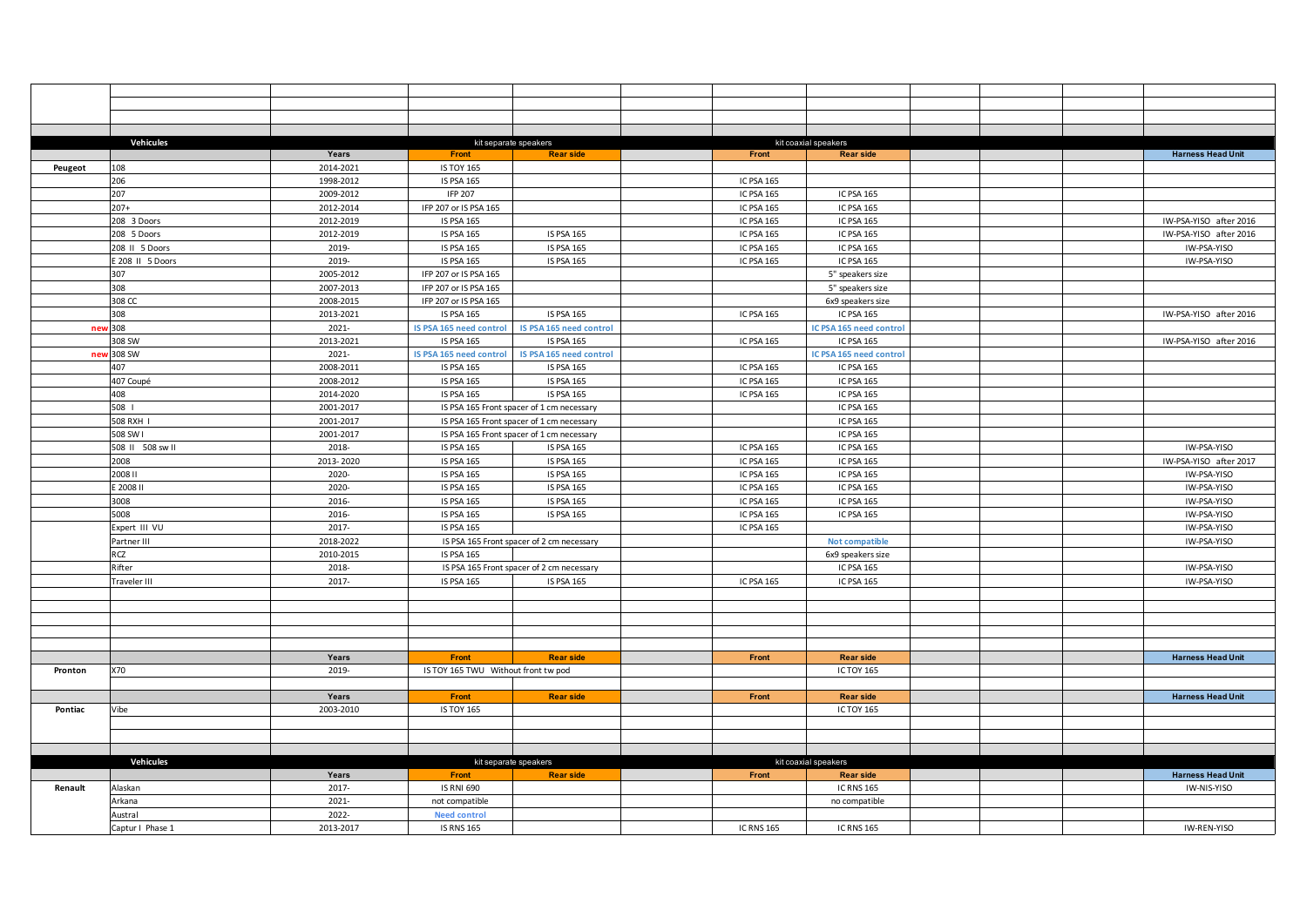|         | Captur I Phase 2                  | 2013-2019    | <b>IS RNS 165</b>   |                                         | <b>IC RNS 165</b> | <b>IC RNS 165</b>    |  | IW-REN-YISO |
|---------|-----------------------------------|--------------|---------------------|-----------------------------------------|-------------------|----------------------|--|-------------|
|         | Captur II                         | 2020-        | <b>IS RNS 165</b>   |                                         | <b>IC RNS 165</b> | <b>IC RNS 165</b>    |  | IW-REN-YISO |
|         | Clio II                           | 1998-2012    | <b>IS REN 130</b>   |                                         | <b>IC REN 130</b> | <b>IC REN 130</b>    |  | IW-REN-YISO |
|         | Clio III                          | 2005-2014    | <b>IS REN 130</b>   |                                         | <b>IC REN 130</b> | <b>IC REN 130</b>    |  | IW-REN-YISO |
|         | Clio IV                           | 2012-6/2014  | <b>IS REN 130</b>   |                                         | <b>IC REN 130</b> | <b>IC REN 130</b>    |  | IW-REN-YISO |
|         | Clio IV ESTATE/GRANDTOUR          | 2012-6/2014  | <b>IS REN 130</b>   |                                         | <b>IC REN 130</b> | <b>IC REN 130</b>    |  | IW-REN-YISO |
|         | Clio IV Phase 1                   | 06/2014-2016 | <b>IS RNS 165</b>   |                                         | <b>IC RNS 165</b> | <b>IC REN 130</b>    |  | IW-REN-YISO |
|         | Clio IV Phase 1 ESTATE/GRANDTOUR  | 06/2014-2016 | <b>IS RNS 165</b>   |                                         | <b>IC RNS 165</b> | <b>IC REN 130</b>    |  | IW-REN-YISO |
|         | Clio IV Phase 2                   | 2016-2019    | <b>IS RNS 165</b>   |                                         | <b>IC RNS 165</b> | <b>IC REN 130</b>    |  | IW-REN-YISO |
|         | Clio IV Phase 2 ESTATE/GRANDTOUR  | 2016-2019    | <b>IS RNS 165</b>   |                                         | <b>IC RNS 165</b> | <b>IC REN 130</b>    |  | IW-REN-YISO |
|         | Clio V                            | 2020-        | <b>IS RNS 165</b>   |                                         | <b>IC RNS 165</b> | <b>IC RNS 165</b>    |  | IW-REN-YISO |
|         | Espace IV                         | 2002-2014    | <b>IS REN 130</b>   | <b>IS REN 130</b>                       | <b>IC REN 130</b> | <b>IC REN 130</b>    |  | IW-REN-YISO |
|         | Espace V                          | 2014-        | <b>IS RNS 165</b>   | <b>IS RNS 165</b>                       | <b>IC RNS 165</b> | <b>IC RNS 165</b>    |  | IW-REN-YISO |
|         | Fluence                           | 2009-2013    | <b>IS REN 130</b>   | <b>IS REN 130</b>                       | <b>IC REN 130</b> | <b>IC REN 130</b>    |  | IW-REN-YISO |
|         | Grand Scenic IV Intens            | 2016-        | <b>IS RNS 165</b>   | <b>IS RNS 165</b>                       | <b>IC RNS 165</b> | <b>IC RNS 165</b>    |  | IW-REN-YISO |
|         | Grand Scenic IV Life/Zen/Business | 2016-        | <b>IS RNS 165</b>   | <b>IS RNS 165</b>                       | <b>IC RNS 165</b> | <b>IC RNS 165</b>    |  | IW-REN-YISO |
|         | Kadjar                            | 2015-2022    | <b>IS RNS 165</b>   |                                         | <b>IC RNS 165</b> | <b>IC RNS 165</b>    |  | IW-REN-YISO |
|         | Kadiar II                         | 2022-        |                     |                                         |                   |                      |  |             |
|         | Kangoo II and VU                  | 2013-2020    | <b>IS REN 130</b>   |                                         | <b>IC REN 130</b> | <b>IC REN 130</b>    |  | IW-REN-YISO |
|         | Kangoo III and VU                 | 2021-        | <b>Need control</b> |                                         |                   |                      |  |             |
|         | Kaptur Russia                     | 2016-        | <b>IS RNS 165</b>   |                                         | <b>IC RNS 165</b> | <b>IC RNS 165</b>    |  | IW-REN-YISO |
|         | Koleos I                          | 2007-        | <b>IS RNS 165</b>   | <b>IS RNS 165</b>                       | <b>IC RNS 165</b> | <b>IC RNS 165</b>    |  | IW-REN-YISO |
|         | Koleos II                         | 2007-        | <b>IS RNS 165</b>   | <b>IS RNS 165</b>                       | <b>IC RNS 165</b> | <b>IC RNS 165</b>    |  | IW-REN-YISO |
|         | aguna II                          | 2001-2007    | <b>IS REN 130</b>   | <b>IS REN 130</b>                       | <b>IC REN 130</b> | <b>IC REN 130</b>    |  | IW-REN-YISO |
|         | Laguna III                        | 2007-2015    | <b>IS RNS 165</b>   | <b>IS RNS 165</b>                       | <b>IC RNS 165</b> | <b>IC RNS 165</b>    |  | IW-REN-YISO |
|         | Latitude                          | 2010-2015    | <b>IS RNS 165</b>   | <b>IS RNS 165</b>                       | <b>IC RNS 165</b> | <b>IC RNS 165</b>    |  | IW-REN-YISO |
|         | Master III                        | 2010-        | <b>IS RNS 165</b>   |                                         | <b>IC RNS 165</b> | <b>IC REN 130</b>    |  | IW-REN-YISO |
|         | Master III VU                     | 2010-        | <b>IS RNS 165</b>   |                                         | <b>IC RNS 165</b> | <b>IC REN 130</b>    |  | IW-REN-YISO |
|         | Mégane II                         | 2002-2009    | <b>IS REN 130</b>   |                                         | <b>IC REN 130</b> | <b>IC REN 130</b>    |  | IW-REN-YISO |
|         | Mégane III - Except CC            | 2008-2016    | <b>IS REN 130</b>   |                                         | <b>IC REN 130</b> | <b>IC REN 130</b>    |  | IW-REN-YISO |
|         | Mégane III CC                     | 2008-2016    | <b>IS RNS 165</b>   |                                         | <b>IC RNS 165</b> | <b>IC REN 130</b>    |  | IW-REN-YISO |
|         | Megane IV ESTATE Life/Business    | 2016-        | <b>IS RNS 165</b>   |                                         | <b>IC RNS 165</b> | <b>IC RNS 165</b>    |  | IW-REN-YISO |
|         | Megane IV ESTATE Zen/Intens/GT    | 2016-        | <b>IS RNS 165</b>   | <b>IS RNS 165</b>                       | <b>IC RNS 165</b> | <b>IC RNS 165</b>    |  | IW-REN-YISO |
|         | Megane IV Life/Business           | 2016-        | <b>IS RNS 165</b>   |                                         | <b>IC RNS 165</b> | <b>IC RNS 165</b>    |  | IW-REN-YISO |
|         | Megane IV SEDAN                   | 2016-        | <b>IS RNS 165</b>   | <b>IS RNS 165</b>                       | <b>IC RNS 165</b> | <b>IC RNS 165</b>    |  | IW-REN-YISO |
|         | Megane IV Zen/Intens/GT           | 2016-        | <b>IS RNS 165</b>   | <b>IS RNS 165</b>                       | <b>IC RNS 165</b> | <b>IC RNS 165</b>    |  | IW-REN-YISO |
|         | Megane IV Zen/Intens/GT           | 2016-        | <b>IS RNS 165</b>   | <b>IS RNS 165</b>                       | <b>IC RNS 165</b> | <b>IC RNS 165</b>    |  | IW-REN-YISO |
|         | Megane E tech                     | 2022-        | <b>Need control</b> |                                         |                   |                      |  |             |
|         | Modus                             | 2004-2012    | <b>IS REN 130</b>   |                                         | <b>IC REN 130</b> | <b>IC REN 130</b>    |  | IW-REN-YISO |
|         | Scénic II                         | 2003-2009    | <b>IS REN 130</b>   |                                         | <b>IC REN 130</b> | <b>IC REN 130</b>    |  | IW-REN-YISO |
|         | Scénic III                        | 2009-2016    | <b>IS RNS 165</b>   |                                         | <b>IC RNS 165</b> | <b>IC RNS 165</b>    |  | IW-REN-YISO |
|         | Scenic IV Intens                  | 2016-        | <b>IS RNS 165</b>   | <b>IS RNS 165</b>                       | <b>IC RNS 165</b> | <b>IC RNS 165</b>    |  | IW-REN-YISO |
|         | Scenic IV Life/Zen/Business       | 2016-        | <b>IS RNS 165</b>   |                                         | <b>IC RNS 165</b> | <b>IC RNS 165</b>    |  | IW-REN-YISO |
| Renault | Talisman                          | 2015-        | <b>IS RNS 165</b>   | <b>IS RNS 165</b>                       | <b>IC RNS 165</b> | <b>IC RNS 165</b>    |  | IW-REN-YISO |
|         | Talisman Estate grand tour        | 2015-        | <b>IS RNS 165</b>   | <b>IS RNS 165</b>                       | <b>IC RNS 165</b> | <b>IC RNS 165</b>    |  | IW-REN-YISO |
|         | Trafic III                        | 2014-        | <b>IS RNS 165</b>   |                                         | <b>IC RNS 165</b> | <b>IC REN 130</b>    |  | IW-REN-YISO |
|         | Trafic III VU                     | 2014-        | <b>IS RNS 165</b>   |                                         |                   |                      |  | IW-REN-YISO |
|         | Twingo II                         | 2007-2014    | <b>IS REN 130</b>   |                                         | <b>IC REN 130</b> | <b>IC REN 130</b>    |  | IW-REN-YISO |
|         | Twingo III                        | 2014-        | <b>IS RNS 165</b>   |                                         | <b>IC RNS 165</b> |                      |  | IW-REN-YISO |
|         | /el Satis                         | 2005-2009    | <b>IS REN 130</b>   | <b>IS REN 130</b>                       | <b>IC REN 130</b> | <b>IC REN 130</b>    |  | IW-REN-YISO |
|         | Wind                              | 2010-2014    | <b>IS REN 130</b>   |                                         | <b>IC REN 130</b> |                      |  | IW-REN-YISO |
|         | Zoé                               | 2012-2017    | <b>IS REN 165</b>   | Need front renault spacer 77 11 579 444 | <b>IC RNS 165</b> | <b>IC REN 130</b>    |  | IW-REN-YISO |
|         |                                   |              |                     |                                         |                   |                      |  |             |
|         |                                   |              |                     |                                         |                   |                      |  |             |
|         |                                   |              |                     |                                         |                   |                      |  |             |
|         | Vehicules                         |              |                     | kit separate speakers                   |                   | kit coaxial speakers |  |             |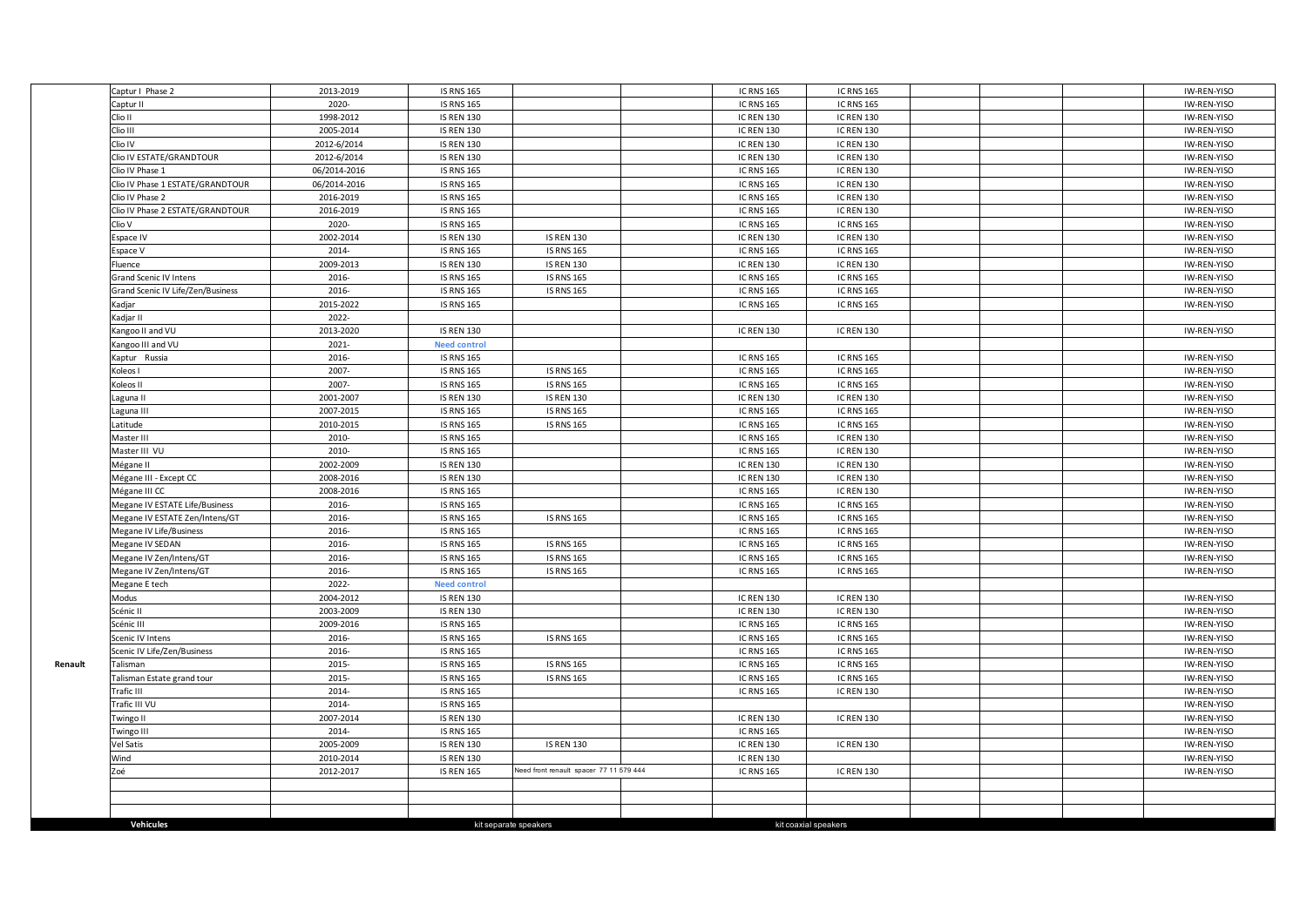|             |                      |           | Front               | <b>Rear side</b>    | rear shelf          | Front             | <b>Rear side</b>  | rear shelf | <b>Center</b>                                     | Sub             | <b>Harness Head Unit</b> |
|-------------|----------------------|-----------|---------------------|---------------------|---------------------|-------------------|-------------------|------------|---------------------------------------------------|-----------------|--------------------------|
| Rolls-Royce | Coupe                | 2011-2016 | <b>IS BMW 100 L</b> | <b>IS BMW 100 L</b> | <b>IS BMW 100 L</b> |                   |                   |            | ICC BMW 100                                       | I SUB BMW 4 / 2 |                          |
|             | Cullinan             | 2017-     | <b>IS BMW 100 L</b> | <b>IS BMW 100 L</b> | <b>IS BMW 100 L</b> |                   |                   |            | ICC BMW 100                                       | I SUB BMW 4 / 2 |                          |
|             | Dawn                 | 2015-     | <b>IS BMW 100 L</b> | <b>IS BMW 100 L</b> | <b>IS BMW 100 L</b> |                   |                   |            | ICC BMW 100                                       | I SUB BMW 4 / 2 |                          |
|             | Drophead             | 2011-2016 | <b>IS BMW 100 L</b> | <b>IS BMW 100 L</b> | <b>IS BMW 100 L</b> |                   |                   |            | ICC BMW 100                                       | I SUB BMW 4 / 2 |                          |
|             | Ghost                | 2008-     | <b>IS BMW 100 L</b> | <b>IS BMW 100 L</b> | <b>IS BMW 100 L</b> |                   |                   |            | ICC BMW 100                                       | I SUB BMW 4 / 2 |                          |
|             | Phantom              | 2011-     | <b>IS BMW 100 L</b> | <b>IS BMW 100 L</b> | <b>IS BMW 100 L</b> |                   |                   |            | ICC BMW 100                                       | I SUB BMW 4 / 2 |                          |
|             | Wraith               | 2012-     | <b>IS BMW 100 L</b> | <b>IS BMW 100 L</b> | <b>IS BMW 100 L</b> |                   |                   |            | ICC BMW 100                                       | ISUB BMW 4 / 2  |                          |
|             |                      |           |                     |                     |                     |                   |                   |            |                                                   |                 |                          |
|             |                      |           | Front               | <b>Rear side</b>    |                     | Front             | <b>Rear side</b>  |            |                                                   |                 | <b>Harness Head Unit</b> |
| Samsung     | Qm3                  | 2013-2019 | <b>IS RNS 165</b>   |                     |                     | <b>IC RNS 165</b> | <b>IC RNS 165</b> |            |                                                   |                 | IW-REN-YISO              |
|             | Qm6                  | 2016-     | <b>IS RNS 165</b>   |                     |                     | <b>IC RNS 165</b> | <b>IC RNS 165</b> |            |                                                   |                 | IW-REN-YISO              |
|             | Sm3                  | 2009-     | <b>IS REN 130</b>   | <b>IS REN 130</b>   |                     | <b>IC REN 130</b> | <b>IC REN 130</b> |            |                                                   |                 | IW-REN-YISO              |
|             | Sm5                  | 2015-     | <b>IS RNS 165</b>   | <b>IS RNS 165</b>   |                     | <b>IC RNS 165</b> | <b>IC RNS 165</b> |            |                                                   |                 | IW-REN-YISO              |
|             | Sm <sub>6</sub>      | 2016-     | <b>IS RNS 165</b>   | <b>IS RNS 165</b>   |                     | <b>IC RNS 165</b> | <b>IC RNS 165</b> |            |                                                   |                 | IW-REN-YISO              |
|             | Sm7                  | 2012-2018 | <b>IS RNS 165</b>   | <b>IS RNS 165</b>   |                     | <b>IC RNS 165</b> | <b>IC RNS 165</b> |            |                                                   |                 | IW-REN-YISO              |
|             |                      |           |                     |                     |                     |                   |                   |            |                                                   |                 |                          |
|             |                      | Years     | Front               | <b>Rear side</b>    |                     | Front             | <b>Rear side</b>  |            |                                                   |                 | <b>Harness Head Unit</b> |
| Smart       | Forfour 4 Doors      | 2014-     | <b>IS RNS 165</b>   |                     |                     | <b>IC RNS 165</b> | <b>No</b>         |            |                                                   |                 | IW-REN-YISO              |
|             | Fortwo               | 2014-     | <b>IS RNS 165</b>   |                     |                     | <b>IC RNS 165</b> | No                |            |                                                   |                 | IW-REN-YISO              |
|             | Fortwo EV Electric   | 2016-     | <b>IS RNS 165</b>   |                     |                     | <b>IC RNS 165</b> | No                |            |                                                   |                 | IW-REN-YISO              |
|             | Fortwo brabus no jbl | 2014-     | <b>IS RNS 165</b>   |                     |                     | <b>IC RNS 165</b> | No                |            |                                                   |                 | IW-REN-YISO              |
|             | Fortwo Cabriolet     | 2014-     | <b>IS RNS 165</b>   |                     |                     | <b>IC RNS 165</b> | No                |            |                                                   |                 | IW-REN-YISO              |
|             |                      |           |                     |                     |                     |                   |                   |            |                                                   |                 |                          |
|             |                      |           | Front               | <b>Rear side</b>    |                     | Front             | <b>Rear side</b>  |            |                                                   |                 | <b>Harness Head Unit</b> |
| Seat        | Alhambra I           | 1996-2010 | No                  |                     |                     |                   | No                |            |                                                   |                 |                          |
|             | Alhambra II          | 2010-2020 | <b>IS VW 180</b>    | No                  |                     |                   | <b>No</b>         |            |                                                   |                 | IW-VW-YISO               |
|             | 5P-5PN<br>Altea      | 2004-2015 | IS VW 165           |                     |                     |                   | IC VW 165         |            |                                                   |                 | <b>NO</b>                |
|             | Altea xl<br>5P-5PN   | 2006-2015 | <b>IS VW 165</b>    |                     |                     |                   | IC VW 165         |            |                                                   |                 | <b>NO</b>                |
|             | Arona                | 2018-2022 | <b>IS VW 165</b>    |                     |                     |                   | IC VW 165         |            |                                                   |                 | IW-VW-YISO               |
|             | 6H-6HS<br>Arosa      | 1997-2004 | <b>IS VW 165</b>    |                     |                     |                   |                   |            |                                                   |                 | <b>NO</b>                |
|             | Ateca                | 2016-     | No new connector    |                     |                     |                   |                   |            |                                                   |                 | IW-VW-YISO               |
|             | Exeo                 | 2009-2014 | No                  |                     |                     |                   |                   |            |                                                   |                 | <b>NO</b>                |
| Seat        | Cordoba I            | 1993-2002 | <b>No</b>           |                     |                     |                   |                   |            |                                                   |                 | <b>NO</b>                |
|             | Cordoba II           | 2002-2009 | IS VW 165           |                     |                     |                   | IC VW 165         |            |                                                   |                 | <b>NO</b>                |
|             | 6L<br>biza III       | 2001-2008 | <b>IS VW 165</b>    |                     |                     |                   | <b>IC VW 165</b>  |            |                                                   |                 | <b>NO</b>                |
|             | biza IV<br>6 J       | 2008-2017 | IS VW 165           |                     |                     |                   | IC VW 165         |            | BUT 2 differents speakers factory need to check c |                 | <b>NO</b>                |
|             | 6 V/F<br>Ibiza V     | 2018-     | <b>IS VW 155</b>    | IS VW 155           |                     |                   |                   |            |                                                   |                 | IW-VW-YISO               |
|             | 1M<br>Leon I         | 2000-2005 | <b>IS VW 165</b>    |                     |                     |                   | IC VW 165         |            |                                                   |                 | <b>ISO</b>               |
|             | 1P<br>Leon II        | 2006-2012 | <b>IS VW 165</b>    |                     |                     |                   | IC VW 165         |            |                                                   |                 | <b>NO</b>                |
|             | 5F<br>Leon III       | 2012-2019 | No new connector    |                     |                     |                   |                   |            |                                                   |                 | IW-VW-YISO               |
|             | Leon IV              | 2020-     | <b>Need control</b> |                     |                     |                   |                   |            |                                                   |                 | IW-VW-YISO               |
|             | AA-AAN<br>Mii        | 2012-2020 | <b>IS VW 165</b>    |                     |                     |                   |                   |            |                                                   |                 | <b>NO</b>                |
|             | 1M<br>Toledo II      | 1999-2004 | <b>IS VW 165</b>    |                     |                     |                   | IC VW 165         |            |                                                   |                 | <b>NO</b>                |
|             | <b>Toledo III</b>    | 2004-2009 | <b>IS VW 165</b>    |                     |                     |                   | IC VW 165         |            |                                                   |                 | <b>NO</b>                |
|             | Toledo IV            | 2012-2019 | <b>IS VW 165</b>    |                     |                     |                   | IC VW 165         |            |                                                   |                 | IW-VW-YISO               |
|             | Tarraco              | 2016-     | No new connector    |                     |                     |                   |                   |            |                                                   |                 |                          |
|             |                      |           |                     |                     |                     |                   |                   |            |                                                   |                 |                          |
|             |                      |           |                     |                     |                     |                   |                   |            |                                                   |                 |                          |
|             |                      |           | Front               | <b>Rear side</b>    |                     | Front             | <b>Rear side</b>  |            |                                                   |                 | <b>Harness Head Unit</b> |
| Subaru      | Ascent               | 2018-2022 | IS TOY 690          |                     |                     |                   | <b>IC TOY 165</b> |            |                                                   |                 |                          |
|             | Brz                  | 2012-     | <b>IS TOY 165</b>   |                     |                     |                   |                   |            |                                                   |                 | IW-TOY-YISO              |
|             | Crosstrek XV         | 2013-2018 | <b>IS TOY 165</b>   |                     |                     | ICTOY 165         | IC TOY 165        |            |                                                   |                 |                          |
|             | Crosstrek XV         | 2018-2022 | <b>IS TOY 690</b>   |                     |                     |                   | <b>IC TOY 165</b> |            |                                                   |                 |                          |
|             | new XV e-boxer       | 2019-2022 | <b>IS TOY 690</b>   |                     |                     |                   | <b>IC TOY 165</b> |            |                                                   |                 |                          |
|             | Forester III         | 2008-2013 | <b>IS TOY 165</b>   |                     |                     | <b>ICTOY 165</b>  | IC TOY 165        |            |                                                   |                 |                          |
|             |                      |           |                     |                     |                     |                   |                   |            |                                                   |                 |                          |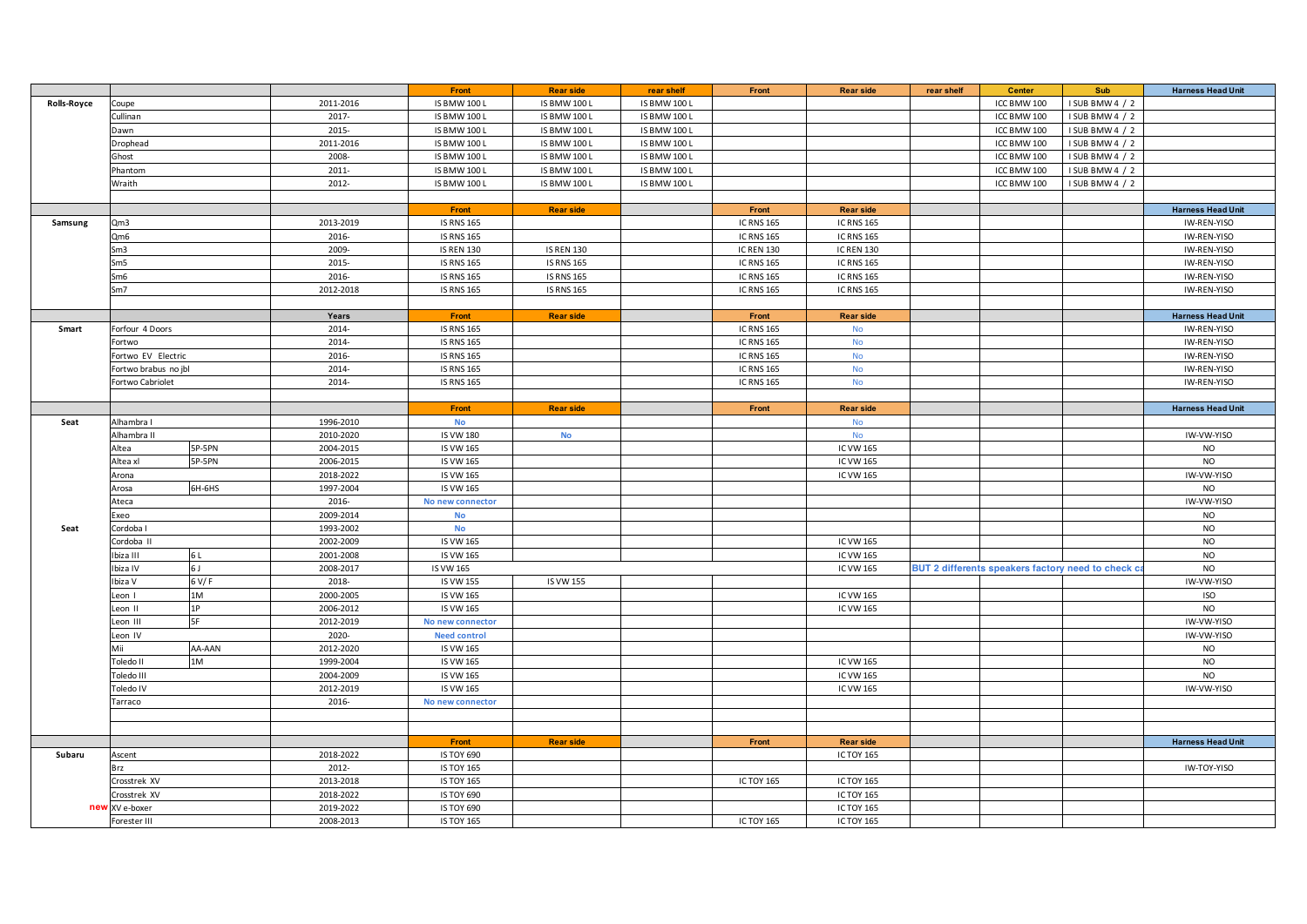|        | Forester IV      |           | 2016-2018 | <b>IS TOY 690</b>              |                  |                           | <b>IC TOY 165</b>    |  | IW-TOY-YISO              |
|--------|------------------|-----------|-----------|--------------------------------|------------------|---------------------------|----------------------|--|--------------------------|
|        | Forester V       |           | 2018-2022 | No new size 170                |                  |                           | IC TOY 165           |  | IW-TOY-YISO              |
|        | mpreza III       |           | 2007-2014 | <b>IS TOY 165</b>              |                  | ICTOY 165                 | IC TOY 165           |  | IW-TOY-YISO              |
|        | npreza IV        |           | 2014-2019 | <b>IS TOY 165</b>              |                  | <b>ICTOY 165</b>          | <b>IC TOY 165</b>    |  | IW-TOY-YISO              |
|        | mpreza V         |           | 2019-2022 | <b>IS TOY 690</b>              |                  |                           | IC TOY 165           |  | IW-TOY-YISO              |
|        | Legacy V         |           | 2009-2014 | <b>IS TOY 165</b>              |                  | <b>ICTOY 165</b>          | <b>IC TOY 165</b>    |  |                          |
|        | egacy VI         |           | 2015-2019 | <b>IS TOY 165</b>              |                  |                           | <b>IC TOY 165</b>    |  |                          |
|        | Legacy VII       |           | 2020-2022 | <b>IS TOY 690</b>              |                  |                           | <b>IC TOY 165</b>    |  |                          |
|        | evorg            |           | 2014-2022 | <b>IS TOY 165</b>              |                  | ICTOY 165                 | IC TOY 165           |  |                          |
|        | Outback IV       |           | 2012-2014 | <b>IS TOY 165</b>              |                  | ICTOY 165                 | IC TOY 165           |  | IW-TOY-YISO              |
|        | Outback V        |           | 2015-2019 | <b>IS TOY 690</b>              |                  |                           | IC TOY 165           |  | IW-TOY-YISO              |
|        |                  |           | 2019-2022 |                                |                  |                           |                      |  |                          |
|        | Outback VI       |           |           | No new size 170                |                  |                           | IC TOY 165           |  | IW-TOY-YISO              |
| new    | Solterra         |           | 2022-     | <b>Need control</b>            |                  |                           |                      |  | iso before 2014          |
|        | Wrx /sti         |           | 2014-2017 | <b>IS TOY 165</b>              |                  | <b>ICTOY 165</b>          | <b>IC TOY 165</b>    |  |                          |
|        | Wrx /sti         |           | 2018-2021 | <b>IS TOY 165</b>              |                  | ICTOY 165                 | IC TOY 165           |  | IW-TOY-YISO              |
|        |                  |           |           |                                |                  |                           |                      |  |                          |
|        |                  |           |           | Front                          |                  |                           |                      |  | <b>Harness Head Unit</b> |
| Suzuki | Across           |           | 2020-     | <b>IS TOY 165</b>              | <b>Rear side</b> | Front<br><b>ICTOY 165</b> | <b>Rear side</b>     |  |                          |
|        |                  |           | 2020-     |                                |                  |                           |                      |  |                          |
|        | Swace            |           |           | <b>IS TOY 165</b>              |                  | ICTOY 165                 |                      |  |                          |
|        |                  |           |           |                                |                  |                           |                      |  |                          |
|        |                  |           |           |                                |                  |                           |                      |  |                          |
|        |                  |           |           |                                |                  |                           |                      |  |                          |
| Scion  | <b>FRS</b>       |           | 2012-2016 | <b>IS TOY 165</b>              |                  |                           | no                   |  |                          |
|        |                  |           | 2015-2018 | <b>IS TOY 165</b>              |                  |                           |                      |  |                          |
|        |                  |           | 2008-2015 | <b>IS TOY 165</b>              |                  |                           |                      |  |                          |
|        | IQ               |           |           |                                |                  | <b>ICTOY 165</b>          | no                   |  |                          |
|        | IM               |           | 2016-     | <b>IS TOY 165</b>              |                  | <b>ICTOY 165</b>          | no                   |  |                          |
|        | т٢               |           | 2004-2016 | <b>IS TOY 165</b>              |                  | ICTOY 165                 | IC TOY 165           |  |                          |
|        | ХA               |           | 2004-2009 | <b>IS TOY 165</b>              |                  | <b>ICTOY 165</b>          | <b>IC TOY 165</b>    |  |                          |
|        | XB               |           | 2004-2015 | <b>IS TOY 165</b>              |                  | ICTOY 165                 | <b>IC TOY 165</b>    |  |                          |
|        | XD               |           | 2009-2014 | <b>IS TOY 165</b>              |                  | ICTOY 165                 | <b>IC TOY 165</b>    |  |                          |
|        | Vehicules        |           |           | kit separate speakers<br>Front | <b>Rear side</b> |                           | kit coaxial speakers |  |                          |
|        |                  |           |           |                                |                  | Front                     | <b>Rear side</b>     |  | <b>Harness Head Unit</b> |
|        |                  |           | Years     |                                |                  |                           |                      |  |                          |
| Skoda  | Citygo           | AA-AAN    | 2012-2020 | IS VW 165                      |                  | IC VW 165                 |                      |  | <b>NO</b>                |
|        | new Enyaq iv     |           | 2022-     | <b>IS VW 165</b>               |                  |                           | IC VW 165            |  | IW-VW-YISO               |
| ney    | Enyaq iv coupe   |           | 2022-     | IS VW 165                      |                  |                           | IC VW 165            |  | IW-VW-YISO               |
|        | Fabia I          |           | 1999-2007 | IS VW 165                      |                  |                           | IC VW 165            |  | <b>NO</b>                |
|        | Fabia II         | <b>5J</b> | 2007-2014 | IS VW 165                      | IS VW 165        |                           | IC VW 165            |  | <b>NO</b>                |
|        | Fabia III        |           | 2014-2021 | IS VW 165                      | IS VW 165        |                           | IC VW 165            |  | IW-VW-YISO               |
|        | Fabia IV         |           | 2021-     | <b>Need control</b>            |                  |                           | Need control         |  | IW-VW-YISO               |
|        | Kamiq            |           | 2019-2021 | IS VW 165                      |                  |                           | IC VW 165            |  | IW-VW-YISO               |
|        | Karoq            |           | 2017-     | No new connector               |                  |                           |                      |  | IW-VW-YISO               |
|        | Kodiag           |           | 2017-     | No new connector               |                  |                           |                      |  | IW-VW-YISO               |
|        | Kushaq           | india     | 2021-     | <b>Need control</b>            |                  |                           |                      |  |                          |
|        | Octavia          | 10        | 1996-2004 | IS VW 165                      |                  |                           |                      |  | <b>ISO</b>               |
|        | Octavia II       | 12        | 2004-2013 | <b>IS VW 180</b>               |                  |                           | IC VW 165            |  | <b>NO</b>                |
|        | Octavia II Combi | 1Z        | 2004-2013 | <b>IS VW 180</b>               |                  |                           | IC VW 165            |  | <b>NO</b>                |
|        | Octavia III      | 5E        | 2013-2020 | No new connector               |                  |                           |                      |  | IW-VW-YISO               |
|        | Octavia IV       | <b>NX</b> | 2020-     | No new connector               |                  |                           |                      |  | IW-VW-YISO               |
|        | Rapid            |           | 2012-2020 | IS VW 165                      |                  |                           | IC VW 165            |  | IW-VW-YISO               |
|        | Roomster         | 5J        | 2006-2015 | IS VW 165                      | IS VW 165        |                           | IC VW 165            |  | <b>NO</b>                |
|        | Roomster         |           | 2016-     | <b>Need control</b>            |                  |                           | Need control         |  |                          |
|        | Scala            |           | 2019-     | No new connector               |                  |                           |                      |  |                          |
|        | Superb II        |           | 2008-2015 | <b>IS VW 180</b>               |                  |                           | IC VW 165            |  |                          |
|        | Superb III       |           | 2015-     | No new connector               |                  |                           |                      |  | IW-VW-YISO               |
|        | Yeti             |           | 2009-2017 | IS VW 165                      | IS VW 165        |                           | IC VW 165            |  | <b>NO</b>                |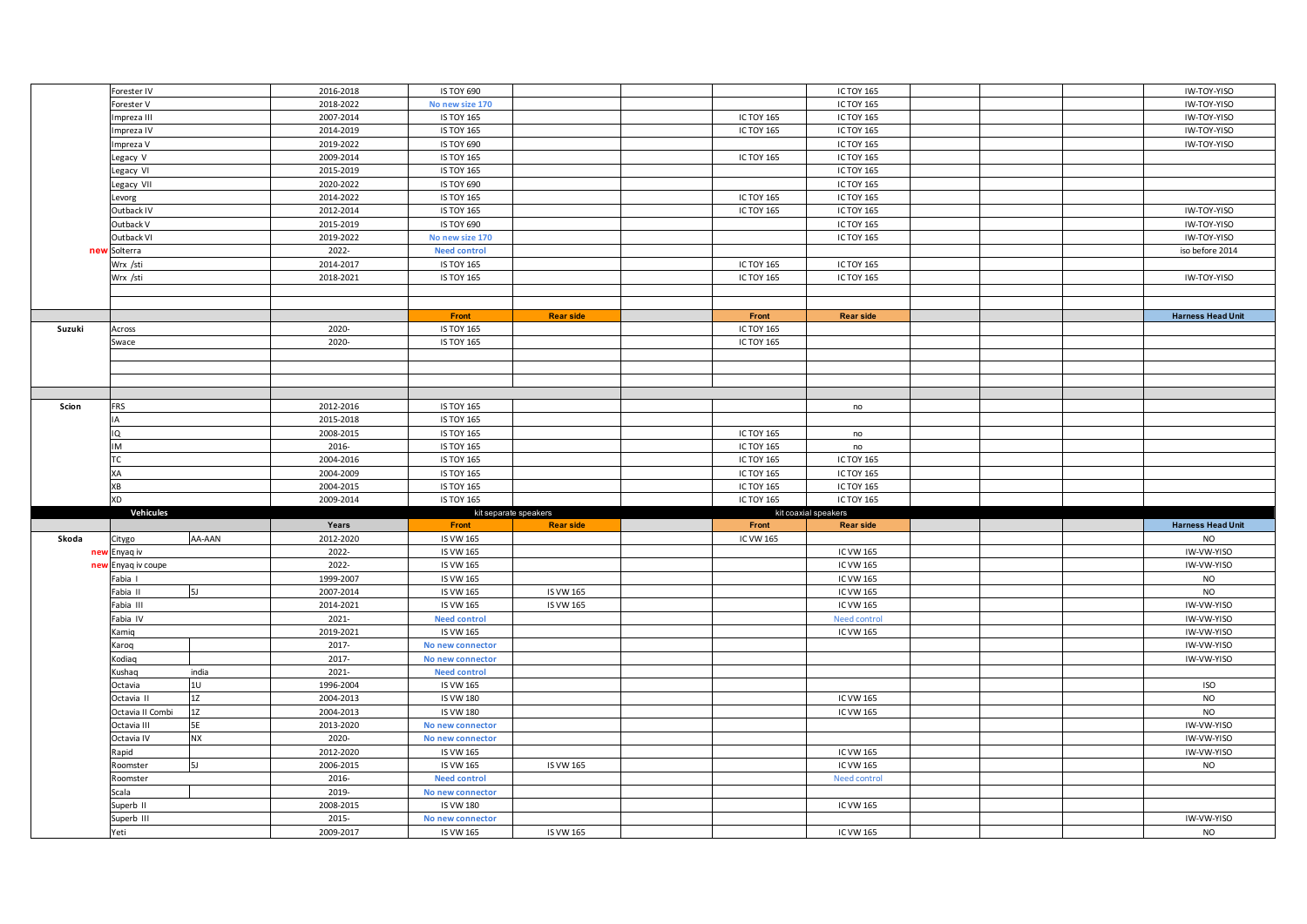|        | Yeti                                                                                                                                                                        | 2018-                  | <b>IS VW 180</b>                       |                   |                               | IC VW 165                       |  | IW-VW-YISO                    |
|--------|-----------------------------------------------------------------------------------------------------------------------------------------------------------------------------|------------------------|----------------------------------------|-------------------|-------------------------------|---------------------------------|--|-------------------------------|
|        |                                                                                                                                                                             |                        |                                        |                   |                               |                                 |  |                               |
|        |                                                                                                                                                                             |                        |                                        |                   |                               |                                 |  |                               |
|        |                                                                                                                                                                             | Years                  | Front                                  | <b>Rear side</b>  | Front                         | <b>Rear side</b>                |  | <b>Harness Head Unit</b>      |
| Toyota | Some models of Toyota vehicles, requires an adaptation for the installation of the tweeter in the dashboard on the right side. For cars with a med / tw on the right place. |                        |                                        |                   |                               |                                 |  |                               |
|        |                                                                                                                                                                             |                        |                                        |                   |                               |                                 |  |                               |
|        | 4 Runner                                                                                                                                                                    | 2010-2022              | IS TOY 690                             |                   |                               | IC TOY 165                      |  | IW-TOY-YISO                   |
|        | Alphard Ah20                                                                                                                                                                | 2008-2015              | IS TOY 690                             | <b>IS TOY 165</b> |                               | <b>IC TOY 165</b>               |  |                               |
|        | Alphard Ah30                                                                                                                                                                | 2015-2022              | No new size 170                        | <b>IS TOY 165</b> |                               | IC TOY 165                      |  |                               |
|        | Altis                                                                                                                                                                       | 2013-2018              | <b>IS TOY 165</b>                      |                   | <b>ICTOY 165</b>              | IC TOY 165                      |  |                               |
|        | prius c japan<br>Aqua                                                                                                                                                       | 2011-2022              | <b>IS TOY 165</b>                      |                   |                               | IC TOY 165                      |  |                               |
| new    | Aqua                                                                                                                                                                        | 2012-2022              | <b>IS TOY 165</b>                      |                   | <b>ICTOY 165</b>              | <b>IC TOY 165</b>               |  | IW-TOY-YISO                   |
|        | Auris                                                                                                                                                                       | 2006-2021              | <b>IS TOY 165</b>                      |                   |                               | IC TOY 165                      |  | IW-TOY-YISO                   |
|        | Avalon                                                                                                                                                                      | 2005-2014              | IS TOY 690                             |                   |                               | <b>IC TOY 165</b>               |  | IW-TOY-YISO                   |
|        | Avalon                                                                                                                                                                      | 2019-                  | No new size 170                        |                   |                               | IC TOY 165                      |  | IW-TOY-YISO                   |
|        | new Avanza III                                                                                                                                                              | 2022-                  | <b>Need control</b>                    |                   |                               |                                 |  | IW-TOY-YISO                   |
|        | Avensis T25                                                                                                                                                                 | 2003-2009              | <b>IS TOY 165</b>                      |                   | <b>ICTOY 165</b>              | <b>IC TOY 165</b>               |  | IW-TOY-YISO                   |
| Toyota | Avensis T27                                                                                                                                                                 | 2009-2018              | IS TOY 690                             |                   |                               | <b>IC TOY 165</b>               |  | IW-TOY-YISO                   |
|        | Aygo                                                                                                                                                                        | 2014-2018              | <b>IS TOY 165</b>                      |                   | <b>ICTOY 165</b>              | no                              |  | iso before 2014               |
|        | new Aygo X                                                                                                                                                                  | 2022-                  | <b>Need control</b>                    |                   |                               |                                 |  | iso before 2014               |
|        | new BZ4X                                                                                                                                                                    | 2022-                  | <b>Need control</b>                    |                   |                               |                                 |  | iso before 2014               |
|        | :-Hr                                                                                                                                                                        | 2016-2019              | <b>IS TOY 165</b>                      |                   |                               | <b>IC TOY 165</b>               |  | IW-TOY-YISO                   |
|        | -Hr                                                                                                                                                                         | 2019-                  | <b>IS TOY 165</b>                      |                   |                               | IC TOY 165                      |  | IW-TOY-YISO-V2                |
|        | Camry V                                                                                                                                                                     | 1997-2001              | <b>IS TOY 165</b>                      |                   |                               |                                 |  |                               |
|        | Camry VI/VII                                                                                                                                                                | 2006-2017              | <b>IS TOY 690</b>                      |                   |                               | no                              |  | IW-TOY-YISO                   |
|        | Camry VIII                                                                                                                                                                  | 2017-                  | No new size 170                        |                   | no                            | no                              |  | IW-TOY-YISO                   |
|        | Celica                                                                                                                                                                      | 2000-2005              | <b>IS TOY 165</b>                      |                   | ICTOY 165                     | IC TOY 165                      |  | IW-TOY-YISO                   |
|        | Corolla IX/X Verso                                                                                                                                                          | 2001-2012              | <b>IS TOY 165</b>                      |                   |                               | no                              |  | IW-TOY-YISO                   |
|        | Corolla XI                                                                                                                                                                  | 2013-2018              | <b>IS TOY 165</b>                      |                   |                               | No new size 170                 |  | IW-TOY-YISO                   |
|        | Corolla XII                                                                                                                                                                 | 2019-                  | <b>IS TOY 165</b>                      |                   |                               | IC TOY 165                      |  | IW-TOY-YISO-V2                |
|        | Corolla cross                                                                                                                                                               | 2019-                  | <b>IS TOY 165</b>                      |                   |                               | <b>IC TOY 165</b>               |  | IW-TOY-YISO-V2                |
|        | Crown Stufenheck                                                                                                                                                            | 2012-2016              | <b>IS TOY 165</b>                      |                   |                               | <b>IC TOY 165</b>               |  | IW-TOY-YISO                   |
|        | Echo<br>Etios Liva                                                                                                                                                          | 2000-2005<br>2012-2018 | <b>IS TOY 165</b><br><b>IS TOY 165</b> |                   | <b>ICTOY 165</b><br>ICTOY 165 | no                              |  |                               |
|        |                                                                                                                                                                             | 2006-2018              | <b>IS TOY 690</b>                      |                   |                               |                                 |  |                               |
|        | Fj Cruiser                                                                                                                                                                  | 2004-2019              | <b>IS TOY 165</b>                      |                   | ICTOY 165                     | IC TOY 165                      |  | IW-TOY-YISO                   |
|        | Fortuner                                                                                                                                                                    |                        | <b>IS TOY 165</b>                      |                   |                               |                                 |  |                               |
|        | Fortuner                                                                                                                                                                    | 2019-<br>2004-2019     | IS TOY 165 TWU Without front tw pod    |                   | <b>ICTOY 165</b><br>ICTOY 165 | <b>IC TOY 165</b><br>IC TOY 165 |  | IW-TOY-YISO-V2<br>IW-TOY-YISO |
|        | Fortuner                                                                                                                                                                    | 2019-                  | IS TOY 165 TWU Without front tw pod    |                   | ICTOY 165                     | IC TOY 165                      |  | IW-TOY-YISO-V2                |
|        | Fortuner<br>GT86                                                                                                                                                            | 2012-2016              | <b>IS TOY 165</b>                      |                   | <b>ICTOY 165</b>              |                                 |  | IW-TOY-YISO                   |
|        | GT86 II                                                                                                                                                                     | 2016-2021              | <b>IS TOY 165</b>                      |                   | ICTOY 165                     | no<br>no                        |  | IW-NIS-YISO                   |
|        | Harrier II                                                                                                                                                                  | 1998-2013              | <b>IS TOY 165</b>                      |                   |                               |                                 |  |                               |
|        | Harrier III                                                                                                                                                                 | 2013-2020              | <b>IS TOY 165</b>                      |                   |                               | IC TOY 165                      |  | IW-TOY-YISO                   |
| new    | Harrier IV                                                                                                                                                                  | 2021-                  | <b>IS TOY 165</b>                      |                   |                               | IC TOY 165                      |  | IW-TOY-YISO                   |
|        | Highlander                                                                                                                                                                  | 2001-2007              | IS TOY 165 TWU Without front tw pod    |                   |                               | IC TOY 165                      |  | IW-TOY-YISO                   |
|        | Highlander                                                                                                                                                                  | 2008-2019              | <b>IS TOY 165</b>                      |                   |                               | <b>IC TOY 165</b>               |  | IW-TOY-YISO                   |
|        | Highlander                                                                                                                                                                  | 2020-                  | No new size 170                        |                   |                               | IC TOY 165                      |  | IW-TOY-YISO                   |
|        | Hilux                                                                                                                                                                       | 2006-2019              | <b>IS TOY 165</b>                      |                   | ICTOY 165                     | IC TOY 165                      |  | IW-TOY-YISO                   |
|        | Hilux                                                                                                                                                                       | 2020-                  | <b>IS TOY 165</b>                      |                   | <b>ICTOY 165</b>              | IC TOY 165                      |  | IW-TOY-YISO-V2                |
|        | Hilux                                                                                                                                                                       | 2006-2019              | IS TOY 165 TWU Without front tw pod    |                   | <b>ICTOY 165</b>              | <b>IC TOY 165</b>               |  | IW-TOY-YISO                   |
|        | Hilux                                                                                                                                                                       | 2020-                  | IS TOY 165 TWU Without front tw pod    |                   | ICTOY 165                     | IC TOY 165                      |  | IW-TOY-YISO-V2                |
|        | nnova                                                                                                                                                                       | 2015-                  | <b>IS TOY 165</b>                      |                   | ICTOY 165                     |                                 |  |                               |
|        | IQ                                                                                                                                                                          | 2009-2015              | <b>IS TOY 165</b>                      |                   |                               | no                              |  | IW-TOY-YISO                   |
|        | Izoa                                                                                                                                                                        | 2018-                  | <b>IS TOY 165</b>                      |                   |                               | <b>IC TOY 165</b>               |  | IW-TOY-YISO-V2                |
|        | Land Cruiser 100 series                                                                                                                                                     | 2003-2007              | <b>IS TOY 165</b>                      | <b>IS TOY 165</b> |                               | IC TOY 165                      |  | IW-TOY-YISO                   |
|        | and Cruiser 200 series                                                                                                                                                      | 2008-2021              | <b>IS TOY 690</b>                      | <b>IS TOY 165</b> |                               | <b>IC TOY 165</b>               |  | IW-TOY-YISO                   |
|        | and Cruiser 300 series                                                                                                                                                      | 2021-                  | No new size 170                        |                   |                               | <b>Need control</b>             |  | <b>Need control</b>           |
|        |                                                                                                                                                                             |                        |                                        |                   |                               |                                 |  |                               |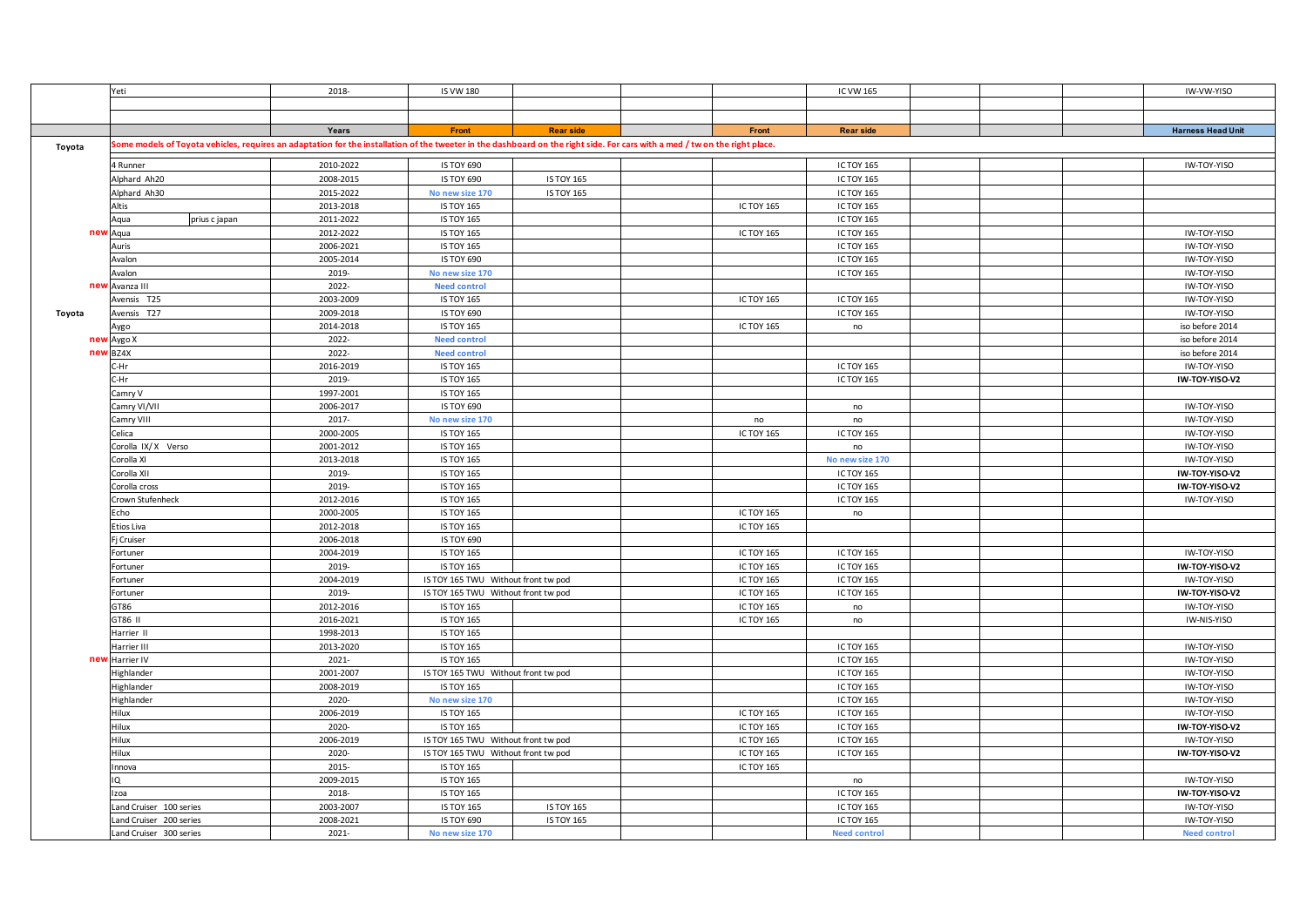|                 | Levin                       | 2018-2022 | <b>IS TOY 165</b>                        |                   | ICTOY 165        |                     |             |                 | IW-TOY-YISO                |
|-----------------|-----------------------------|-----------|------------------------------------------|-------------------|------------------|---------------------|-------------|-----------------|----------------------------|
|                 | Matrix                      | 2002-2014 | <b>IS TOY 165</b>                        |                   | <b>ICTOY 165</b> | <b>IC TOY 165</b>   |             |                 | IW-TOY-YISO                |
|                 | Mirai                       | 2015-2022 | <b>IS TOY 165</b>                        |                   |                  | <b>IC TOY 165</b>   |             |                 | IW-TOY-YISO                |
|                 | MR <sub>2</sub>             | 1997-2007 | <b>IS TOY 165</b>                        |                   |                  | no                  |             |                 |                            |
|                 | Prius C                     | 2012-2021 | <b>IS TOY 165</b>                        |                   | <b>ICTOY 165</b> | IC TOY 165          |             |                 | IW-TOY-YISO                |
| ney             | Prius C crossover           | 2018-2022 | <b>IS TOY 165</b>                        |                   | ICTOY 165        | <b>IC TOY 165</b>   |             |                 | IW-TOY-YISO                |
| Toyota          | Prius v +                   | 2012-2022 | <b>IS TOY 690</b>                        |                   | ICTOY 690        | <b>IC TOY 165</b>   |             |                 | IW-TOY-YISO                |
|                 | Prius I                     | 2001-2005 | <b>IS TOY 165</b>                        |                   | ICTOY 165        | IC TOY 165          |             |                 | IW-TOY-YISO                |
|                 | Prius II                    | 2004-2009 | <b>IS TOY 165</b>                        |                   | <b>ICTOY 165</b> | IC TOY 165          |             |                 | IW-TOY-YISO                |
|                 | Prius III                   | 2009-2016 | IS TOY 690                               |                   |                  | <b>IC TOY 165</b>   |             |                 | IW-TOY-YISO                |
|                 | Prius IV                    | 2016-2022 | <b>IS TOY 165</b>                        |                   |                  | IC TOY 165          |             |                 | IW-TOY-YISO                |
|                 | Pro Ace II                  | 2017-     | <b>IS PSA 165</b>                        |                   | IC PSA 165       | no                  |             |                 | IW-TOY-YISO                |
|                 | Pro Ace II Verso            | 2017-     | IS PSA 165                               |                   |                  | IC PSA 165          |             |                 | IW-TOY-YISO                |
| ne <sup>®</sup> | Raize                       | 2021-     | <b>IS TOY 165</b>                        |                   | <b>ICTOY 165</b> | IC TOY 165          |             |                 | IW-TOY-YISO-V2             |
|                 | Rav 4                       | 2001-2018 | <b>IS TOY 165</b>                        |                   | <b>ICTOY 165</b> | <b>IC TOY 165</b>   |             |                 | IW-TOY-YISO                |
|                 | Rav 4                       | 2019-     | <b>IS TOY 165</b>                        |                   |                  | IC TOY 165          |             |                 | IW-TOY-YISO                |
|                 | Sequoia I                   | 2001-2007 | <b>IS TOY 165</b>                        |                   | <b>ICTOY 165</b> | <b>IC TOY 165</b>   |             |                 | IW-TOY-YISO                |
|                 | Sequoia II                  | 2008-2018 | IS TOY 690                               |                   |                  | IC TOY 165          |             |                 | IW-TOY-YISO                |
|                 | Sienna                      | 1998-2004 | <b>IS TOY 165</b>                        |                   | ICTOY 165        | IC TOY 165          |             |                 |                            |
|                 | Sienna II                   | 2004-2021 | <b>IS TOY 690</b>                        |                   | ICTOY 690        | <b>IC TOY 165</b>   |             |                 |                            |
|                 | Sienna III                  | 2004-2021 | <b>IS TOY 690</b>                        |                   | ICTOY 690        | <b>IC TOY 165</b>   |             |                 |                            |
| new             | Sienna IV                   | 2021-     | IS TOY 690                               |                   | ICTOY 690        | IC TOY 165          |             |                 |                            |
|                 |                             | 2015-2021 | <b>IS TOY 165</b>                        |                   | <b>ICTOY 165</b> | <b>IC TOY 165</b>   |             |                 | IW-TOY-YISO                |
|                 | Sienta<br>Sienta            | 2015-2021 | IS TOY 165 TWU Without front tw pod      |                   | <b>ICTOY 165</b> | <b>IC TOY 165</b>   |             |                 |                            |
|                 | Solara I                    | 1998-2003 | <b>IS TOY 165</b>                        |                   | <b>ICTOY 165</b> | no                  |             |                 | IW-TOY-YISO                |
|                 | Solara II                   | 2004-2009 | IS TOY 690                               |                   |                  |                     |             |                 |                            |
|                 |                             | 2019-     |                                          |                   |                  | no                  |             |                 |                            |
|                 | Supra<br>Sw4                | 2006-2018 | <b>IS BMW 100 L</b><br><b>IS TOY 165</b> |                   | ICTOY 165        | IC BMW 100          | ICC BMW 100 | I SUB BMW 4 / 2 | IW-BMW-YISO<br>IW-TOY-YISO |
|                 |                             |           |                                          |                   |                  |                     |             |                 |                            |
|                 |                             |           |                                          |                   |                  |                     |             |                 |                            |
|                 | Tacoma Double Cab           | 2005-2015 | IS TOY 690                               |                   |                  | <b>IC TOY 165</b>   |             |                 | IW-TOY-YISO                |
|                 | Tacoma Simple Cab           | 2005-2015 | IS TOY 690                               |                   |                  | <b>IC TOY 165</b>   |             |                 | IW-TOY-YISO                |
|                 | Tacoma                      | 2016-2020 | IS TOY 690                               |                   |                  | <b>IC TOY 165</b>   |             |                 | IW-TOY-YISO                |
|                 | Tacoma                      | 2020-     | IS TOY 690                               |                   |                  | <b>IC TOY 165</b>   |             |                 | IW-TOY-YISO-V2             |
|                 | Tundra Double Cab           | 2000-2007 | <b>IS TOY 165</b>                        |                   |                  | IC TOY 165          |             |                 |                            |
|                 | Tundra Double Cab / 2 Doors | 2007-2021 | IS TOY 690                               |                   |                  | IC TOY 165          |             |                 |                            |
|                 | Tundra Double Cab / 4 Doors | 2007-2021 | IS TOY 690                               |                   |                  | <b>IC TOY 165</b>   |             |                 |                            |
|                 | undra                       | 2022-     | <b>Need control</b>                      |                   |                  | <b>Need control</b> |             |                 | <b>Need control</b>        |
|                 | <b>Jrban Cruiser</b>        | 2009-2014 | <b>IS TOY 165</b>                        |                   | <b>ICTOY 165</b> | <b>IC TOY 165</b>   |             |                 | IW-TOY-YISO                |
|                 | /ellfire Ah20               | 2008-2015 | <b>IS TOY 690</b>                        | <b>IS TOY 165</b> |                  | <b>IC TOY 165</b>   |             |                 | IW-TOY-YISO                |
|                 | Vellfire Ah30               | 2015-2022 | No new size 170                          | <b>IS TOY 165</b> |                  | <b>IC TOY 165</b>   |             |                 | IW-TOY-YISO                |
| new             | Veloz                       | 2021-     | <b>Need control</b>                      |                   |                  | <b>Need control</b> |             |                 | IW-TOY-YISO                |
|                 | Venza                       | 2009-2017 | IS TOY 690                               |                   |                  | <b>IC TOY 165</b>   |             |                 | IW-TOY-YISO                |
|                 | Venza                       | 2020-     | <b>IS TOY 165</b>                        |                   |                  | <b>IC TOY 165</b>   |             |                 | IW-TOY-YISO                |
|                 | Vios                        | 2005-2018 | <b>IS TOY 165</b>                        |                   | ICTOY 165        | <b>NO</b>           |             |                 |                            |
|                 | Vitz                        | 2005-2018 | <b>IS TOY 165</b>                        |                   | <b>ICTOY 165</b> | IC TOY 165          |             |                 |                            |
|                 | Yaris /vitz                 | 2005-2011 | <b>IS TOY 165</b>                        |                   | <b>ICTOY 165</b> | <b>IC TOY 165</b>   |             |                 | IW-TOY-YISO                |
|                 | Yaris /vitz                 | 2005-2018 | IS TOY 165 TWU Without front tw pod      |                   | ICTOY 165        | IC TOY 165          |             |                 | IW-TOY-YISO                |
|                 | Yaris /vitz                 | 2011-2020 | <b>IS TOY 165</b>                        |                   |                  |                     |             |                 |                            |
|                 | Yaris IA sedan              | 2015-2018 | <b>IS TOY 165</b>                        |                   |                  |                     |             |                 |                            |
|                 | Yaris /vitz                 | 2020-     | <b>IS TOY 165</b>                        |                   |                  |                     |             |                 |                            |
| nev             | Yaris                       | 2021-     | <b>IS TOY 165</b>                        |                   |                  | <b>IC TOY 165</b>   |             |                 | <b>Need control</b>        |
| nev             | Yaris Cross                 | 2021-     | <b>IS TOY 165</b>                        |                   |                  | <b>IC TOY 165</b>   |             |                 | <b>Need control</b>        |
| new             | Yaris GR                    | 2021-     | <b>IS TOY 165</b>                        |                   |                  | IC TOY 165          |             |                 | <b>Need control</b>        |
|                 | Wildlander                  | 2019-     | <b>IS TOY 165</b>                        |                   |                  | IC TOY 165          |             |                 | IW-TOY-YISO                |
|                 | Wigo                        | 2012-2019 | IS TOY 165 TWU Without front tw pod      |                   |                  |                     |             |                 |                            |
|                 |                             |           |                                          |                   |                  |                     |             |                 |                            |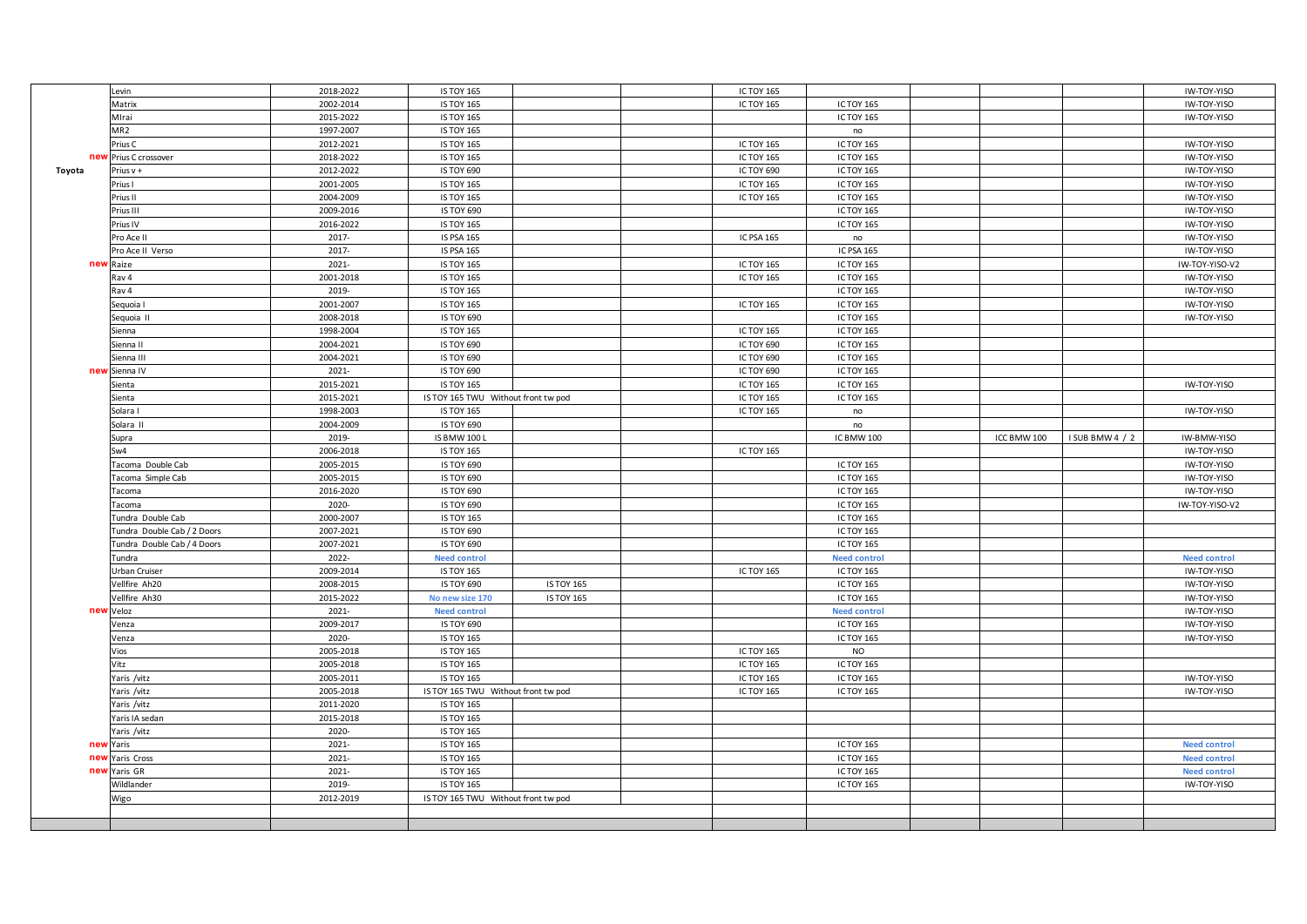|            | Vehicules           |                    |                        |                                      | kit separate speakers |      |           | kit coaxial speakers                                  |                        |  |                          |
|------------|---------------------|--------------------|------------------------|--------------------------------------|-----------------------|------|-----------|-------------------------------------------------------|------------------------|--|--------------------------|
|            |                     |                    | Years                  | Front                                | <b>Rear side</b>      |      | Front     | <b>Rear side</b>                                      |                        |  | <b>Harness Head Unit</b> |
| Volkswagen | Amarok              |                    | 2010-2016              | <b>IS VW 165</b>                     |                       |      |           | IC VW 165                                             |                        |  | old conector             |
|            | Amarok              |                    | 2016-2021              | IS VW 165                            |                       |      |           | IC VW 165                                             |                        |  | IW-VW-YISO               |
|            | Arteon              | 2 way system       | 2017-                  | <b>IS VW 180</b>                     | <b>IS VW 155</b>      |      |           |                                                       |                        |  | IW-VW-YISO               |
|            | Arteon break        | 2 way system       | 2020-                  | <b>IS VW 180</b>                     | <b>IS VW 155</b>      |      |           |                                                       |                        |  | IW-VW-YISO               |
|            | Atlas               |                    | 2017-                  | <b>IS VW 180</b>                     | IS VW 165             |      |           | IC VW 165                                             |                        |  |                          |
|            | Atlas cross sport   |                    | 2020-                  | <b>IS VW 180</b>                     | IS VW 165             |      |           | IC VW 165                                             |                        |  |                          |
|            | Bora                |                    | 1998-2005              | IS VW 165                            |                       |      |           | IC VW 165                                             |                        |  | <b>ISO</b>               |
|            | Bora                |                    | 2007-2013              | <b>IS VW 180</b>                     |                       |      |           | IC VW 165                                             |                        |  |                          |
|            | <b>Bora Variant</b> | 1JM                | 1999-2005              | <b>IS VW 165</b>                     |                       |      |           | IC VW 165                                             |                        |  | <b>ISO</b>               |
|            | -trec               |                    | 2016-                  | <b>IS VW 165</b>                     |                       |      |           | <b>IC VW 165</b>                                      |                        |  |                          |
|            | Caddy III           | 2k                 | 2004-2015              | <b>IS VW 180</b>                     |                       |      |           | no                                                    |                        |  | <b>ISO</b>               |
|            | Caddy IV            | 2k 2c              | 2015-2020              | <b>IS VW 180</b>                     |                       |      |           | no                                                    |                        |  | IW-VW-YISO               |
|            | addy V              |                    | 2020-                  | IS VW 165                            |                       |      |           | no                                                    |                        |  | IW-VW-YISO               |
|            |                     |                    | 2017-                  | <b>IS VW 180</b>                     | IS VW 165             |      |           | IC VW 165                                             |                        |  | <b>NO</b>                |
|            | Crafter II          |                    | 2017-                  | <b>IS VW 155</b>                     |                       |      |           |                                                       |                        |  | IW-VW-YISO               |
|            | os                  | 1F                 | 2006-2015              | <b>IS VW 180</b>                     | IS VW 165             |      |           | IC VW 165                                             |                        |  | NO                       |
|            | Gol                 |                    |                        | no                                   |                       |      |           |                                                       |                        |  |                          |
|            | Golf 4              | 1J1-1JM            | 1997-2004              | <b>IS VW 165</b>                     |                       |      | IC VW 165 | IC VW 165                                             |                        |  | <b>ISO</b>               |
|            | Golf 4 Variant      | 1J1-1JM            | 1997-2004              | IS VW 165                            |                       |      | IC VW 165 | IC VW 165                                             |                        |  | <b>ISO</b>               |
|            | Golf 5              | 1K                 | 2003-2008              | <b>IS VW 180</b>                     | IS VW 165             |      |           | IC VW 165                                             |                        |  | <b>NO</b>                |
|            | Golf plus           | 1K                 | 2005-2014              | <b>IS VW 180</b>                     | IS VW 165             |      |           | IC VW 165                                             | eed to made spacer 1cm |  | <b>NO</b>                |
|            | Golf 6              | 1K-1KM             | 2008-2014              | <b>IS VW 165</b>                     | IS VW 165             | rear |           | IC VW 165                                             |                        |  | <b>NO</b>                |
|            | Golf <sub>7</sub>   | AU-AUF             | 2012-2020              | <b>IS VW 155</b>                     | <b>IS VW 155</b>      |      |           | IC VW 165                                             |                        |  | IW-VW-YISO + IW SPK SIM  |
|            | Golf 7 alltracks    |                    | 2016-2020              | <b>IS VW 155</b>                     | <b>IS VW 155</b>      |      |           | IC VW 165                                             |                        |  | IW-VW-YISO + IW SPK SIM  |
|            | Golf 8              |                    | 2020-                  | <b>IS VW 155</b>                     | <b>IS VW 155</b>      |      |           | IC VW 165                                             |                        |  | IW-VW-YISO + IW SPK SIM  |
|            | Golf sportvan       |                    | 2014-2020              | <b>IS VW 155</b>                     | <b>IS VW 155</b>      |      |           | IC VW 165                                             |                        |  | IW-VW-YISO               |
| nev        | ID <sub>3</sub>     |                    | 2021-                  | <b>IS VW 165</b>                     |                       |      |           | IC VW 165 warning some car doesn't have cable on door |                        |  | IW-VW-YISO + IW SPK SIM  |
| nev        | ID4                 |                    | 2021-                  | IS VW 165                            |                       |      |           | IC VW 165                                             |                        |  | IW-VW-YISO + IW SPK SIM  |
| new        | ID5                 |                    | 2022-                  | <b>IS VW 165</b>                     |                       |      |           | IC VW 165                                             |                        |  | IW-VW-YISO + IW SPK SIM  |
| nev        | ID <sub>6</sub>     |                    | 2022-                  | IS VW 165                            |                       |      |           | IC VW 165                                             |                        |  | IW-VW-YISO + IW SPK SIM  |
| ney        | <b>ID</b> buzz      |                    | 2022-                  | <b>Need control</b>                  | No harman 3 way front |      |           | <b>Need control</b>                                   |                        |  | IW-VW-YISO + IW SPK SIM  |
| nev        | ID buzz cargo       |                    | 2022-                  | Need control                         |                       |      |           |                                                       |                        |  | IW-VW-YISO + IW SPK SIM  |
|            | letta V             | 1KM<br><b>MKVI</b> | 2005-2010              | <b>IS VW 180</b>                     | IS VW 165             |      |           | IC VW 165                                             |                        |  | <b>NO</b><br>IW-VW-YISO  |
|            | letta VI            |                    | 2010-2014              | <b>IS VW 155</b>                     | <b>IS VW 155</b>      |      |           | IC VW 165                                             |                        |  |                          |
|            | etta VII            |                    | 2015-                  | <b>IS VW 155</b>                     | <b>IS VW 155</b>      |      |           | IC VW 165                                             |                        |  | IW-VW-YISO               |
|            | avida               |                    | 2008-2018              | <b>IS VW 165</b>                     | IS VW 165             |      |           | IC VW 165                                             |                        |  |                          |
|            | avida plus          |                    | 2018-                  | <b>IS VW 165</b>                     | IS VW 165             |      |           | IC VW 165                                             |                        |  |                          |
|            | .amando             | 6E-6ES-6X          | 2014-2020<br>1998-2005 | <b>IS VW 180</b><br><b>IS VW 165</b> | IS VW 165             |      | IC VW 165 |                                                       |                        |  |                          |
|            | Lupo<br>Magotan     |                    | 2013-2016              | <b>IS VW 155</b>                     | <b>IS VW 155</b>      |      |           | no<br>IC VW 165                                       |                        |  |                          |
|            | Magotan             |                    | 2016-                  | <b>IS VW 180</b>                     | IS VW 165             |      |           | IC VW 165                                             |                        |  |                          |
|            | New Beetle          | $1C-1Y$            | 1997-2011              | <b>IS VW 165</b>                     |                       |      |           | IC VW 165                                             |                        |  | <b>ISO</b>               |
|            | Beetle III          |                    | 2011-2016              | <b>IS VW 180</b>                     | IS VW 165             |      |           | IC VW 165                                             |                        |  | <b>NO</b>                |
| new        | <b>Nivus</b>        |                    | 2020-                  | <b>IS VW 155</b>                     |                       |      |           | <b>IC VW 165</b>                                      |                        |  |                          |
|            | Beetle              |                    | 2017-                  | <b>IS VW 180</b>                     |                       |      |           | IC VW 165                                             |                        |  |                          |
|            | Passat              | <b>B5</b>          | 1996-2005              | <b>IS VW 165</b>                     |                       |      |           | IC VW 165                                             |                        |  | <b>ISO</b>               |
| Volkswagen | Passat              | <b>B6-B7</b>       | 2005-2015              | IS VW 165                            |                       |      |           | IC VW 165                                             |                        |  |                          |
|            | Passat              | <b>B8</b>          | 2015-                  | <b>IS VW 180</b>                     | IS VW 155             |      |           | IC VW 165                                             |                        |  | IW-VW-YISO               |
|            | Passat CC           |                    | 2008-2016              | <b>IS VW 165</b>                     | IS VW 165             |      |           | IC VW 165                                             |                        |  | <b>NO</b>                |
|            | Passat Variant      | 3B+ 3BG            | 1997-2005              | IS VW 165                            |                       |      |           | IC VW 165                                             |                        |  | <b>ISO</b>               |
|            | Phideon             |                    | 2016-                  | <b>IS VW 180</b>                     | <b>IS VW 180</b>      |      |           |                                                       |                        |  |                          |
|            | VI olo <sup>c</sup> | 9N 9N3             | 2001-2009              | <b>IS VW 165</b>                     |                       |      |           | IC VW 165                                             |                        |  | <b>NO</b>                |
|            | Polo V VI           | 6R 2G              | 2009-2016              | <b>IS VW 165</b>                     |                       |      |           | IC VW 165                                             |                        |  | <b>NO</b>                |
|            | Polo VII            | AW                 | 2017-                  | <b>IS VW 155</b>                     |                       |      |           | IC VW 165                                             |                        |  | IW-VW-YISO               |
|            |                     |                    |                        |                                      |                       |      |           |                                                       |                        |  |                          |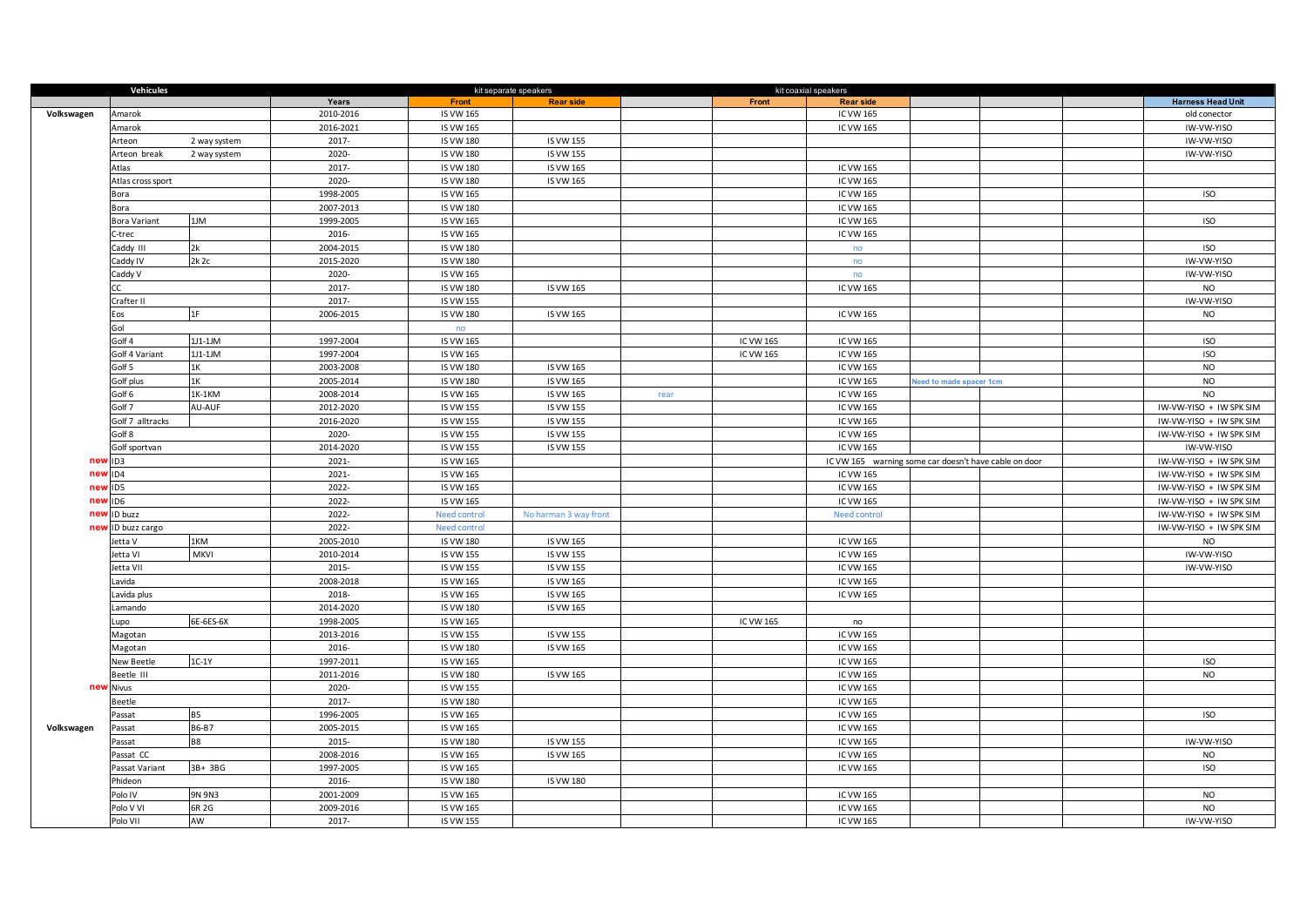|        | Sagitar II and III         |                                | 2010-                           | IS VW 165                                                                                              |                                                                                                           |                                                |           | IC VW 165                                                                                      |            |                            |                                                                      |                          |
|--------|----------------------------|--------------------------------|---------------------------------|--------------------------------------------------------------------------------------------------------|-----------------------------------------------------------------------------------------------------------|------------------------------------------------|-----------|------------------------------------------------------------------------------------------------|------------|----------------------------|----------------------------------------------------------------------|--------------------------|
|        | Santana New                |                                | 2012-2020                       | <b>IS VW 165</b>                                                                                       |                                                                                                           |                                                |           | IC VW 165                                                                                      |            |                            |                                                                      |                          |
|        | Scirocco III               |                                | 2008-2017                       | <b>IS VW 165</b>                                                                                       |                                                                                                           |                                                |           | IC VW 165                                                                                      |            |                            |                                                                      | IW-VW-YISO after 04/2014 |
|        | Sharan                     |                                | 2010-2022                       | <b>IS VW 180</b>                                                                                       | <b>No</b>                                                                                                 |                                                |           | <b>No</b>                                                                                      |            |                            |                                                                      | IW-VW-YISO after 01/2016 |
|        | Multivan<br>T <sub>5</sub> |                                | 2003-2015                       | isu200 + kiac1120                                                                                      | Need to adapt tweeter plate                                                                               |                                                |           | IC VW 165                                                                                      |            |                            |                                                                      | <b>NO</b>                |
|        | Multivan                   |                                | 2015-2018                       | isu200 + kiac1120                                                                                      |                                                                                                           |                                                |           | IC VW 165                                                                                      |            |                            |                                                                      | IW-VW-YISO               |
|        | Multivan<br>T6.1           |                                | 2019-2025                       | IS VW 165                                                                                              |                                                                                                           |                                                |           | IC VW 165                                                                                      |            |                            |                                                                      | IW-VW-YISO               |
| new    | T7<br>Multivan             |                                | 2022-                           | <b>Need control</b>                                                                                    |                                                                                                           |                                                |           | Need contro                                                                                    |            |                            |                                                                      | IW-VW-YISO               |
|        | Taos                       |                                | 2021-                           | <b>IS VW 155</b>                                                                                       | IS VW 155                                                                                                 |                                                |           | IC VW 165                                                                                      |            |                            |                                                                      |                          |
|        | Tacqua                     |                                | 2019-                           | <b>IS VW 155</b>                                                                                       | <b>IS VW 155</b>                                                                                          |                                                |           | IC VW 165                                                                                      |            |                            |                                                                      |                          |
|        | new Taigo                  |                                | 2022-                           | <b>IS VW 155</b>                                                                                       |                                                                                                           |                                                |           | IC VW 165                                                                                      |            |                            |                                                                      |                          |
|        | Taigun                     | india                          | 2021-                           | <b>Need control</b>                                                                                    |                                                                                                           |                                                |           |                                                                                                |            |                            |                                                                      |                          |
|        | Talagon                    |                                | 2021-                           | <b>Need control</b>                                                                                    |                                                                                                           |                                                |           |                                                                                                |            |                            |                                                                      |                          |
|        | Taramont                   |                                | 2017-                           | <b>IS VW 180</b>                                                                                       | IS VW 165                                                                                                 |                                                |           | IC VW 165                                                                                      |            |                            |                                                                      |                          |
|        | Taramont x                 |                                | 2020-                           | <b>IS VW 180</b>                                                                                       | IS VW 165                                                                                                 |                                                |           | IC VW 165                                                                                      |            |                            |                                                                      |                          |
|        | Tarek                      |                                | 2018-                           | <b>IS VW 155</b>                                                                                       |                                                                                                           |                                                |           | IC VW 165                                                                                      |            |                            |                                                                      |                          |
|        | Tayron                     |                                | 2019-                           | <b>IS VW 180</b>                                                                                       | IS VW 155                                                                                                 |                                                |           |                                                                                                |            |                            |                                                                      |                          |
|        | Tharu                      |                                | 2018-                           | <b>IS VW 155</b>                                                                                       |                                                                                                           |                                                |           | IC VW 165                                                                                      |            |                            |                                                                      |                          |
|        | Tiguan I                   | <b>5N</b>                      | 2007-2016                       |                                                                                                        | NO connector not similar with is vw 180                                                                   |                                                |           | IC VW 165                                                                                      |            |                            |                                                                      | IW-VW-YISO after 04/2011 |
|        | Tiguan II                  | 5/7P allspace                  | 2016-                           | <b>IS VW 180</b>                                                                                       | <b>IS VW 155</b>                                                                                          |                                                |           | IC VW 165                                                                                      |            |                            |                                                                      | IW-VW-YISO               |
|        | Touareg I                  |                                | 2002-2010                       | <b>NO</b>                                                                                              | <b>NO</b>                                                                                                 |                                                |           | <b>NO</b>                                                                                      |            |                            |                                                                      | <b>NO</b>                |
|        | Touareg II                 |                                | 2010-2017                       | <b>IS VW 180</b>                                                                                       | <b>IS VW 180</b>                                                                                          |                                                |           |                                                                                                |            |                            |                                                                      | IW-VW-YISO               |
|        | Touareg III                | no dynaudio 3way               | 2018-                           | <b>IS VW 180</b>                                                                                       | <b>IS VW 180</b>                                                                                          |                                                |           |                                                                                                |            |                            |                                                                      | IW-VW-YISO               |
|        | Touran                     | 1T                             | 2003-2010                       | <b>IS VW 180</b>                                                                                       | IS VW 165                                                                                                 |                                                |           | IC VW 165                                                                                      |            |                            |                                                                      | <b>NO</b>                |
|        | Touran II                  | 2T                             | 2011-2015                       | <b>IS VW 180</b>                                                                                       | IS VW 165                                                                                                 |                                                |           | IC VW 165                                                                                      |            |                            |                                                                      | <b>NO</b>                |
|        | Touran III                 |                                | 2016-                           | <b>IS VW 180</b>                                                                                       | IS VW 165                                                                                                 |                                                |           | IC VW 165                                                                                      |            |                            |                                                                      | IW-VW-YISO               |
|        | T-Cross                    |                                | 2019-                           | <b>IS VW 155</b>                                                                                       |                                                                                                           |                                                |           | IC VW 165                                                                                      |            |                            |                                                                      |                          |
|        | -Roc                       |                                | 2017-                           | <b>IS VW 155</b>                                                                                       |                                                                                                           |                                                |           | IC VW 165                                                                                      |            |                            |                                                                      | IW-VW-YISO               |
|        | T-Roc cab                  |                                | 2019-                           | <b>IS VW 155</b>                                                                                       |                                                                                                           |                                                |           | IC VW 165                                                                                      |            |                            |                                                                      | IW-VW-YISO               |
|        | -sport                     |                                | 2020-                           | <b>Need control</b>                                                                                    |                                                                                                           |                                                |           | Need contro                                                                                    |            |                            |                                                                      |                          |
|        | Up E-Up                    |                                | 2011-2020                       | <b>IS VW 165</b>                                                                                       |                                                                                                           |                                                | IC VW 165 | IC VW 165                                                                                      |            |                            |                                                                      | IW-VW-YISO after 01/2016 |
|        | Vento                      |                                | 2010-2019                       | <b>IS VW 155</b>                                                                                       |                                                                                                           |                                                |           | IC VW 165                                                                                      |            |                            |                                                                      |                          |
|        | Viloran                    |                                | 2020-                           | Need control                                                                                           |                                                                                                           |                                                |           | Need control                                                                                   |            |                            |                                                                      |                          |
|        |                            |                                |                                 |                                                                                                        |                                                                                                           |                                                |           |                                                                                                |            |                            |                                                                      |                          |
|        |                            |                                |                                 |                                                                                                        |                                                                                                           |                                                |           |                                                                                                |            |                            |                                                                      |                          |
|        |                            |                                | Years                           | Front                                                                                                  | <b>Rear side</b>                                                                                          | rear shelf                                     | Front     | <b>Rear side</b>                                                                               | rear shelf | <b>Center</b>              | Sub                                                                  | <b>Harness Head Unit</b> |
| Zinoro | 60H                        |                                | 2015-2020                       | <b>IS BMW 100 L</b>                                                                                    | <b>IS BMW 100 L</b>                                                                                       |                                                |           |                                                                                                |            | ICC BMW 100                | I SUB BMW 4 / 2                                                      |                          |
|        | 1F                         |                                | 2013-2020                       | <b>IS BMW 100 L</b>                                                                                    |                                                                                                           | <b>IS BMW 100</b>                              |           |                                                                                                |            | ICC BMW 100                | I SUB BMW 4 / 2                                                      |                          |
|        |                            |                                |                                 |                                                                                                        |                                                                                                           |                                                |           |                                                                                                |            |                            |                                                                      |                          |
|        |                            |                                |                                 |                                                                                                        | No-exhaustive list, other vehicles may be compatible, do not hesitate to tell us to make listings updates |                                                |           |                                                                                                |            |                            |                                                                      |                          |
|        |                            |                                |                                 |                                                                                                        | Harness ISO compatibilty no exhausive and no compatible with oem amplifier                                |                                                |           |                                                                                                |            |                            |                                                                      |                          |
|        |                            |                                |                                 |                                                                                                        |                                                                                                           |                                                |           |                                                                                                |            |                            |                                                                      |                          |
|        |                            |                                |                                 | FOCAL Inside you tube channel https://www.youtube.com/playlist?list=PLot2y6oPmEvuM68R6jiOi dgeHebos2h1 |                                                                                                           |                                                |           |                                                                                                |            |                            |                                                                      |                          |
|        |                            |                                |                                 |                                                                                                        |                                                                                                           |                                                |           |                                                                                                |            |                            |                                                                      |                          |
|        |                            |                                |                                 |                                                                                                        | Focal Inside web site https://www.focal-inside.com/home/fr/index.html                                     |                                                |           |                                                                                                |            |                            |                                                                      |                          |
|        |                            |                                |                                 |                                                                                                        |                                                                                                           |                                                |           |                                                                                                |            |                            |                                                                      |                          |
|        | <b>FOCAL INSIDE</b>        |                                | <b>COMPATIBILITY MOTORBIKES</b> |                                                                                                        |                                                                                                           |                                                |           | On HARLEY motorbike the impulse 4.320 installation requires a "flashing" of the original radio |            |                            |                                                                      |                          |
|        |                            |                                |                                 |                                                                                                        |                                                                                                           |                                                |           |                                                                                                |            |                            |                                                                      |                          |
|        | Motorbike                  |                                |                                 |                                                                                                        |                                                                                                           | kit separate speakers                          |           | kit separate speakers                                                                          |            |                            |                                                                      |                          |
|        |                            |                                |                                 | Years                                                                                                  |                                                                                                           | access                                         |           | k2 power                                                                                       |            |                            |                                                                      |                          |
|        | <b>Harley Davidson</b>     | Road glide                     |                                 | 1998-2013                                                                                              |                                                                                                           | hda - 165 - 1998-2013                          |           | hdk - 165 - 1998-2013                                                                          |            |                            |                                                                      |                          |
|        |                            | Road glide                     |                                 | 2014 - 2019                                                                                            |                                                                                                           | hda - 165 - 2014 - up                          |           | hdk - 165 - 2014 - up*                                                                         |            |                            | *To install a Kevlar speaker, a modification of the box must be made |                          |
|        |                            | Street glide                   |                                 | 1998-2013                                                                                              |                                                                                                           | hda - 165 - 1998-2013                          |           | hdk - 165 - 1998-2013                                                                          |            | or the depth of the magnet |                                                                      |                          |
|        | Street glide               |                                |                                 | $2014 - up$                                                                                            |                                                                                                           | hda - 165 - 2014 - up                          |           | hdk - 165 - 2014 - up                                                                          |            |                            |                                                                      |                          |
|        |                            |                                |                                 |                                                                                                        |                                                                                                           |                                                |           |                                                                                                |            |                            |                                                                      |                          |
|        |                            | Electra glide<br>Electra glide |                                 | 1998-2013<br>$2014 - up$                                                                               |                                                                                                           | hda - 165 - 1998-2013<br>hda - 165 - 2014 - up |           | hdk - 165 - 1998-2013<br>hdk - 165 - 2014 - up                                                 |            |                            |                                                                      |                          |